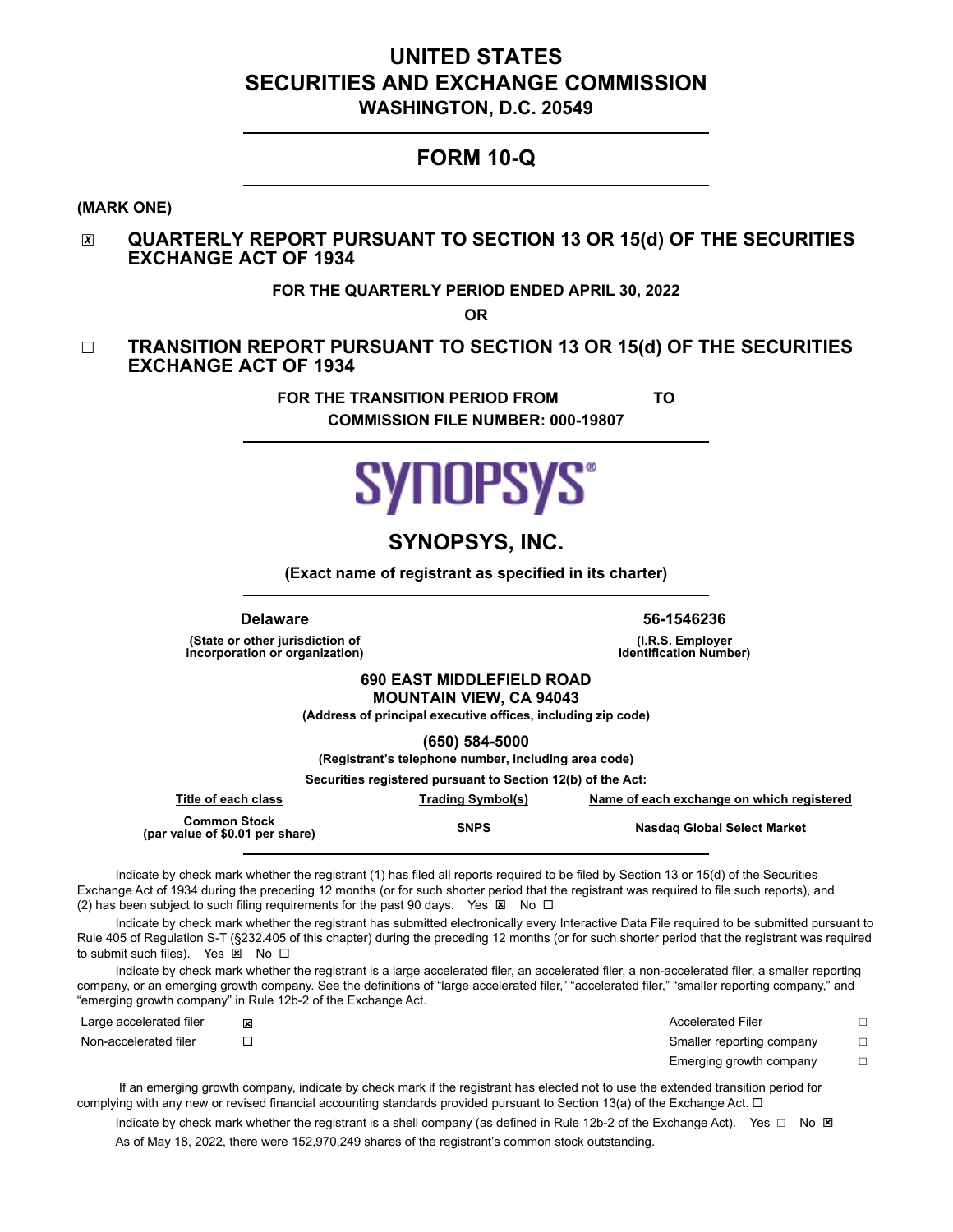## **QUARTERLY REPORT ON FORM 10-Q FOR THE FISCAL QUARTER ENDED APRIL 30, 2022**

## **TABLE OF CONTENTS**

|                   |                                                                                       | Page            |
|-------------------|---------------------------------------------------------------------------------------|-----------------|
| <b>PART I.</b>    | <b>Financial Information</b>                                                          | 1               |
| Item 1.           | <b>Financial Statements</b>                                                           |                 |
|                   | <b>Unaudited Condensed Consolidated Balance Sheets</b>                                | <u>1</u>        |
|                   | Unaudited Condensed Consolidated Statements of Income                                 | $\overline{2}$  |
|                   | Unaudited Condensed Consolidated Statements of Comprehensive Income                   | $\overline{3}$  |
|                   | Unaudited Condensed Consolidated Statements of Stockholders' Equity                   | $\overline{4}$  |
|                   | <b>Unaudited Condensed Consolidated Statements of Cash Flows</b>                      | <u>5</u>        |
|                   | <b>Notes to Unaudited Condensed Consolidated Financial Statements</b>                 | $\underline{6}$ |
| Item $2.$         | Management's Discussion and Analysis of Financial Condition and Results of Operations | 25              |
| Item $3.$         | <b>Quantitative and Qualitative Disclosures About Market Risk</b>                     | 38              |
| Item 4.           | <b>Controls and Procedures</b>                                                        | <u>39</u>       |
| <b>PART II.</b>   | <b>Other Information</b>                                                              | 40              |
| Item 1.           | <b>Legal Proceedings</b>                                                              | 40              |
| Item 1A.          | <b>Risk Factors</b>                                                                   | 41              |
| Item 2.           | Unregistered Sales of Equity Securities and Use of Proceeds                           | 56              |
| Item 6.           | <b>Exhibits</b>                                                                       | 57              |
| <b>Signatures</b> |                                                                                       | 58              |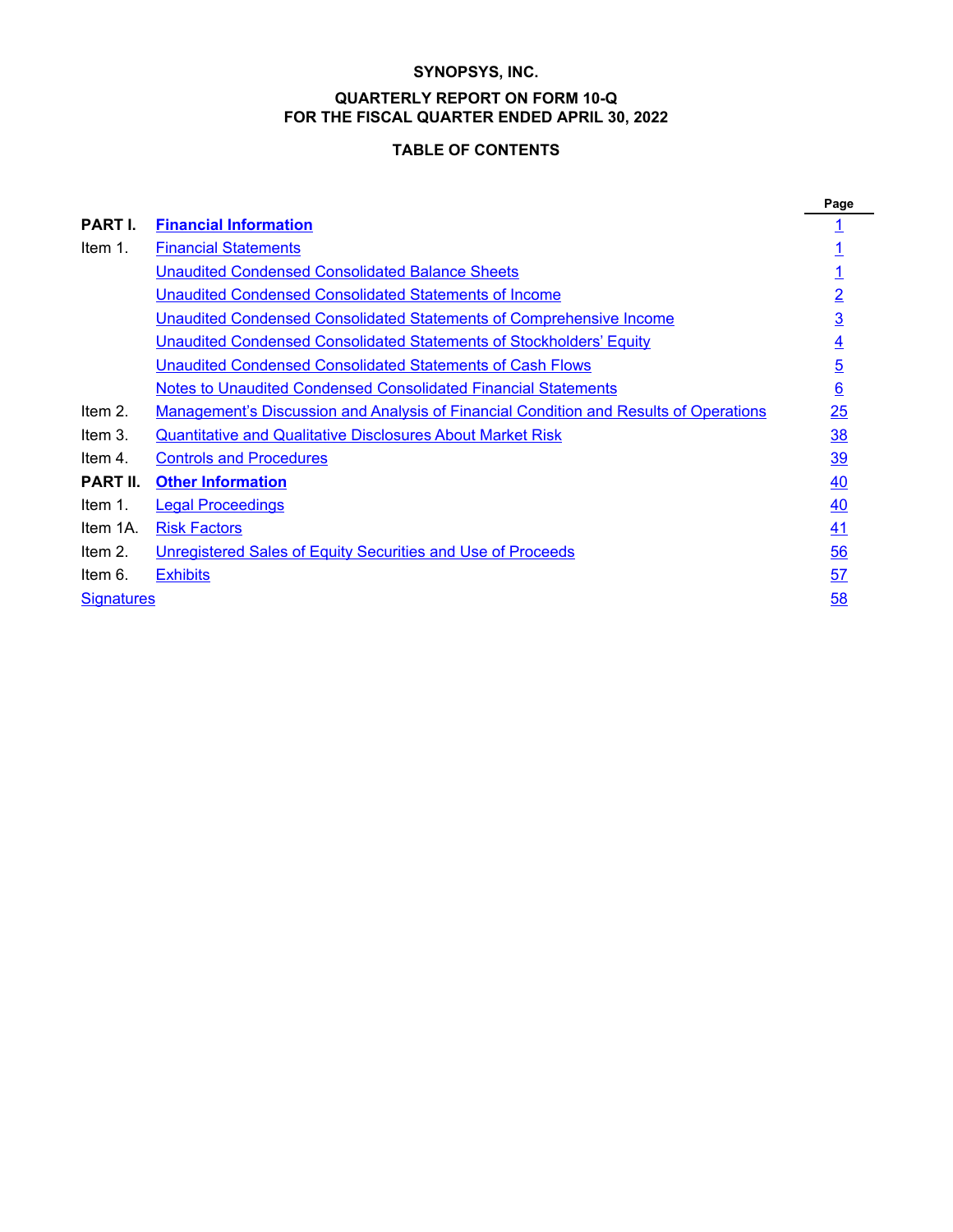# **UNAUDITED CONDENSED CONSOLIDATED BALANCE SHEETS**

**(in thousands, except par value amounts)**

<span id="page-2-0"></span>

|                                                                                                                    | April 30,<br>2022 |                           | October 31,<br>2021* |
|--------------------------------------------------------------------------------------------------------------------|-------------------|---------------------------|----------------------|
| <b>ASSETS</b>                                                                                                      |                   |                           |                      |
| Current assets:                                                                                                    |                   |                           |                      |
| Cash and cash equivalents                                                                                          | \$<br>1,573,620   | $\boldsymbol{\mathsf{S}}$ | 1,432,840            |
| Short-term investments                                                                                             | 146,901           |                           | 147,949              |
| Total cash, cash equivalents and short-term investments                                                            | 1,720,521         |                           | 1,580,789            |
| Accounts receivable, net                                                                                           | 722,992           |                           | 568,501              |
| Inventories                                                                                                        | 213,532           |                           | 229,023              |
| Prepaid and other current assets                                                                                   | 417,201           |                           | 430,028              |
| Total current assets                                                                                               | 3,074,246         |                           | 2,808,341            |
| Property and equipment, net                                                                                        | 491,641           |                           | 472,398              |
| Operating lease right-of-use assets, net                                                                           | 585,108           |                           | 493,251              |
| Goodwill                                                                                                           | 3,616,133         |                           | 3,575,785            |
| Intangible assets, net                                                                                             | 333,321           |                           | 279,132              |
| Deferred income taxes                                                                                              | 605,785           |                           | 612,655              |
| Other long-term assets                                                                                             | 504,147           |                           | 510,698              |
| <b>Total assets</b>                                                                                                | \$<br>9,210,381   | \$                        | 8,752,260            |
| LIABILITIES, REDEEMABLE NON-CONTROLLING INTEREST AND<br><b>STOCKHOLDERS' EQUITY</b>                                |                   |                           |                      |
| <b>Current liabilities:</b>                                                                                        |                   |                           |                      |
| Accounts payable and accrued liabilities                                                                           | \$<br>612,221     | \$                        | 741,191              |
| Operating lease liabilities, current                                                                               | 55,170            |                           | 79,678               |
| Deferred revenue                                                                                                   | 1,795,267         |                           | 1,517,623            |
| Short-term debt                                                                                                    |                   |                           | 74,992               |
| <b>Total current liabilities</b>                                                                                   | 2,462,658         |                           | 2,413,484            |
| Operating lease liabilities, non-current                                                                           | 601,317           |                           | 487,003              |
| Long-term deferred revenue                                                                                         | 165,911           |                           | 136,303              |
| Long-term debt                                                                                                     | 23,775            |                           | 25,094               |
| Other long-term liabilities                                                                                        | 345,774           |                           | 391,433              |
| <b>Total liabilities</b>                                                                                           | 3,599,435         |                           | 3,453,317            |
| Redeemable non-controlling interest                                                                                | 43,516            |                           |                      |
| Stockholders' equity:                                                                                              |                   |                           |                      |
| Preferred stock, \$0.01 par value: 2,000 shares authorized; none outstanding                                       |                   |                           |                      |
| Common stock, \$0.01 par value: 400,000 shares authorized; 152,955 and<br>153,062 shares outstanding, respectively | 1,530             |                           | 1,531                |
| Capital in excess of par value                                                                                     | 1,517,481         |                           | 1,576,363            |
| <b>Retained earnings</b>                                                                                           | 5,157,633         |                           | 4,549,713            |
| Treasury stock, at cost: 4,306 and 4,198 shares, respectively                                                      | (999, 234)        |                           | (782, 866)           |
| Accumulated other comprehensive income (loss)                                                                      | (113,099)         |                           | (49, 604)            |
| Total Synopsys stockholders' equity                                                                                | 5,564,311         |                           | 5,295,137            |
| Non-controlling interest                                                                                           | 3,119             |                           | 3,806                |
| Total stockholders' equity                                                                                         | 5,567,430         |                           | 5,298,943            |
| Total liabilities, redeemable non-controlling interest and stockholders'                                           |                   |                           |                      |
| equity                                                                                                             | \$<br>9,210,381   | - \$                      | 8,752,260            |

\*Derived from audited financial statements.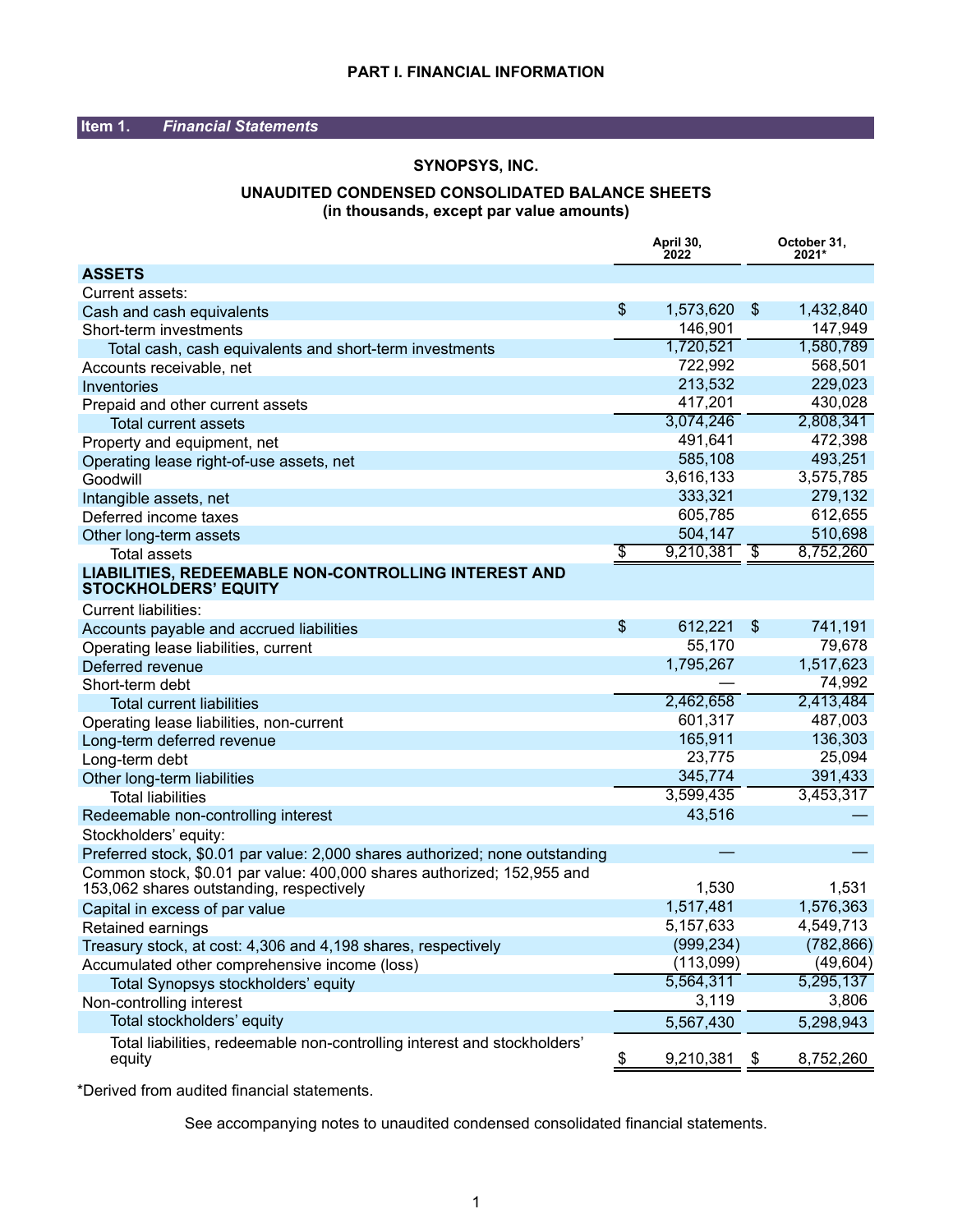## **UNAUDITED CONDENSED CONSOLIDATED STATEMENTS OF INCOME (in thousands, except per share amounts)**

<span id="page-3-0"></span>

|                                                                                                     | <b>Three Months Ended</b><br>April 30, |           |                           |           |                           | <b>Six Months Ended</b><br>April 30, |                           |             |
|-----------------------------------------------------------------------------------------------------|----------------------------------------|-----------|---------------------------|-----------|---------------------------|--------------------------------------|---------------------------|-------------|
|                                                                                                     |                                        | 2022      |                           | 2021      | 2022                      |                                      |                           | 2021        |
| Revenue:                                                                                            |                                        |           |                           |           |                           |                                      |                           |             |
| Time-based products                                                                                 | \$                                     | 723,821   | \$                        | 648,794   |                           | \$1,431,304                          |                           | \$1,280,084 |
| <b>Upfront products</b>                                                                             |                                        | 336,625   |                           | 209,116   |                           | 704,899                              |                           | 383,497     |
| Maintenance and service                                                                             |                                        | 218,783   |                           | 166,413   |                           | 413,281                              |                           | 331,063     |
| Total revenue                                                                                       |                                        | 1,279,229 |                           | 1,024,323 |                           | 2,549,484                            |                           | 1,994,644   |
| Cost of revenue:                                                                                    |                                        |           |                           |           |                           |                                      |                           |             |
| <b>Products</b>                                                                                     |                                        | 150,690   |                           | 134,738   |                           | 316,089                              |                           | 262,085     |
| Maintenance and service                                                                             |                                        | 87,666    |                           | 67,840    |                           | 165,891                              |                           | 136,606     |
| Amortization of intangible assets                                                                   |                                        | 14,455    |                           | 11,408    |                           | 27,815                               |                           | 23,294      |
| Total cost of revenue                                                                               |                                        | 252,811   |                           | 213,986   |                           | 509,795                              |                           | 421,985     |
| Gross margin                                                                                        |                                        | 1,026,418 |                           | 810,337   |                           | 2,039,689                            |                           | 1,572,659   |
| Operating expenses:                                                                                 |                                        |           |                           |           |                           |                                      |                           |             |
| Research and development                                                                            |                                        | 389,964   |                           | 362,345   |                           | 773,935                              |                           | 719,813     |
| Sales and marketing                                                                                 |                                        | 191,573   |                           | 172,754   |                           | 372,083                              |                           | 343,382     |
| General and administrative                                                                          |                                        | 73,957    |                           | 72,694    |                           | 154,965                              |                           | 150,182     |
| Amortization of intangible assets                                                                   |                                        | 6,912     |                           | 8,313     |                           | 15,912                               |                           | 16,703      |
| Restructuring charges                                                                               |                                        | 311       |                           |           |                           | 12,057                               |                           |             |
| Total operating expenses                                                                            |                                        | 662,717   |                           | 616,106   |                           | 1,328,952                            |                           | 1,230,080   |
| Operating income                                                                                    |                                        | 363,701   |                           | 194,231   |                           | 710,737                              |                           | 342,579     |
| Other income (expense), net                                                                         |                                        | (23, 913) |                           | 21,764    |                           | (43, 706)                            |                           | 50,520      |
| Income before income taxes                                                                          |                                        | 339,788   |                           | 215,995   |                           | 667,031                              |                           | 393,099     |
| Provision for income taxes                                                                          |                                        | 45,896    |                           | 21,193    |                           | 59,798                               |                           | 36,269      |
| Net income                                                                                          | $\mathbb{S}$                           | 293,892   | $\mathbb{S}$              | 194,802   | $\sqrt[6]{3}$             | 607,233                              | $\mathbb{S}$              | 356,830     |
| Net income (loss) attributed to non-controlling interest<br>and redeemable non-controlling interest |                                        | (889)     |                           | (276)     |                           | (1, 235)                             |                           | (593)       |
| Net income attributed to Synopsys                                                                   | $\mathbb{S}$                           | 294,781   | $\boldsymbol{\mathsf{S}}$ | 195,078   | $\boldsymbol{\mathsf{S}}$ | 608,468                              | $\boldsymbol{\mathsf{S}}$ | 357,423     |
|                                                                                                     |                                        |           |                           |           |                           |                                      |                           |             |
| Net income per share attributed to Synopsys:                                                        |                                        |           |                           |           |                           |                                      |                           |             |
| Basic                                                                                               | $rac{1}{3}$                            | 1.93      | \$                        | 1.28      | \$                        | 3.97                                 | \$                        | 2.34        |
| <b>Diluted</b>                                                                                      |                                        | 1.89      | $\overline{\mathcal{S}}$  | 1.24      | $\overline{\$}$           | 3.88                                 |                           | 2.27        |
| Shares used in computing per share amounts:                                                         |                                        |           |                           |           |                           |                                      |                           |             |
| <b>Basic</b>                                                                                        |                                        | 153,090   |                           | 152,725   |                           | 153,154                              |                           | 152,612     |
| <b>Diluted</b>                                                                                      |                                        | 156,167   |                           | 157,077   |                           | 156,815                              |                           | 157,226     |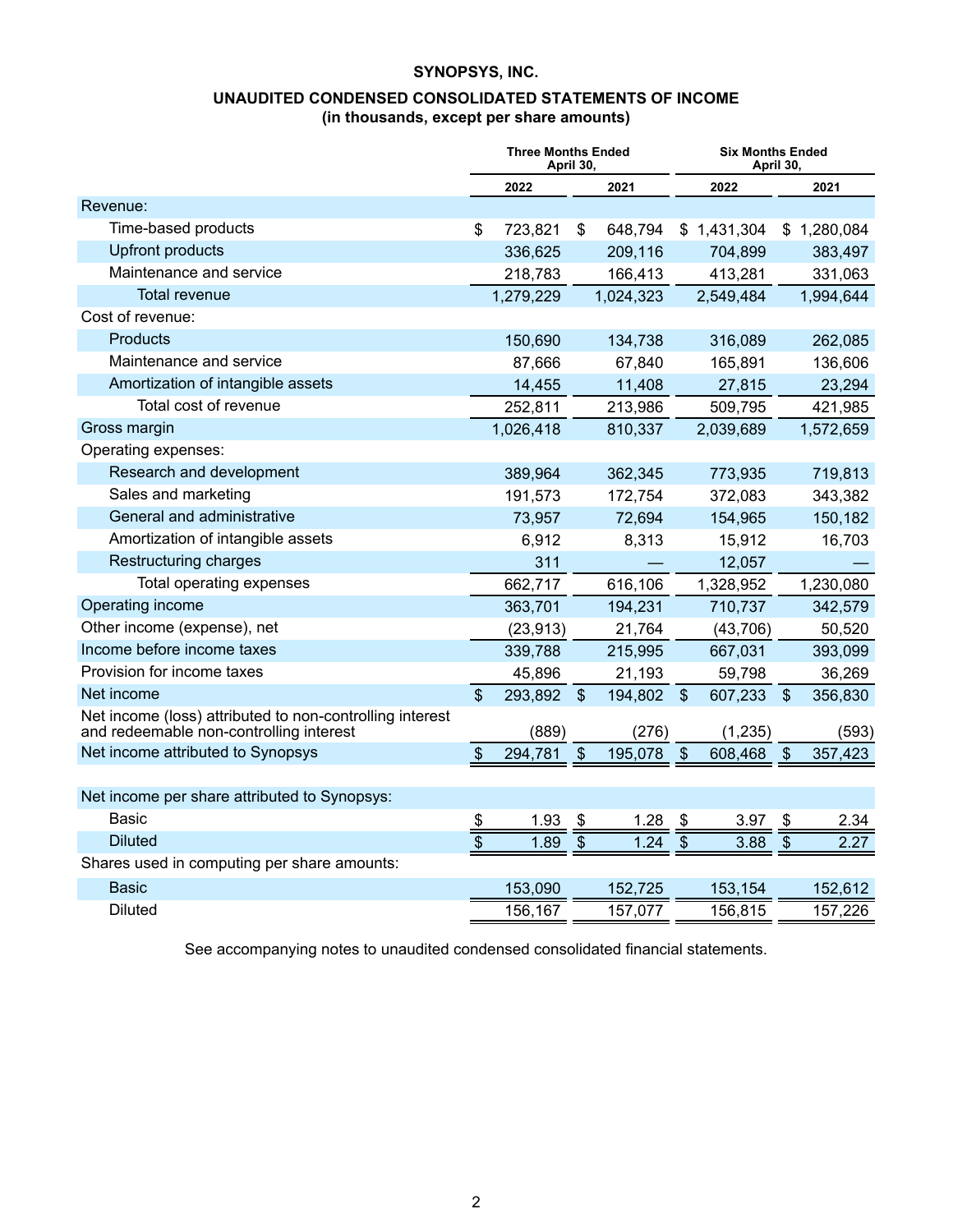## **UNAUDITED CONDENSED CONSOLIDATED STATEMENTS OF COMPREHENSIVE INCOME (in thousands)**

<span id="page-4-0"></span>

|                                                                                                                                                                                                                                                                                       | <b>Three Months Ended</b><br>April 30, |           |              |          |      | <b>Six Months Ended</b><br>April 30, |     |          |
|---------------------------------------------------------------------------------------------------------------------------------------------------------------------------------------------------------------------------------------------------------------------------------------|----------------------------------------|-----------|--------------|----------|------|--------------------------------------|-----|----------|
|                                                                                                                                                                                                                                                                                       | 2022                                   |           |              | 2021     | 2022 |                                      |     | 2021     |
| Net income                                                                                                                                                                                                                                                                            | \$.                                    | 293,892   | $\mathbb{S}$ | 194,802  | \$.  | 607,233                              | \$. | 356,830  |
| Other comprehensive income (loss):                                                                                                                                                                                                                                                    |                                        |           |              |          |      |                                      |     |          |
| Change in foreign currency translation adjustment                                                                                                                                                                                                                                     |                                        | (39, 999) |              | (3, 171) |      | (40, 612)                            |     | 14,762   |
| Changes in unrealized gains (losses) on available-for-<br>sale securities, net of tax of \$0 for periods presented                                                                                                                                                                    |                                        | (1, 173)  |              |          |      | (1,673)                              |     |          |
| Cash flow hedges:                                                                                                                                                                                                                                                                     |                                        |           |              |          |      |                                      |     |          |
| Deferred gains (losses), net of tax \$9,181 and \$9,411,<br>for the three and six months ended April 30, 2022,<br>respectively, and of \$438 and \$(967) for each of the<br>same periods in fiscal 2021, respectively.                                                                |                                        | (21, 132) |              | 1,214    |      | (22, 717)                            |     | 5,307    |
| Reclassification adjustment on deferred (gains) losses<br>included in net income, net of tax of $$(170)$ and<br>\$(472), for the three and six months ended April 30,<br>2022, respectively, and of \$1,463 and \$2,348 for each<br>of the same periods in fiscal 2021, respectively. |                                        | 662       |              | (4,623)  |      | 1,507                                |     | (7, 350) |
| Other comprehensive income (loss), net of tax effects                                                                                                                                                                                                                                 |                                        | (61,642)  |              | (6,580)  |      | (63,495)                             |     | 12,719   |
| Comprehensive income                                                                                                                                                                                                                                                                  |                                        | 232,250   |              | 188,222  |      | 543,738                              |     | 369,549  |
| Less: net income (loss) attributed to non-controlling interest<br>and redeemable non-controlling interest                                                                                                                                                                             |                                        | (889)     |              | (276)    |      | (1,235)                              |     | (593)    |
| Comprehensive income attributed to Synopsys                                                                                                                                                                                                                                           |                                        | 233,139   | \$           | 188,498  | \$   | 544,973                              | S   | 370,142  |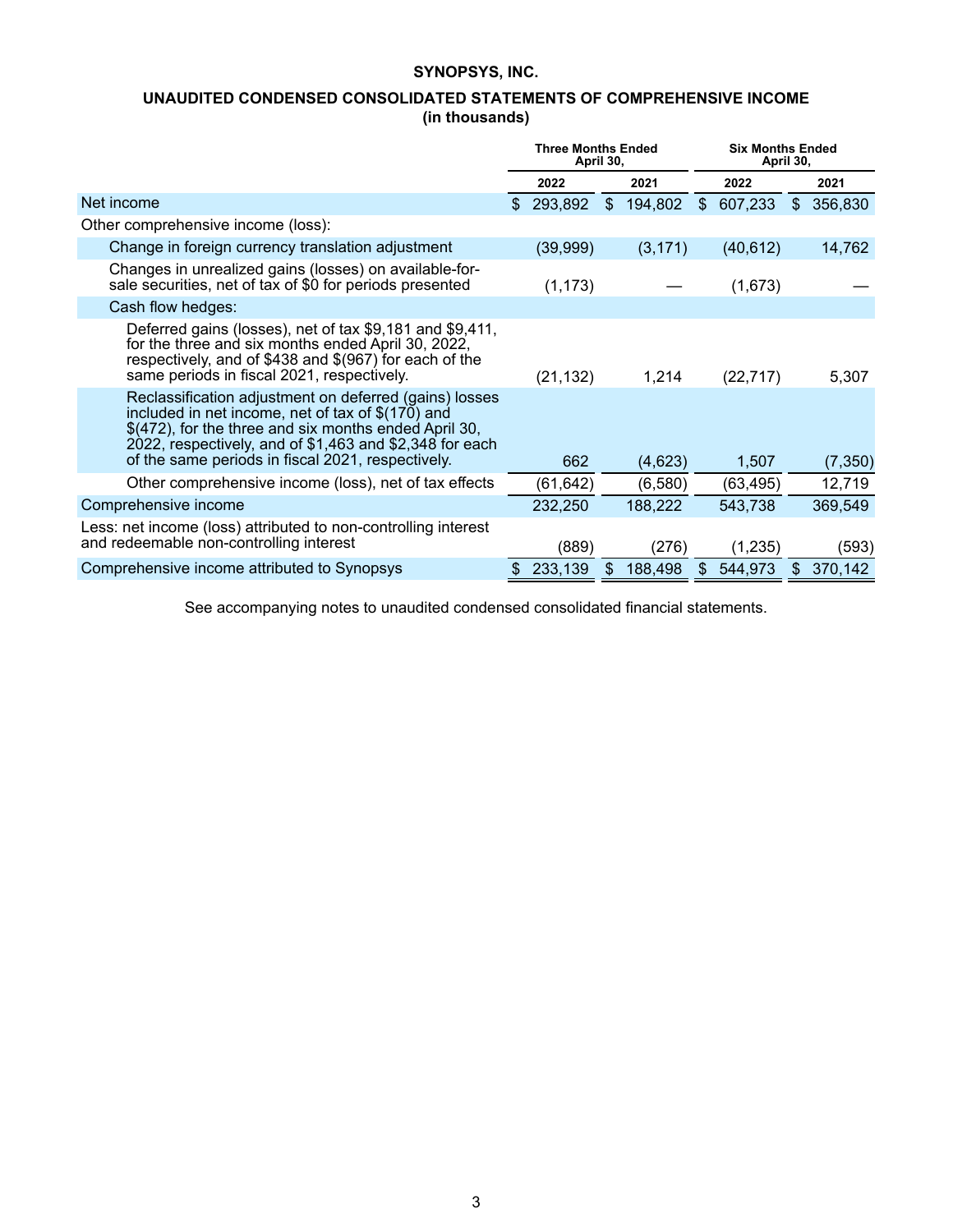#### **UNAUDITED CONDENSED CONSOLIDATED STATEMENTS OF STOCKHOLDERS' EQUITY (in thousands)**

<span id="page-5-0"></span>

|                                                                      | <b>Common Stock</b><br><b>Shares</b> | Amount      | <b>Capital in</b><br><b>Excess of</b><br>Par<br>Value | <b>Retained</b><br><b>Earnings</b> | <b>Treasurv</b><br><b>Stock</b> |                | <b>Accumulated</b><br>Other<br><b>Comprehensive</b><br>Income (Loss) | <b>Total</b><br><b>Synopsys</b><br>Stockholders'<br>Equity | Non-<br>controlling<br><b>Interest</b> |                | Stockholders'<br>Equity |
|----------------------------------------------------------------------|--------------------------------------|-------------|-------------------------------------------------------|------------------------------------|---------------------------------|----------------|----------------------------------------------------------------------|------------------------------------------------------------|----------------------------------------|----------------|-------------------------|
| Balance at January 31, 2022                                          | 153,256                              | \$1,533     | \$1,430,226                                           | \$4,863,400                        | \$(856,929)                     | $\mathfrak{s}$ | (51, 457)                                                            | \$<br>5,386,773                                            | \$<br>3,460                            | $\mathfrak{s}$ | 5,390,233               |
| Net income                                                           |                                      |             |                                                       | 294,781                            |                                 |                |                                                                      | 294,781                                                    | (341)                                  |                | 294,440                 |
| Other comprehensive income<br>(loss), net of tax effects             |                                      |             |                                                       |                                    |                                 |                | (61, 642)                                                            | (61, 642)                                                  |                                        |                | (61, 642)               |
| Purchases of treasury stock                                          | (984)                                | (9)         | 9                                                     |                                    | (290,000)                       |                |                                                                      | (290,000)                                                  |                                        |                | (290,000)               |
| Equity forward contract, net                                         |                                      |             | 40.000                                                |                                    |                                 |                |                                                                      | 40.000                                                     |                                        |                | 40.000                  |
| Common stock issued, net of<br>shares withheld for employee<br>taxes | 683                                  | 6           | (62, 815)                                             |                                    | 147,695                         |                |                                                                      | 84,886                                                     |                                        |                | 84,886                  |
| Stock-based compensation                                             |                                      |             | 110,061                                               |                                    |                                 |                |                                                                      | 110,061                                                    |                                        |                | 110,061                 |
| Adjustments to redeemable<br>non-controlling interest                |                                      |             |                                                       | (548)                              |                                 |                |                                                                      | (548)                                                      |                                        |                | (548)                   |
| Balance at April 30, 2022                                            | 152,955                              | \$<br>1,530 | \$1,517,481                                           | \$5,157,633                        | \$(999,234)                     | $\frac{1}{2}$  | (113,099)                                                            | \$<br>5,564,311                                            | \$<br>3,119                            | \$             | 5,567,430               |
|                                                                      |                                      |             |                                                       |                                    |                                 |                |                                                                      |                                                            |                                        |                |                         |
| Balance at October 31, 2021                                          | 153.062                              | \$1.531     | \$1.576.363                                           | \$4,549,713                        | $$(782,866)$ \;                 |                | (49,604)                                                             | \$<br>5,295,137                                            | \$<br>3,806                            | \$             | 5,298,943               |
| Net income                                                           |                                      |             |                                                       | 608,468                            |                                 |                |                                                                      | 608.468                                                    | (687)                                  |                | 607,781                 |
| Other comprehensive income<br>(loss), net of tax effects             |                                      |             |                                                       |                                    |                                 |                | (63, 495)                                                            | (63, 495)                                                  |                                        |                | (63, 495)               |
| Purchases of treasury stock                                          | (1,685)                              | (16)        | 16                                                    |                                    | (535,000)                       |                |                                                                      | (535,000)                                                  |                                        |                | (535,000)               |
| Equity forward contract, net                                         |                                      |             | 35,000                                                |                                    |                                 |                |                                                                      | 35,000                                                     |                                        |                | 35,000                  |
| Common stock issued, net of<br>shares withheld for employee<br>taxes | 1,578                                | 15          | (299, 730)                                            |                                    | 318,632                         |                |                                                                      | 18,917                                                     |                                        |                | 18.917                  |
| Stock-based compensation                                             |                                      |             | 205,832                                               |                                    |                                 |                |                                                                      | 205.832                                                    |                                        |                | 205,832                 |
| Adjustments to redeemable<br>non-controlling interest                |                                      |             |                                                       | (548)                              |                                 |                |                                                                      | (548)                                                      |                                        |                | (548)                   |
| Balance at April 30, 2022                                            | 152.955                              | \$1,530     | \$1,517,481                                           | \$5,157,633                        | $$(999,234)$ \\$                |                | (113,099)                                                            | \$<br>5,564,311                                            | \$<br>3,119                            | \$             | 5,567,430               |

|                                                                      |               | <b>Common Stock</b> | Capital in<br>Excess of<br>Par | <b>Retained</b> | <b>Treasurv</b>  | Accumulated<br>Other<br><b>Comprehensive</b> |      | Total<br><b>Synopsys</b><br>Stockholders' | Non-<br>controlling |     | Stockholders' |
|----------------------------------------------------------------------|---------------|---------------------|--------------------------------|-----------------|------------------|----------------------------------------------|------|-------------------------------------------|---------------------|-----|---------------|
|                                                                      | <b>Shares</b> | Amount              | Value                          | <b>Earnings</b> | <b>Stock</b>     | Income (Loss)                                |      | Equity                                    | Interest            |     | Equity        |
| Balance at January 31, 2021                                          | 152,364       | \$<br>1,526         | \$1,589,175                    | \$3,954,542     | $$(628, 216)$ \, | (34, 775)                                    | \$   | 4,882,252                                 | \$<br>4,646         | \$  | 4,886,898     |
| Net income                                                           |               |                     |                                | 195,078         |                  |                                              |      | 195,078                                   | (276)               |     | 194,802       |
| Other comprehensive income<br>(loss), net of tax effects             |               |                     |                                |                 |                  | (6,580)                                      |      | (6,580)                                   |                     |     | (6,580)       |
| Purchases of treasury stock                                          | (756)         | (8)                 | 8                              |                 | (195, 211)       |                                              |      | (195, 211)                                |                     |     | (195, 211)    |
| Equity forward contract, net                                         |               |                     | 50,000                         |                 |                  |                                              |      | 50,000                                    |                     |     | 50,000        |
| Common stock issued, net of<br>shares withheld for employee<br>taxes |               |                     |                                |                 |                  |                                              |      |                                           |                     |     |               |
|                                                                      | 946           | 8                   | (38,968)                       |                 | 121,970          |                                              |      | 83,010                                    |                     |     | 83,010        |
| Stock-based compensation                                             |               |                     | 79.586                         |                 |                  |                                              |      | 79.586                                    |                     |     | 79,586        |
| Balance at April 30, 2021                                            | 152,554       | 1,526<br>\$         | \$1,679,801                    | \$4,149,620     | $$(701,457)$ \;  | (41, 355)                                    | - \$ | 5,088,135                                 | 4,370               | - 5 | 5,092,505     |
|                                                                      |               |                     |                                |                 |                  |                                              |      |                                           |                     |     |               |
| Balance at October 31, 2020                                          | 152,618       | \$1,528             | \$1,653,166                    | \$3,795,397     | $$(488,613)$ \;  | (54, 074)                                    | \$   | 4,907,404                                 | \$<br>4,963         | \$  | 4,912,367     |
| Net income                                                           |               |                     |                                | 357,423         |                  |                                              |      | 357,423                                   | (593)               |     | 356,830       |
| Retained earnings adjustment<br>due to adoption of ASC $326^{(1)}$   |               |                     |                                | (3,200)         |                  |                                              |      | (3,200)                                   |                     |     | (3,200)       |
| Other comprehensive income<br>(loss), net of tax effects             |               |                     |                                |                 |                  | 12,719                                       |      | 12,719                                    |                     |     | 12,719        |
| Purchases of treasury stock                                          | (1,593)       | (16)                | 16                             |                 | (398, 082)       |                                              |      | (398, 082)                                |                     |     | (398, 082)    |
| Common stock issued, net of<br>shares withheld for employee<br>taxes | 1,529         | 14                  | (136, 749)                     |                 | 185,238          |                                              |      | 48,503                                    |                     |     | 48,503        |
| Stock-based compensation                                             |               |                     | 163.368                        |                 |                  |                                              |      | 163,368                                   |                     |     | 163,368       |
| Balance at April 30, 2021                                            | 152.554       | \$<br>1,526         | \$1,679,801                    | \$4,149,620     | $$(701,457)$ \;  | (41, 355)                                    | S    | 5,088,135                                 | \$<br>4,370         | \$  | 5.092.505     |

 $^{(1)}$  At the beginning of fiscal 2021, we adopted the Accounting Standards Codification (ASC) 326, Measurement of Credit Losses on Financial Instruments, issued by the Financial Accounting Standards Board (FASB). ASC 326 replaced the incurred loss methodology with an expected loss methodology.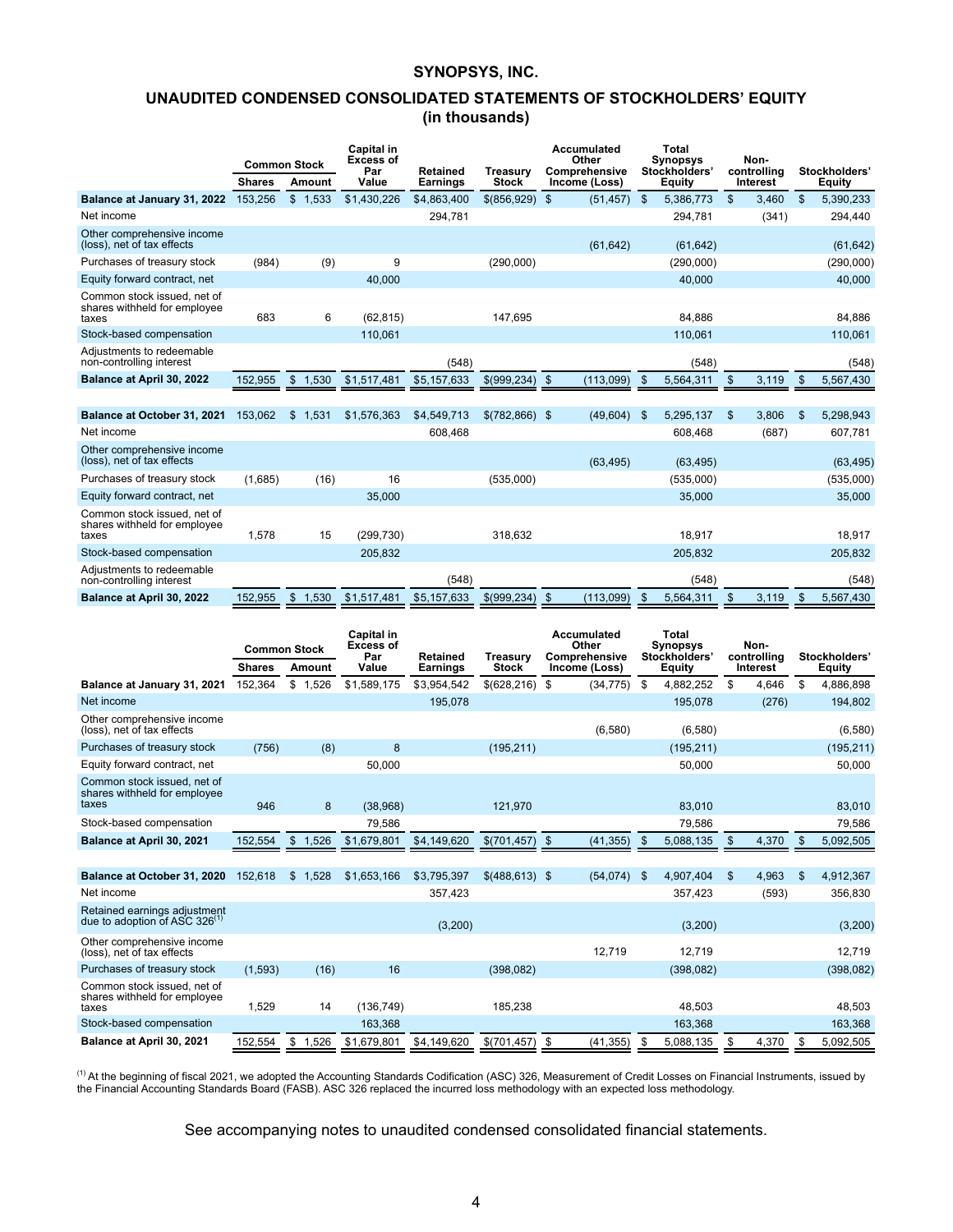# **UNAUDITED CONDENSED CONSOLIDATED STATEMENTS OF CASH FLOWS**

**(in thousands)**

<span id="page-6-0"></span>

|                                                                                             |                          | <b>Six Months Ended</b><br>April 30, |               |            |
|---------------------------------------------------------------------------------------------|--------------------------|--------------------------------------|---------------|------------|
|                                                                                             |                          | 2022                                 |               | 2021       |
| Cash flows from operating activities:                                                       |                          |                                      |               |            |
| Net income attributed to Synopsys                                                           | \$                       | 608,468                              | \$            | 357,423    |
| Adjustments to reconcile net income to net cash provided by operating activities:           |                          |                                      |               |            |
| Amortization and depreciation                                                               |                          | 111,962                              |               | 100,066    |
| Reduction of operating lease right-of-use assets                                            |                          | 42,412                               |               | 42,711     |
| Amortization of capitalized costs to obtain revenue contracts                               |                          | 34,574                               |               | 30,475     |
| Stock-based compensation                                                                    |                          | 205,832                              |               | 163,368    |
| Allowance for credit losses                                                                 |                          | (4, 516)                             |               | 10,051     |
| Deferred income taxes                                                                       |                          | 8,944                                |               | (16, 461)  |
| Other non-cash                                                                              |                          | 6,244                                |               | (401)      |
| Net changes in operating assets and liabilities, net of acquired assets and<br>liabilities: |                          |                                      |               |            |
| Accounts receivable                                                                         |                          | (169, 785)                           |               | 157,637    |
| Inventories                                                                                 |                          | 7,725                                |               | (38, 305)  |
| Prepaid and other current assets                                                            |                          | (2, 417)                             |               | (45, 972)  |
| Other long-term assets                                                                      |                          | (8,701)                              |               | (97, 519)  |
| Accounts payable and accrued liabilities                                                    |                          | (181,008)                            |               | (96, 798)  |
| Operating lease liabilities                                                                 |                          | (43, 963)                            |               | (41, 105)  |
| Income taxes                                                                                |                          | (34, 246)                            |               | (8,386)    |
| Deferred revenue                                                                            |                          | 324,176                              |               | 183,512    |
| Net cash provided by operating activities                                                   |                          | 905,701                              |               | 700,296    |
| Cash flows from investing activities:                                                       |                          |                                      |               |            |
| Proceeds from sales and maturities of short-term investments                                |                          | 43,653                               |               |            |
| Purchases of short-term investments                                                         |                          | (45, 158)                            |               |            |
| Proceeds from sales of long-term investments                                                |                          | 582                                  |               |            |
| Purchases of long-term investments                                                          |                          | (7,000)                              |               |            |
| Purchases of property and equipment                                                         |                          | (67, 367)                            |               | (44,060)   |
| Cash paid for acquisitions, net of cash acquired                                            |                          | (109,060)                            |               | (74, 626)  |
| Capitalization of software development costs                                                |                          | (1,065)                              |               | (1, 264)   |
| Other                                                                                       |                          | (600)                                |               | (800)      |
| Net cash used in investing activities                                                       |                          | (186, 015)                           |               | (120, 750) |
| Cash flows from financing activities:                                                       |                          |                                      |               |            |
| Repayment of debt                                                                           |                          | (75, 938)                            |               | (13, 194)  |
| Issuances of common stock                                                                   |                          | 120,710                              |               | 103,203    |
| Payments for taxes related to net share settlement of equity awards                         |                          | (101, 126)                           |               | (54, 664)  |
| Purchases of treasury stock                                                                 |                          | (500,000)                            |               | (398, 082) |
| Other                                                                                       |                          | (2,709)                              |               | (1,000)    |
| Net cash used in financing activities                                                       |                          | (559,063)                            |               | (363, 737) |
| Effect of exchange rate changes on cash, cash equivalents and restricted cash               |                          | (19, 955)                            |               | 6,457      |
| Net change in cash, cash equivalents and restricted cash                                    |                          | 140,668                              |               | 222,266    |
| Cash, cash equivalents and restricted cash, beginning of year                               |                          | 1,435,183                            |               | 1,237,970  |
| Cash, cash equivalents and restricted cash, end of period                                   | $\overline{\mathcal{E}}$ | 1,575,851                            | $\sqrt[6]{3}$ | 1,460,236  |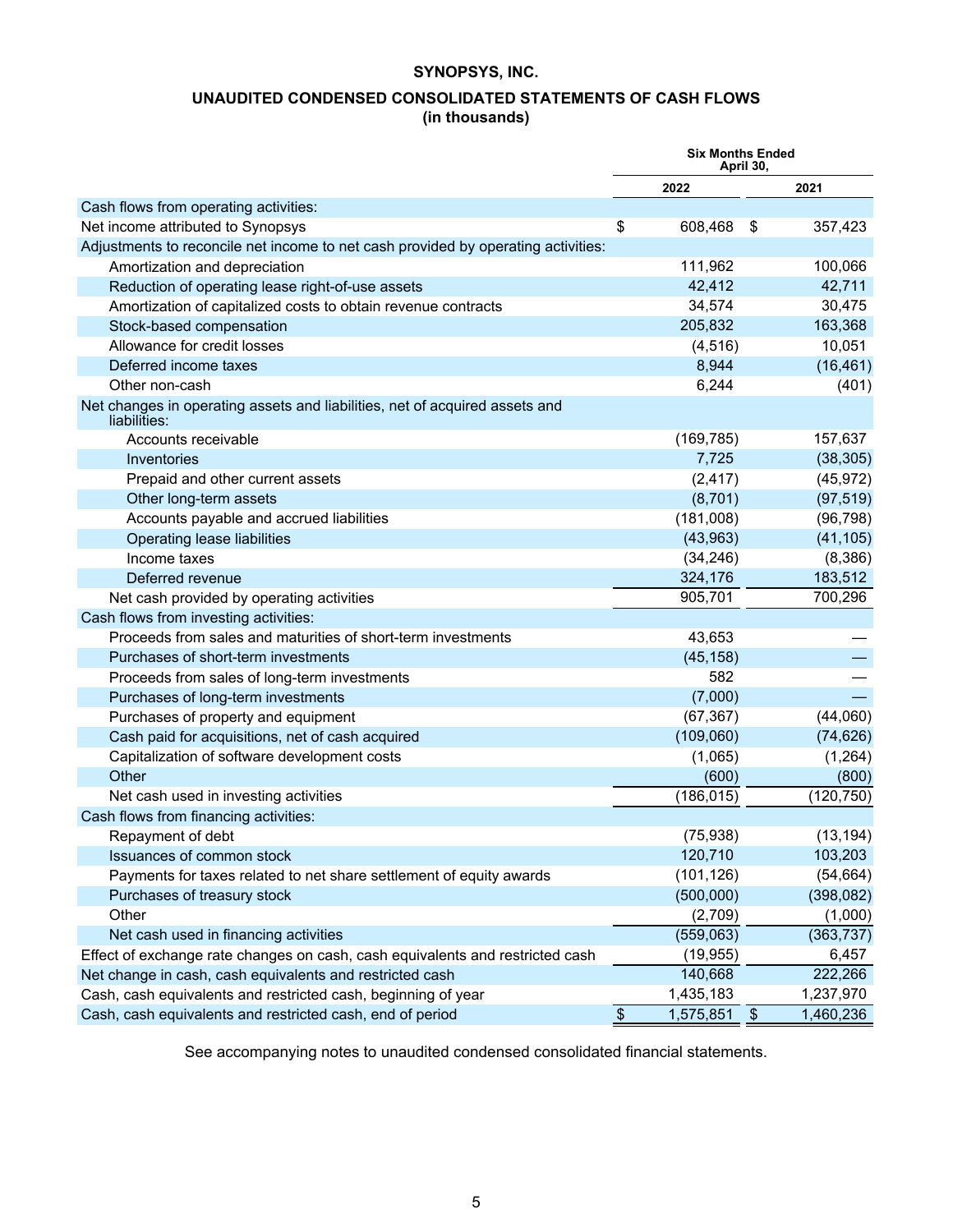#### **NOTES TO UNAUDITED CONDENSED CONSOLIDATED FINANCIAL STATEMENTS**

#### <span id="page-7-0"></span>**Note 1. Description of Business**

Synopsys, Inc. (Synopsys, we, our or us) provides products and services used across the entire silicon to software spectrum, from engineers creating advanced semiconductors to software developers seeking to ensure the security and quality of their code.

We are a global leader in electronic design automation (EDA) software that engineers use to design and test integrated circuits (ICs), also known as chips. We also offer semiconductor intellectual property (IP) products, which are pre-designed circuits that engineers use as components of larger chip designs rather than designing those circuits themselves. We provide software and hardware used to validate the electronic systems that incorporate chips and the software that runs on them. We also provide technical services and support to help our customers develop advanced chips and electronic systems. These products and services are part of our Semiconductor & System Design segment.

We are also a leading provider of software tools and services that improve the security, quality and compliance of software in a wide variety of industries, including electronics, financial services, automotive, medicine, energy and industrials. These tools and services are part of our Software Integrity segment.

#### **Note 2. Summary of Significant Accounting Policies**

We have prepared the accompanying unaudited condensed consolidated financial statements pursuant to the rules and regulations of the Securities and Exchange Commission (SEC). Pursuant to these rules and regulations, we have condensed or omitted certain information and footnote disclosures we normally include in our annual consolidated financial statements prepared in accordance with U.S. generally accepted accounting principles (U.S. GAAP). In management's opinion, we have made all adjustments (consisting only of normal, recurring adjustments, except as otherwise indicated) necessary to fairly present our unaudited condensed consolidated balance sheets, results of operations, comprehensive income, stockholders' equity and cash flows. Our interim period operating results do not necessarily indicate the results that may be expected for any other interim period or for the full fiscal year. These financial statements and accompanying notes should be read in conjunction with the consolidated financial statements and notes thereto in our Annual Report on Form 10-K for the fiscal year ended October 31, 2021 as filed with the SEC on December 13, 2021 (our Annual Report).

*Use of Estimates.* To prepare financial statements in conformity with U.S. GAAP, management must make estimates and assumptions that affect the amounts reported in the unaudited condensed consolidated financial statements and accompanying notes. Actual results could differ from these estimates and may result in material effects on our operating results and financial position.

*Principles of Consolidation.* The unaudited condensed consolidated financial statements include our accounts and the accounts of our subsidiaries. All intercompany accounts and transactions have been eliminated.

*Fiscal Year End.* Our fiscal year generally ends on the Saturday nearest to October 31 and consists of 52 weeks, with the exception that approximately every five years, we have a 53-week year. When a 53-week year occurs, we include the additional week in the first quarter to realign fiscal quarters with calendar quarters. Fiscal 2022 and 2021 are both 52-week years. Fiscal 2022 will end on October 29, 2022. Fiscal 2021 ended on October 30, 2021. For presentation purposes, the unaudited condensed consolidated financial statements and accompanying notes refer to the closest calendar month end.

*Significant Accounting Policies.* There have been no material changes to our significant accounting policies included in our Annual Report, other than our accounting policy for redeemable non-controlling interest*.* 

*Redeemable Non-controlling Interest.* Non-controlling interest that is not solely redeemable within our control is reported as the temporary equity in our unaudited condensed consolidated balance sheets. The carrying value of the redeemable non-controlling interest equals the redemption value at the end of each reporting period, after giving effect to the change from the net income (loss) attributable to the redeemable non-controlling interest. We adjust the redemption value of the non-controlling interest on a quarterly basis and changes in the estimated redemption value are recorded with corresponding adjustments against retained earnings.

*Recently Adopted Accounting Pronouncements*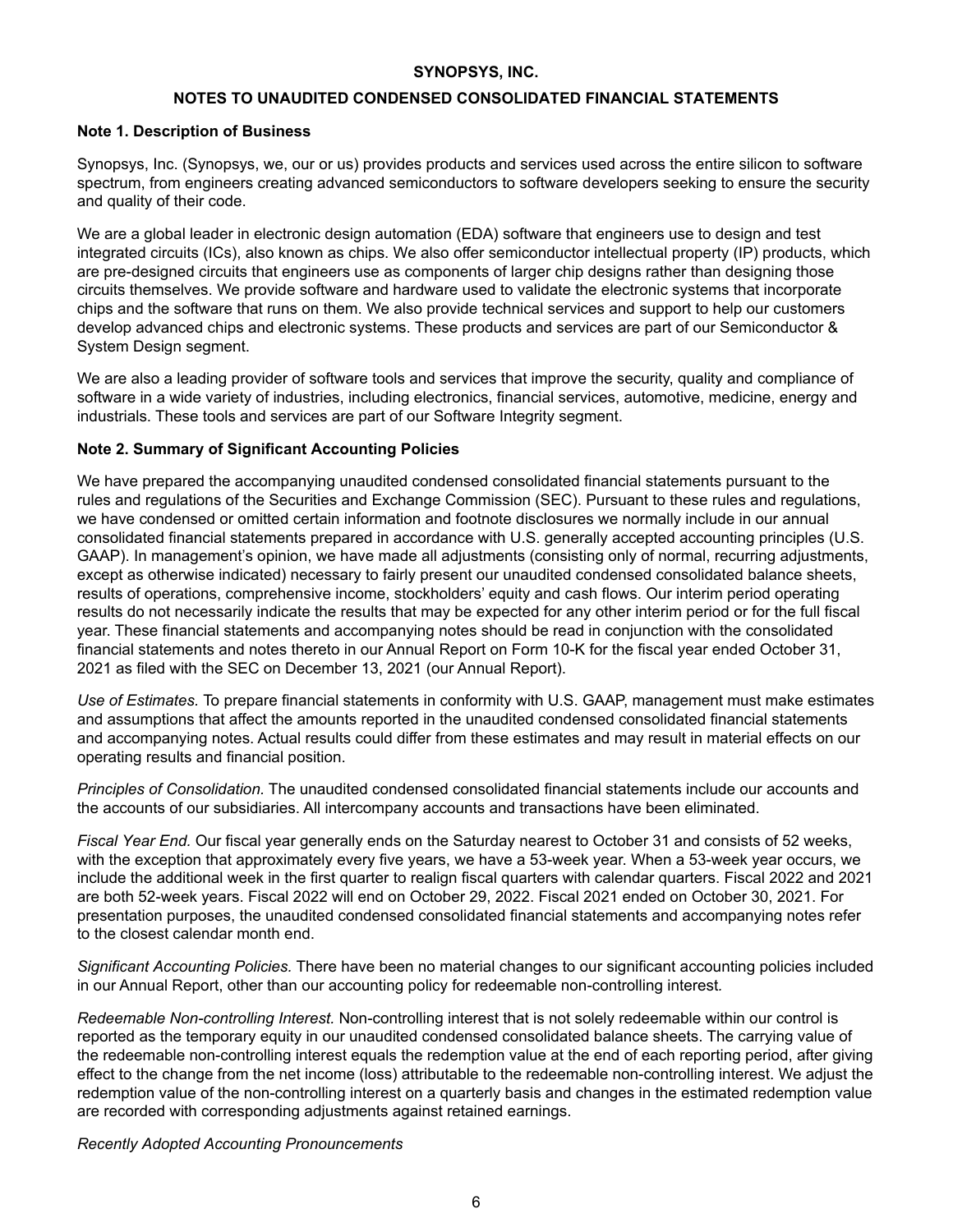In December 2019, FASB issued Accounting Standards Update (ASU) 2019-12, Simplifying the Accounting for Income Taxes, which simplifies the accounting for income taxes, eliminates certain exceptions within ASC 740, Income Taxes, and clarifies certain aspects of the current guidance to promote consistency among reporting entities. We adopted the standard as of the beginning of fiscal 2022 on a prospective basis and the adoption of this standard did not have a material impact on our unaudited condensed consolidated financial statements.

In October 2021, the FASB issued ASU 2021-08, Business Combinations (Topic 805): Accounting for Contract Assets and Contract Liabilities from Contracts with Customers. The new guidance requires contract assets and contract liabilities acquired in a business combination to be recognized and measured by the acquirer on the acquisition date in accordance with ASC 606, Revenue from Contracts with Customers, as if the acquirer had originated the contracts. We early adopted the standard in the second quarter of fiscal 2022 and the adoption had no material retrospective impact on our unaudited condensed consolidated financial statements for acquisitions completed in fiscal 2022. Any future impact will be dependent on the facts and circumstances of future acquisitions.

We continue to monitor new accounting pronouncements issued by FASB and do not believe any accounting pronouncements issued through the date of this Quarterly Report on Form 10-Q will have a material impact on our unaudited condensed consolidated financial statements.

## **Note 3. Revenue**

## *Disaggregated Revenue*

The following table showed the percentage of revenue by product groups:

|                                        | <b>Three Months Ended</b> | April 30, | <b>Six Months Ended</b><br>April 30, |         |
|----------------------------------------|---------------------------|-----------|--------------------------------------|---------|
|                                        | 2022                      | 2021      | 2022                                 | 2021    |
| <b>EDA</b>                             | $50.2 \%$                 | 57.4 %    | 50.0 %                               | 56.3 %  |
| IP & System Integration                | 40.7 %                    | 33.1%     | 41.1 %                               | 34.0 %  |
| Software Integrity Products & Services | 8.8%                      | $9.2 \%$  | $8.6\%$                              | 9.3%    |
| Other                                  | $0.3\%$                   | $0.3\%$   | $0.3\%$                              | 0.4%    |
| Total                                  | 100.0 $%$                 | 100.0 %   | 100.0 %                              | 100.0 % |

## *Contract Balances*

The contract assets indicated below are presented as prepaid and other current assets in the unaudited condensed consolidated balance sheets. The contract assets are transferred to receivables when the rights to invoice and receive payment become unconditional. Unbilled receivables are presented as accounts receivable, net, in the unaudited condensed consolidated balance sheets.

Contract balances were as follows:

|                      |   | As of          |                  |           |  |  |  |
|----------------------|---|----------------|------------------|-----------|--|--|--|
|                      |   | April 30, 2022 | October 31, 2021 |           |  |  |  |
|                      |   | (in thousands) |                  |           |  |  |  |
| Contract assets, net | S | 235,705        | -\$              | 284,574   |  |  |  |
| Unbilled receivables | S | 38,022         | S                | 35,589    |  |  |  |
| Deferred revenue     |   | 1,961,178      | -\$              | 1,653,926 |  |  |  |

During the three and six months ended April 30, 2022, we recognized revenue of \$327.5 million and \$937.0 million, respectively, that was included in the deferred revenue balance as of October 31, 2021.

Contracted but unsatisfied or partially unsatisfied performance obligations were approximately \$7.3 billion as of April 30, 2022, which includes \$1.0 billion in non-cancellable Flexible Spending Account (FSA) commitments from customers where actual product selection and quantities of specific products or services are to be determined by customers at a later date. We have elected to exclude future sales-based royalty payments from the remaining performance obligations. Approximately 41% of the contracted but unsatisfied or partially unsatisfied performance obligations as of April 30, 2022, excluding non-cancellable FSA, are expected to be recognized over the next 12 months, with the remainder recognized thereafter.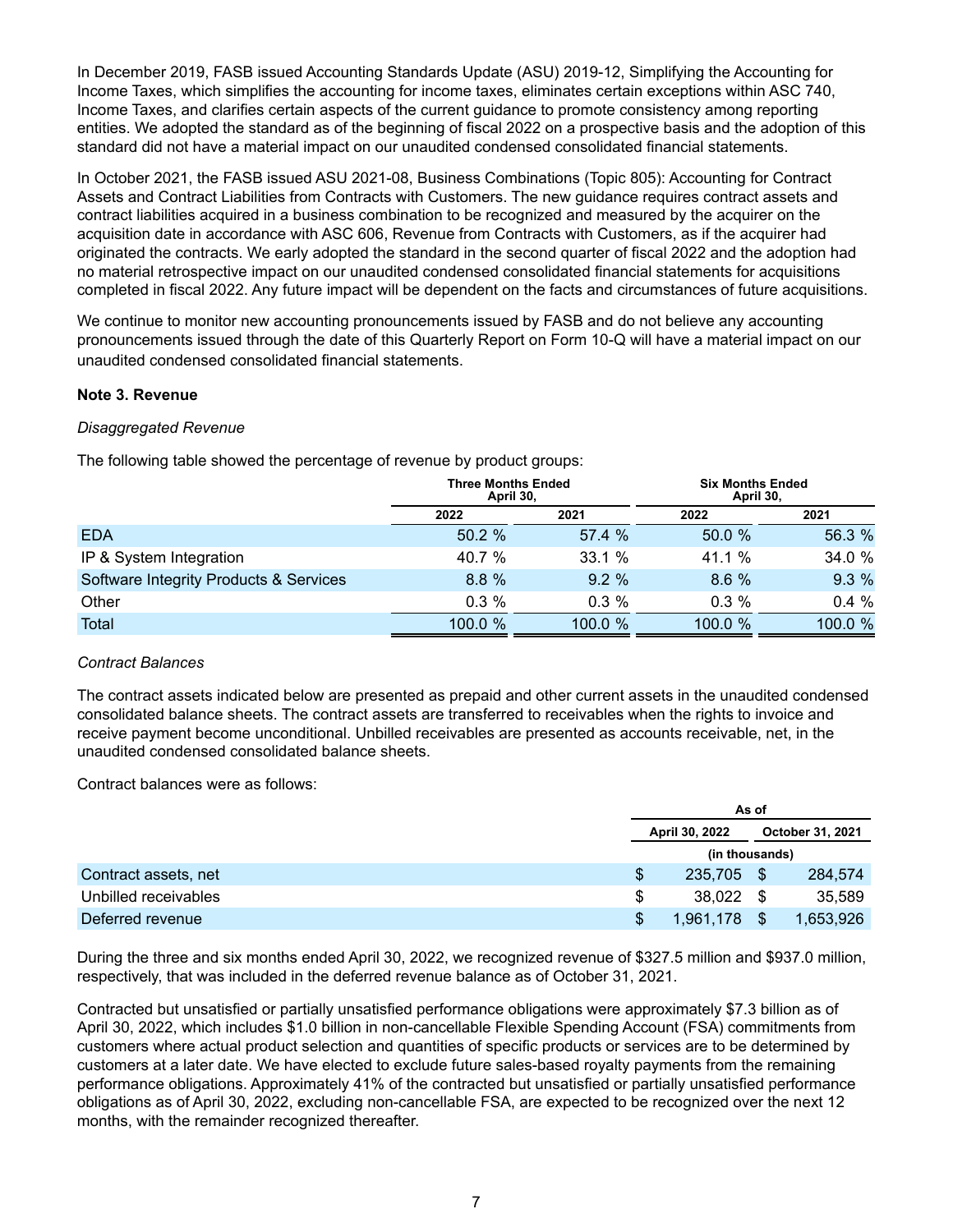During the three and six months ended April 30, 2022, we recognized \$37.7 million and \$69.7 million, respectively, from performance obligations satisfied from sales-based royalties earned during the periods. During the three and six months ended April 30, 2021, we recognized \$34.5 million and \$60.8 million, respectively, from performance obligations satisfied from sales-based royalties earned during the periods.

## *Costs of Obtaining a Contract with Customer*

Capitalized commission costs, net of accumulated amortization, as of April 30, 2022 were \$107.4 million and included in other long-term assets in our unaudited condensed consolidated balance sheets. Amortization of these assets was \$17.8 million and \$34.6 million during the three and six months ended April 30, 2022, respectively, and included in sales and marketing expense in our unaudited condensed consolidated statements of income. Amortization of these assets was \$15.5 million and \$30.5 million during the three and six months ended April 30, 2021, respectively, and included in sales and marketing expense in our unaudited condensed consolidated statements of income.

## **Note 4. Business Combinations**

During the three months ended January 31, 2022, we completed an acquisition for purchase consideration of \$20.0 million, net of cash acquired. The preliminary purchase price allocations were \$4.3 million of identifiable intangible assets and \$15.7 million of goodwill, which were attributable to the Semiconductor & System Design reporting segment. There was no tax deductible goodwill related to the acquisition.

## *Acquisition of Equity Interest in OpenLight Photonics, Inc. (OpenLight)*

During the three months ended April 30, 2022, we acquired 75% equity interest in OpenLight for \$90.0 million in cash consideration. The remaining 25% equity interest in OpenLight is held by Juniper Networks, Inc. (the Minority Investor) from their contribution of IP and certain tangible assets.

The preliminary purchase price allocations were \$94.0 million of identifiable intangible assets and \$45.1 million of goodwill, which were attributable to the Semiconductor & System Design reporting segment. The goodwill was mainly attributable to the assembled workforce and planned growth in new markets. There was no tax deductible goodwill related to the acquisition.

The agreement with the Minority Investor contains redemption features whereby the interest held by the Minority Investor is redeemable either (i) at the option of the Minority Investor on or after the third anniversary of the acquisition or sooner in certain circumstances or (ii) at our option beginning on the third anniversary of the acquisition. This option is exercisable at the greater of fair value at the time of redemption or \$30.0 million and was valued at \$10.1 million, resulting in a total consideration of \$100.1 million.

As of April 30, 2022, the carrying amount of the redeemable non-controlling interest was recorded at its estimated fair value of \$43.5 million in the unaudited condensed consolidated balance sheet.

We have included the financial results of these acquisitions in our unaudited condensed consolidated financial statements from the date of acquisition. We do not consider these acquisitions to be material, individually or in the aggregate, to our unaudited condensed consolidated financial statements.

## *Preliminary Fair Value Estimates*

The preliminary fair value estimates for the assets acquired and liabilities assumed for all acquisitions completed within 12 months from the applicable acquisition date are not yet finalized and may change as additional information becomes available during the respective measurement periods. The primary areas of those preliminary estimates relate to certain tangible assets and liabilities, identifiable intangible assets, and income taxes.

## *Acquisition-Related Transaction Costs*

Transaction costs were \$4.0 million and \$6.1 million during the three and six months ended April 30, 2022, respectively. Transaction costs were \$2.3 million and \$5.9 million during the three and six months ended April 30, 2021, respectively. These costs mainly consisted of professional fees and administrative costs and were expensed as incurred in our unaudited condensed consolidated statements of income.

## **Note 5. Goodwill and Intangible Assets**

*Goodwill*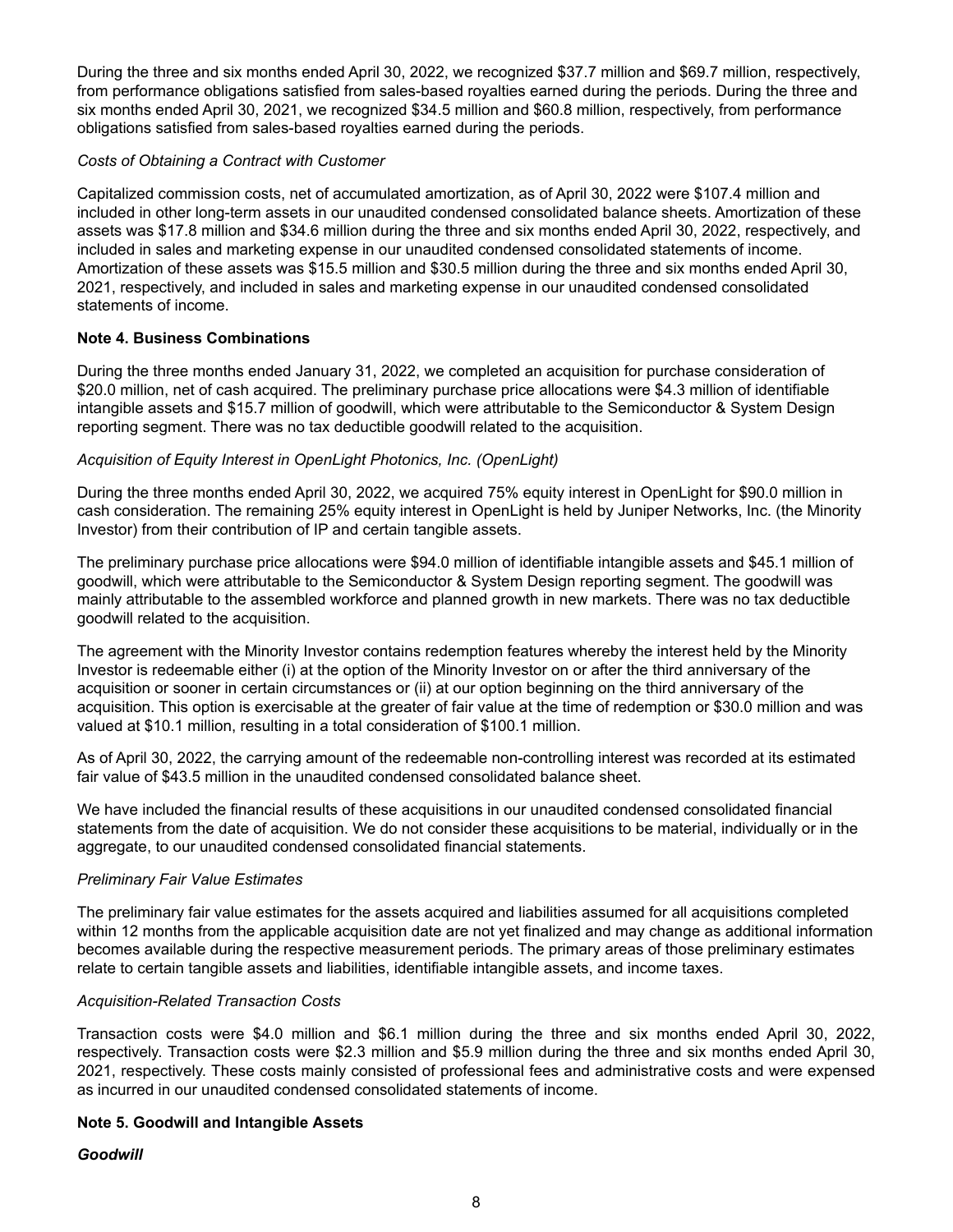The changes in the carrying amount of goodwill during the six months ended April 30, 2022 were as follows:

|                                        |    | (in thousands) |
|----------------------------------------|----|----------------|
| Balance at October 31, 2021            | \$ | 3,575,785      |
| Additions                              |    | 60.797         |
| Adjustments                            |    | 1,285          |
| Effect of foreign currency translation |    | (21, 734)      |
| Balance at April 30, 2022              | S  | 3,616,133      |

During the six months ended April 30, 2022, we finalized certain estimates impacting total purchase consideration for certain acquisitions and recorded the resulting measurement period adjustments which increased goodwill.

## *Intangible Assets*

Intangible assets as of April 30, 2022 consisted of the following:

|                                        | <b>Gross Carrying</b><br>Amount |           | <b>Accumulated</b><br>Amortization |                |      | <b>Net Amount</b> |
|----------------------------------------|---------------------------------|-----------|------------------------------------|----------------|------|-------------------|
|                                        |                                 |           |                                    | (in thousands) |      |                   |
| Core/developed technology              | \$                              | 1,010,204 | S                                  | 775.334        | - \$ | 234,870           |
| Customer relationships                 |                                 | 404,083   |                                    | 322,380        |      | 81,703            |
| Contract rights intangible             |                                 | 192,061   |                                    | 188,429        |      | 3,632             |
| Trademarks and trade names             |                                 | 43,095    |                                    | 32,355         |      | 10,740            |
| Capitalized software development costs |                                 | 47,162    |                                    | 44,786         |      | 2,376             |
| Total                                  |                                 | 1,696,605 |                                    | 1,363,284      | S    | 333,321           |

Intangible assets as of October 31, 2021 consisted of the following:

|                                        | <b>Gross Carrying</b><br>Amount |           | <b>Accumulated</b><br>Amortization |                | <b>Net Amount</b> |
|----------------------------------------|---------------------------------|-----------|------------------------------------|----------------|-------------------|
|                                        |                                 |           |                                    | (in thousands) |                   |
| Core/developed technology              | \$                              | 911,903   | \$                                 | 748,759        | \$<br>163,144     |
| <b>Customer relationships</b>          |                                 | 404,571   |                                    | 308,355        | 96,216            |
| Contract rights intangible             |                                 | 193,317   |                                    | 188,231        | 5,086             |
| Trademarks and trade names             |                                 | 43.095    |                                    | 31,155         | 11,940            |
| Capitalized software development costs |                                 | 46,098    |                                    | 43,352         | 2,746             |
| Total                                  |                                 | 1,598,984 |                                    | 1,319,852      | 279,132           |

Amortization expense related to intangible assets consisted of the following:

|                                                       | <b>Three Months Ended</b><br>April 30, |        |    |                | <b>Six Months Ended</b><br>April 30, |        |   |        |
|-------------------------------------------------------|----------------------------------------|--------|----|----------------|--------------------------------------|--------|---|--------|
|                                                       | 2022                                   |        |    | 2021           |                                      | 2022   |   | 2021   |
|                                                       |                                        |        |    | (in thousands) |                                      |        |   |        |
| Core/developed technology                             | \$                                     | 13,728 | \$ | 10,969         | \$                                   | 26,576 | S | 21,986 |
| <b>Customer relationships</b>                         |                                        | 6,312  |    | 7,703          |                                      | 14,497 |   | 15,482 |
| Contract rights intangible                            |                                        | 727    |    | 439            |                                      | 1,454  |   | 1,309  |
| Trademarks and trade names                            |                                        | 600    |    | 610            |                                      | 1,200  |   | 1,220  |
| Capitalized software development costs <sup>(1)</sup> |                                        | 681    |    | 1,072          |                                      | 1,433  |   | 2,110  |
| Total                                                 |                                        | 22,048 | S  | 20,793         |                                      | 45,160 |   | 42,107 |

(1) Amortization of capitalized software development costs is included in cost of products revenue in the unaudited condensed consolidated statements of income.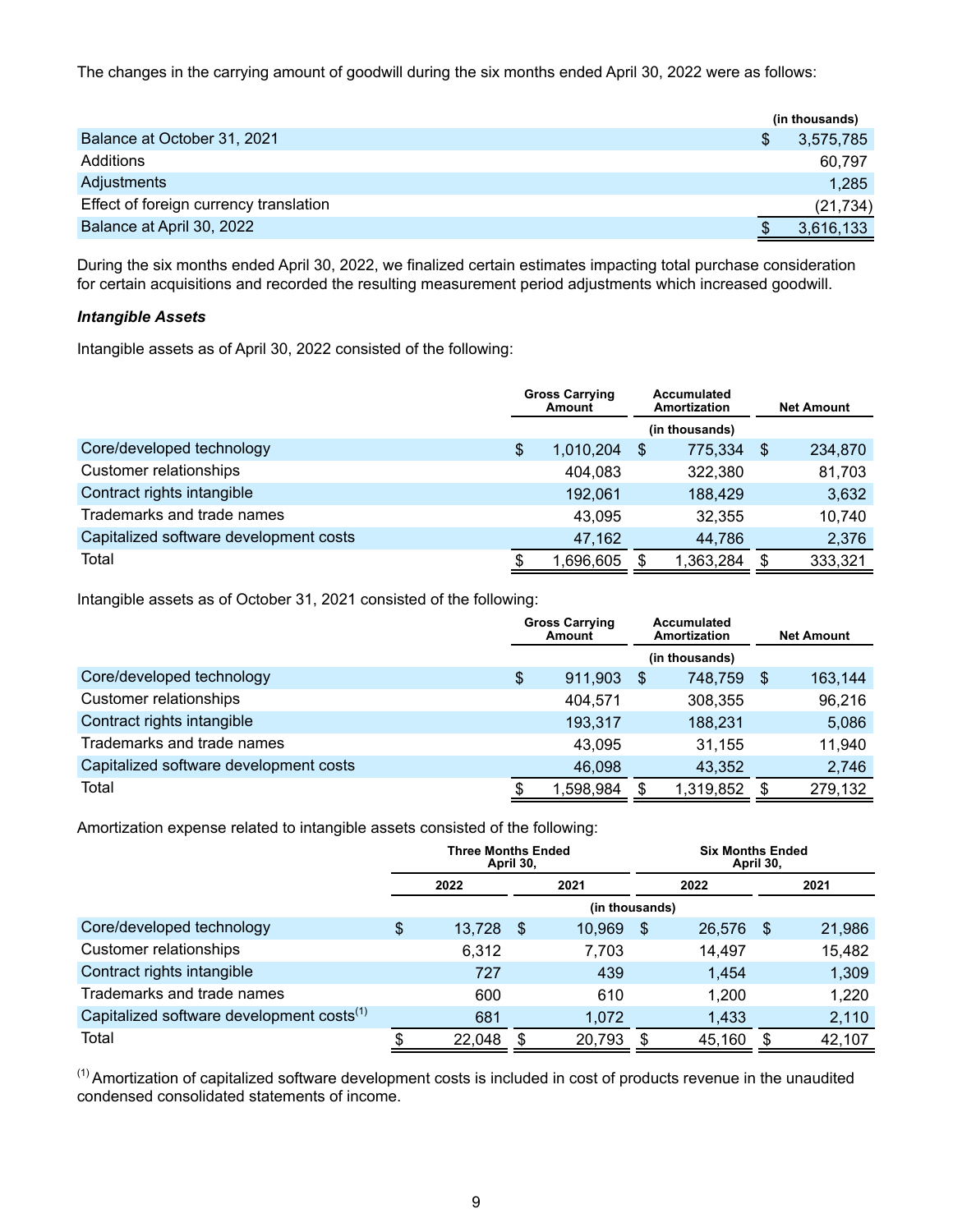The following table presented the estimated future amortization of intangible assets as of April 30, 2022:

| <b>Fiscal year</b>       |    | (in thousands) |
|--------------------------|----|----------------|
| Remainder of fiscal 2022 | \$ | 46,929         |
| 2023                     |    | 80,803         |
| 2024                     |    | 69,626         |
| 2025                     |    | 53,319         |
| 2026                     |    | 40,895         |
| 2027 and thereafter      |    | 41,749         |
| <b>Total</b>             | S. | 333,321        |

## **Note 6. Balance Sheets Components**

| October 31, 2021 |
|------------------|
|                  |
|                  |
| 343,820          |
| 92,249           |
| 74,629           |
| 510,698          |
|                  |
| 581,687          |
| 132,091          |
| 27,413           |
| 741,191          |
|                  |
| 343,820          |
| 47,613           |
| 391,433          |
|                  |

## **Note 7. Financial Assets and Liabilities**

*Short-term investments.* Gross unrealized gains and losses on our available-for-sale debt securities as of April 30, 2022 were not significant. The stated maturities of our available-for-sale debt securities as of April 30, 2022 were as follows:

|                  | <b>Amortized Cost</b> |         |            | <b>Fair Value</b> |
|------------------|-----------------------|---------|------------|-------------------|
|                  |                       |         |            |                   |
| less than 1 year | \$                    | 60,841  | \$         | 60,380            |
| 1-5 years        |                       | 81,611  |            | 80,291            |
| 5-10 years       |                       | 4,570   |            | 4,505             |
| >10 years        |                       | 1,798   |            | 1,725             |
| Total            | \$.                   | 148,820 | $\sqrt{3}$ | 146,901           |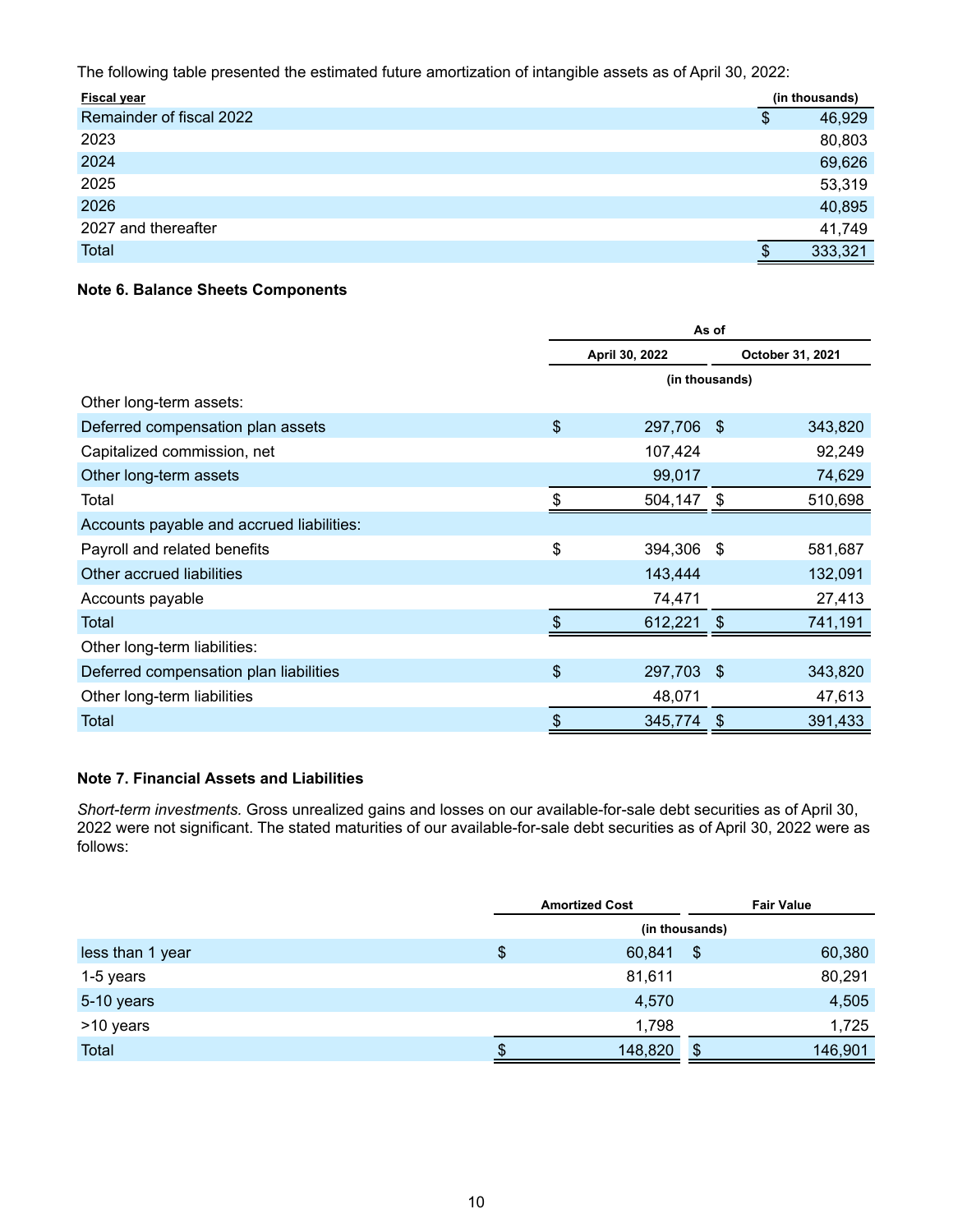As of April 30, 2022, the balances of our cash equivalents and short-term investments were as follows:

|                                     | Cost          |     | Gross<br><b>Unrealized</b><br>Gains | <b>Gross</b><br><b>Unrealized</b><br><b>Losses Less</b><br>Than 12<br><b>Continuous</b><br><b>Months</b> | <b>Gross</b><br>Unrealized<br>Losses 12<br>Continuous<br><b>Months</b> or<br>Longer | <b>Estimated</b><br>Fair Value <sup>(1)</sup> |
|-------------------------------------|---------------|-----|-------------------------------------|----------------------------------------------------------------------------------------------------------|-------------------------------------------------------------------------------------|-----------------------------------------------|
|                                     |               |     |                                     | (in thousands)                                                                                           |                                                                                     |                                               |
| Cash equivalents:                   |               |     |                                     |                                                                                                          |                                                                                     |                                               |
| Money market funds                  | 127,321       | \$  |                                     | \$                                                                                                       | \$                                                                                  | 127,321                                       |
| Total:                              | 127,321       | S   |                                     |                                                                                                          |                                                                                     | 127,321                                       |
| Short-term investments:             |               |     |                                     |                                                                                                          |                                                                                     |                                               |
| U.S. government agency & T-bills \$ | 14,840        | -\$ |                                     | \$<br>$(81)$ \$                                                                                          |                                                                                     | \$<br>14,759                                  |
| Municipal bonds                     | 3,105         |     |                                     | (79)                                                                                                     |                                                                                     | 3,026                                         |
| Corporate debt securities           | 101,504       |     |                                     | (1, 414)                                                                                                 |                                                                                     | 100,090                                       |
| Asset-backed securities             | 29,371        |     |                                     | (345)                                                                                                    |                                                                                     | 29,026                                        |
| Total:                              | \$<br>148,820 | S   |                                     | (1, 919)                                                                                                 | \$                                                                                  | 146,901                                       |

 $<sup>(1)</sup>$  See Note 8. Fair Value Measurements for further discussion on fair values of cash equivalents and short-term</sup> investments.

As of October 31, 2021, the balances of our cash equivalents and short-term investments were as follows:

|                                     | Cost    |      | Gross<br><b>Unrealized</b><br>Gains |               | Gross<br>Unrealized<br><b>Losses Less</b><br>Than 12<br><b>Continuous</b><br><b>Months</b> | Gross<br>Unrealized<br>Losses 12<br><b>Continuous</b><br><b>Months or</b><br>Longer |   | Estimated<br>Fair Value <sup>(1)</sup> |
|-------------------------------------|---------|------|-------------------------------------|---------------|--------------------------------------------------------------------------------------------|-------------------------------------------------------------------------------------|---|----------------------------------------|
|                                     |         |      |                                     |               | (in thousands)                                                                             |                                                                                     |   |                                        |
| Cash equivalents:                   |         |      |                                     |               |                                                                                            |                                                                                     |   |                                        |
| Money market funds                  | 172,934 | \$   |                                     | \$            |                                                                                            | \$                                                                                  |   | 172,934                                |
| Total:                              | 172,934 | S    |                                     |               |                                                                                            |                                                                                     |   | 172,934                                |
| Short-term investments:             |         |      |                                     |               |                                                                                            |                                                                                     |   |                                        |
| U.S. government agency & T-bills \$ | 6,447   | - \$ |                                     | $\sqrt[6]{3}$ | $(5)$ \$                                                                                   |                                                                                     | S | 6,442                                  |
| Municipal bonds                     | 4,588   |      |                                     |               | (12)                                                                                       |                                                                                     |   | 4,576                                  |
| Corporate debt securities           | 103,615 |      | 7                                   |               | (170)                                                                                      |                                                                                     |   | 103,452                                |
| Asset-backed securities             | 33,545  |      | 6                                   |               | (72)                                                                                       |                                                                                     |   | 33,479                                 |
| Total:                              | 148,195 | \$   | 13                                  | \$            | (259)                                                                                      | \$                                                                                  |   | 147,949                                |

 $<sup>(1)</sup>$  See Note 8. Fair Value Measurements for further discussion on fair values of cash equivalents and short-term</sup> investments.

*Restricted cash.* We include amounts generally described as restricted cash and restricted cash equivalents in cash and cash equivalents when reconciling beginning-of-period and end-of-period total amounts shown on the unaudited condensed consolidated statements of cash flows. Restricted cash is primarily associated with office leases.

The following table provided a reconciliation of cash, cash equivalents and restricted cash included in the unaudited condensed consolidated balance sheets:

|                                                              | As of          |                |  |                  |  |
|--------------------------------------------------------------|----------------|----------------|--|------------------|--|
|                                                              | April 30, 2022 |                |  | October 31, 2021 |  |
|                                                              |                | (in thousands) |  |                  |  |
| Cash and cash equivalents                                    |                | 1,573,620      |  | 1,432,840        |  |
| Restricted cash included in prepaid and other current assets |                | 1.517          |  | 1.560            |  |
| Restricted cash included in other long-term assets           |                | 714            |  | 783              |  |
| Total cash, cash equivalents and restricted cash             |                | 1,575,851      |  | 1,435,183        |  |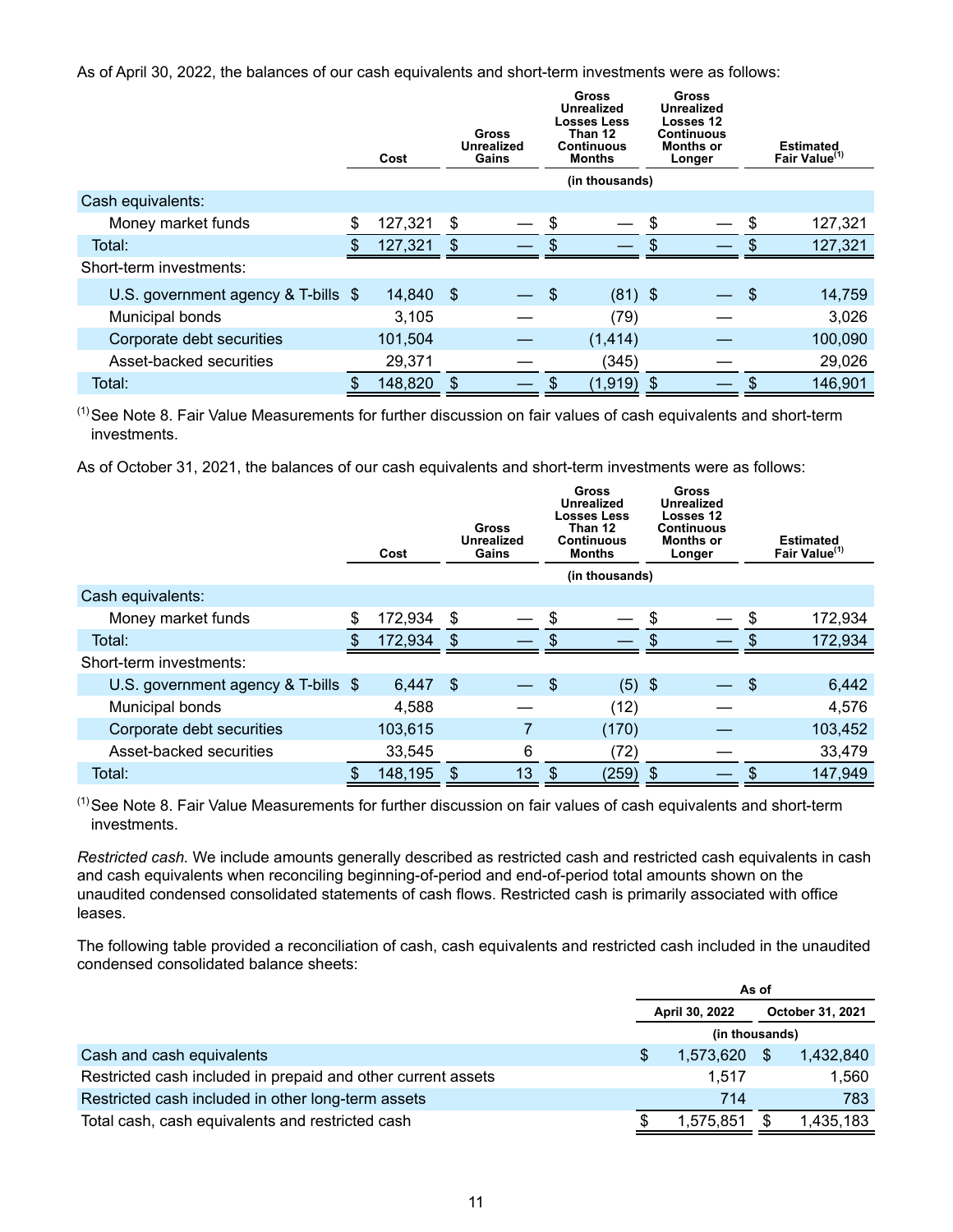*Non-marketable equity securities.* Our portfolio of non-marketable equity securities consists of strategic investments in privately held companies. There were no impairments of non-marketable equity securities during the three and six months ended April 30, 2022. There were no impairments of non-marketable equity securities during the three and six months ended April 30, 2021.

## *Derivatives*

We recognize derivative instruments as either assets or liabilities in the unaudited condensed consolidated balance sheets at fair value and provide qualitative and quantitative disclosures about such derivatives. We operate internationally and are exposed to potentially adverse movements in foreign currency exchange rates. We enter into hedges in the form of foreign currency forward contracts to reduce our exposure to foreign currency rate changes on non-functional currency denominated forecasted transactions and balance sheet positions including: (1) certain assets and liabilities, (2) shipments forecasted to occur within approximately one month, (3) future billings and revenue on previously shipped orders, and (4) certain future intercompany invoices denominated in foreign currencies.

The duration of forward contracts ranges from approximately one month to 25 months, the majority of which are short-term. We do not use foreign currency forward contracts for speculative or trading purposes. We enter into foreign exchange forward contracts with high credit quality financial institutions that are rated "A" or above and to date have not experienced nonperformance by counterparties. In addition, we mitigate credit risk in derivative transactions by permitting net settlement of transactions with the same counterparty and anticipate continued performance by all counterparties to such agreements.

The assets or liabilities associated with the forward contracts are recorded at fair value in other current assets or accrued liabilities in the unaudited condensed consolidated balance sheets. The accounting for gains and losses resulting from changes in fair value depends on the use of the foreign currency forward contract and whether it is designated and qualifies for hedge accounting. The cash flow impact upon settlement of the derivative contracts will be included in net cash provided by operating activities in the unaudited condensed consolidated statements of cash flows.

## *Cash Flow Hedging Activities*

Certain foreign exchange forward contracts are designated and qualify as cash flow hedges. These contracts have durations of approximately 25 months or less. Certain forward contracts are rolled over periodically to capture the full length of exposure to our foreign currency risk, which can be up to three years. To receive hedge accounting treatment, all hedging relationships are formally documented at the inception of the hedge, and the hedges must be highly effective in offsetting changes to future cash flows on the hedged transactions. The related gains or losses resulting from changes in fair value of these hedges is initially reported, net of tax, as a component of other comprehensive income (loss) (OCI) in stockholders' equity and reclassified into revenue or operating expenses, as appropriate, at the time the hedged transactions affect earnings. We expect a majority of the hedge balance in OCI to be reclassified to the statements of income within the next 12 months.

We did not record any gains or losses related to discontinuation of cash flow hedges during the six months ended April 30, 2022 and 2021.

## *Non-designated Hedging Activities*

Our foreign exchange forward contracts that are used to hedge non-functional currency denominated balance sheet assets and liabilities are not designated as hedging instruments. Accordingly, any gains or losses from changes in the fair value of the forward contracts are recorded in other income (expense), net. The gains and losses on these forward contracts generally offset the gains and losses associated with the underlying assets and liabilities, which are also recorded in other income (expense), net. The duration of the forward contracts for hedging our balance sheet exposure is approximately one month.

We also have certain foreign exchange forward contracts for hedging certain international revenues and expenses that are not designated as hedging instruments. Accordingly, any gains or losses from changes in the fair value of the forward contracts are recorded in other income (expense), net. The gains and losses on these forward contracts generally offset the gains and losses associated with the foreign currency in operating income. The duration of these forward contracts is usually less than one year. The overall goal of our hedging program is to minimize the impact of currency fluctuations on the net income over the fiscal year.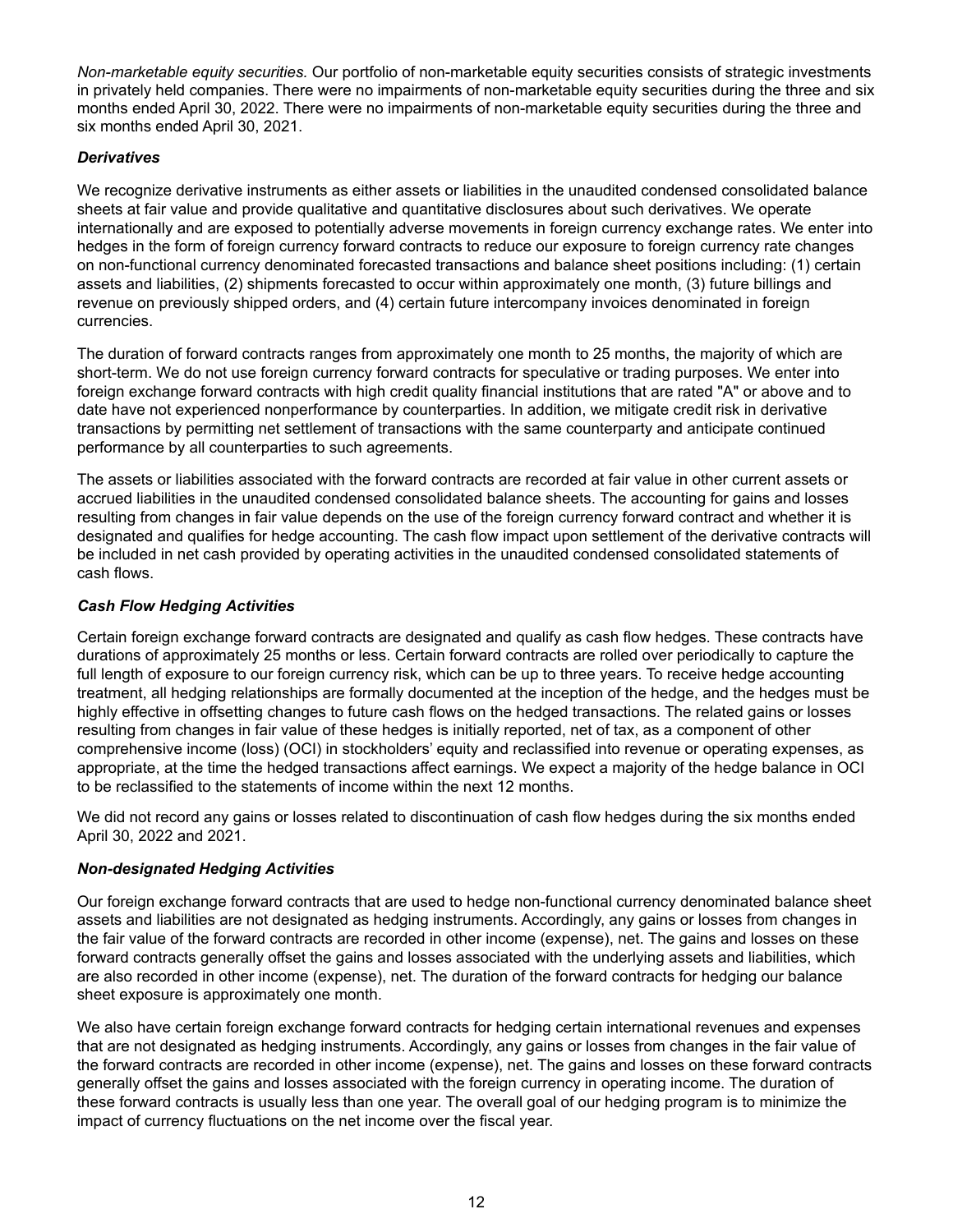The effects of the non-designated derivative instruments on our unaudited condensed consolidated statements of income were summarized as follows:

|                                                           | <b>Three Months Ended</b><br>April 30. |                |  | <b>Six Months Ended</b><br>April 30. |      |       |  |
|-----------------------------------------------------------|----------------------------------------|----------------|--|--------------------------------------|------|-------|--|
|                                                           | 2022<br>2021                           |                |  | 2022                                 | 2021 |       |  |
|                                                           |                                        | (in thousands) |  |                                      |      |       |  |
| Gains (losses) recorded in other income<br>(expense), net | \$<br>(5,707)                          | 1.128          |  | (5,261)                              |      | 2,257 |  |

The notional amounts in the table below for derivative instruments provided one measure of the transaction volume outstanding:

|                              | As of                                     |  |           |  |
|------------------------------|-------------------------------------------|--|-----------|--|
|                              | <b>October 31, 2021</b><br>April 30, 2022 |  |           |  |
|                              | (in thousands)                            |  |           |  |
| Total gross notional amounts | $1,290,445$ \$                            |  | 1,176,152 |  |
| Net fair value               | 6,580                                     |  |           |  |

Our exposure to the market gains or losses will vary over time as a function of currency exchange rates. The amounts ultimately realized upon settlement of these financial instruments, together with the gains and losses on the underlying exposures, will depend on actual market conditions during the remaining life of the instruments.

The following table represented the unaudited condensed consolidated balance sheets location and amount of derivative instrument fair values segregated between designated and non-designated hedge instruments:

|                             | <b>Fair values of</b><br>derivative instruments<br>designated as hedging<br>instruments |    | <b>Fair values of</b><br>derivative instruments<br>not designated as<br>hedging instruments |
|-----------------------------|-----------------------------------------------------------------------------------------|----|---------------------------------------------------------------------------------------------|
|                             | (in thousands)                                                                          |    |                                                                                             |
| Balance at April 30, 2022   |                                                                                         |    |                                                                                             |
| Other current assets        | \$<br>19,546 \$                                                                         |    | 2,454                                                                                       |
| Accrued liabilities         | \$<br>15,289 \$                                                                         |    | 131                                                                                         |
| Balance at October 31, 2021 |                                                                                         |    |                                                                                             |
| Other current assets        | \$<br>$15,455$ \$                                                                       |    | 17                                                                                          |
| Accrued liabilities         | \$<br>2,027                                                                             | S. | 42                                                                                          |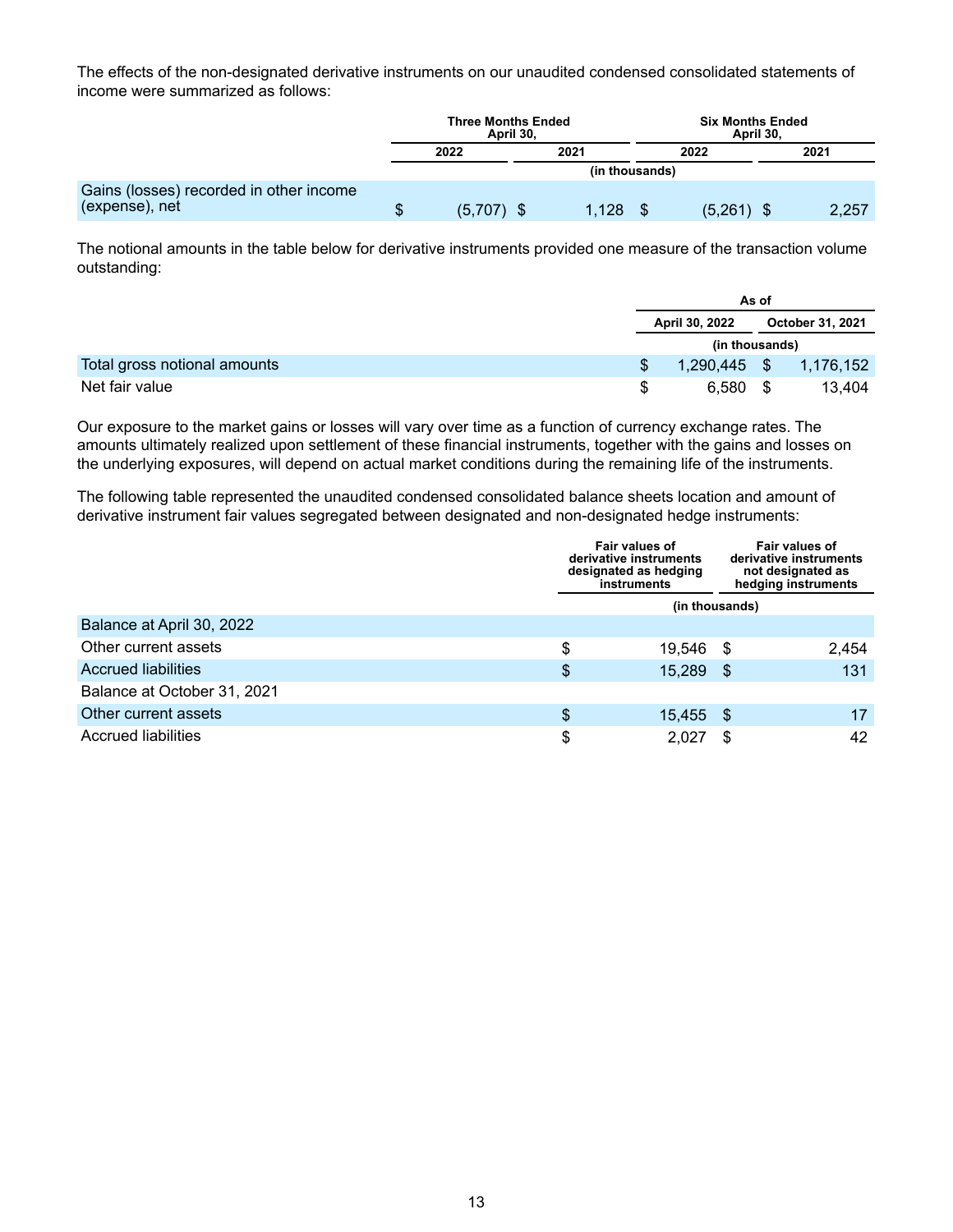The following table represented the location of the amount of gains and losses on derivative instrument fair values for designated hedge instruments, net of tax in the unaudited condensed consolidated statements of income:

|                                               |                                                                    | <b>Amount of gains (loss</b><br>es                         |                                                               | <b>Amount of</b><br>gains (losses)                     |
|-----------------------------------------------|--------------------------------------------------------------------|------------------------------------------------------------|---------------------------------------------------------------|--------------------------------------------------------|
|                                               | Location of gains (loss<br>es) recognized in OCI<br>on derivatives | recognized in OCI on<br>derivatives<br>(effective portion) | <b>Location of</b><br>gains (losses)<br>reclassified from OCI | reclassified from<br><b>OCI</b><br>(effective portion) |
|                                               |                                                                    |                                                            | (in thousands)                                                |                                                        |
| Three months ended<br>April 30, 2022          |                                                                    |                                                            |                                                               |                                                        |
| Foreign exchange contracts                    | Revenue                                                            | \$<br>(7,008)                                              | Revenue                                                       | \$<br>229                                              |
| Foreign exchange contracts Operating expenses |                                                                    | (14, 124)                                                  | Operating expenses                                            | (891)                                                  |
| Total                                         |                                                                    | \$<br>(21,132)                                             |                                                               | (662)                                                  |
| Three months ended<br>April 30, 2021          |                                                                    |                                                            |                                                               |                                                        |
| Foreign exchange contracts                    | Revenue                                                            | \$<br>1.804                                                | Revenue                                                       | \$<br>921                                              |
| Foreign exchange contracts Operating expenses |                                                                    | (590)                                                      | Operating expenses                                            | 3,702                                                  |
| Total                                         |                                                                    | \$<br>1,214                                                |                                                               | 4,623                                                  |
| Six months ended<br>April 30, 2022            |                                                                    |                                                            |                                                               |                                                        |
| Foreign exchange contracts                    | Revenue                                                            | \$<br>(7, 825)                                             | Revenue                                                       | \$<br>(342)                                            |
| Foreign exchange contracts Operating expenses |                                                                    | (14,892)                                                   | Operating expenses                                            | (1, 165)                                               |
| Total                                         |                                                                    | \$<br>(22,717                                              |                                                               | \$<br>(1,507)                                          |
| Six months ended<br>April 30, 2021            |                                                                    |                                                            |                                                               |                                                        |
| Foreign exchange contracts Revenue            |                                                                    | \$<br>1.641                                                | Revenue                                                       | \$<br>1,034                                            |
| Foreign exchange contracts Operating expenses |                                                                    | 3,666                                                      | Operating expenses                                            | 6,316                                                  |
| Total                                         |                                                                    | \$<br>5,307                                                |                                                               | \$<br>7,350                                            |

## **Note 8. Fair Value Measurements**

ASC 820-10, Fair Value Measurements and Disclosures, defines fair value, establishes guidelines and enhances disclosure requirements for fair value measurements. The accounting guidance requires an entity to maximize the use of observable inputs and minimize the use of unobservable inputs when measuring fair value. The accounting guidance also establishes a fair value hierarchy based on the independence of the source and objective evidence of the inputs used. There are three fair value hierarchies based upon the level of inputs that are significant to fair value measurement:

**Level 1**—Observable inputs that reflect quoted prices (unadjusted) for identical instruments in active markets;

**Level 2**—Observable inputs other than quoted prices included in Level 1 for similar instruments in active markets, quoted prices for identical or similar instruments in markets that are not active, and model-driven valuations in which all significant inputs and significant value drivers are observable in active markets; and

**Level 3**—Unobservable inputs to the valuation derived from fair valuation techniques in which one or more significant inputs or significant value drivers are unobservable.

On a recurring basis, we measure the fair value of certain of our assets and liabilities, which include cash equivalents, non-qualified deferred compensation plan assets, and foreign currency derivative contracts.

Our cash equivalents and short-term investments are classified within Level 1 or Level 2 because they are valued using quoted market prices in an active market or alternative independent pricing sources and models utilizing market observable inputs.

Our non-qualified deferred compensation plan assets consist of money market and mutual funds invested in domestic and international marketable securities that are directly observable in active markets and are therefore classified within Level 1.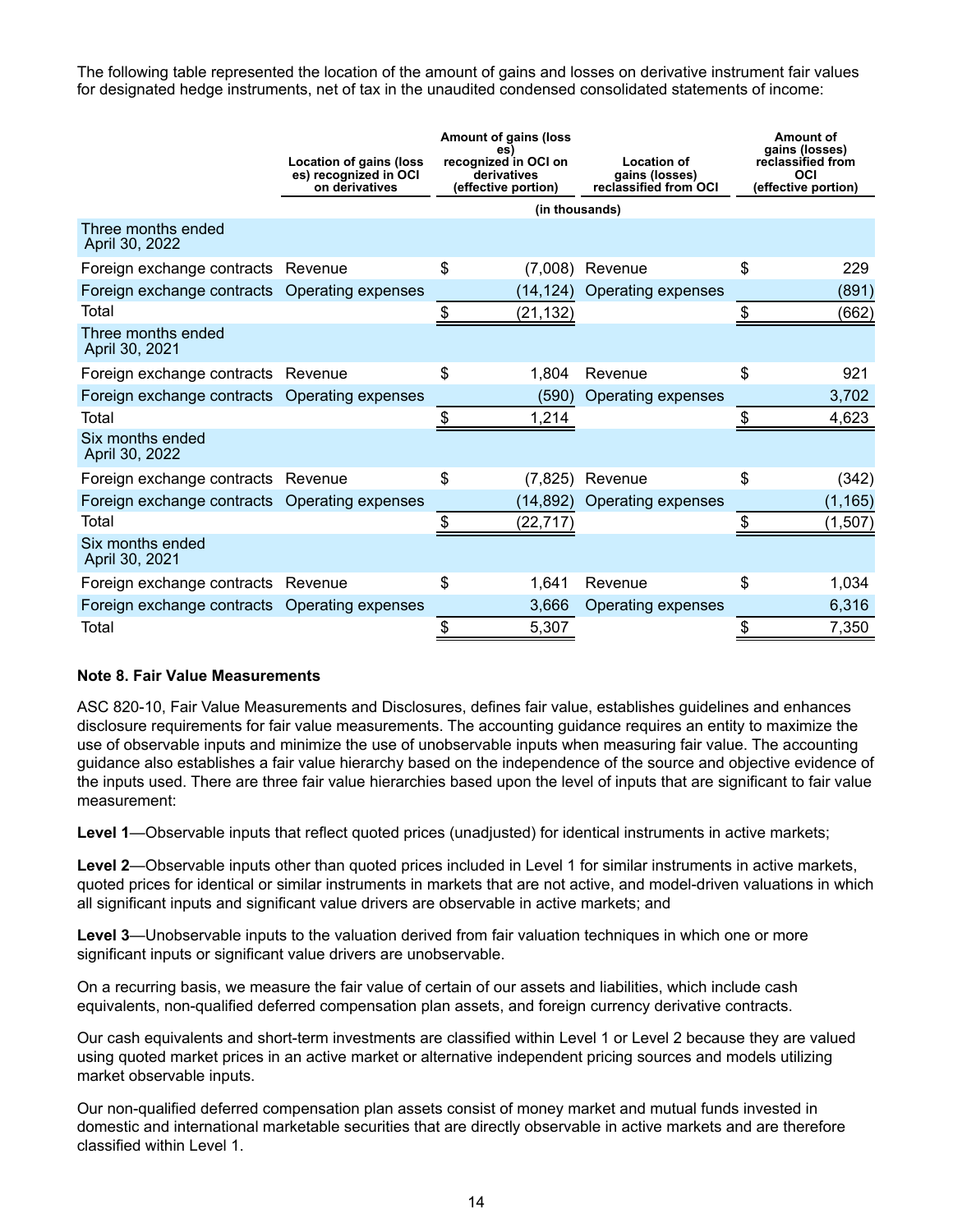Our foreign currency derivative contracts are classified within Level 2 because these contracts are not actively traded, and the valuation inputs are based on quoted prices and market observable data of similar instruments.

Our borrowings under the credit and term loan facilities are classified within Level 2 because these borrowings are not actively traded and have a variable interest rate structure based upon market rates currently available for our debt with similar terms and maturities. See Note 10. Credit and Term Loan Facilities for more information on these borrowings.

#### *Assets/Liabilities Measured at Fair Value on a Recurring Basis*

Assets and liabilities measured at fair value on a recurring basis were summarized below as of April 30, 2022:

|                                           |               | <b>Fair Value Measurement Using</b> |                                                                                       |                |                                                                   |                         |                                                                  |  |
|-------------------------------------------|---------------|-------------------------------------|---------------------------------------------------------------------------------------|----------------|-------------------------------------------------------------------|-------------------------|------------------------------------------------------------------|--|
| <b>Description</b>                        | Total         |                                     | <b>Quoted Prices in</b><br><b>Active Markets</b><br>for Identical Assets<br>(Level 1) |                | <b>Significant Other</b><br><b>Observable Inputs</b><br>(Level 2) |                         | <b>Significant</b><br>Unobservable<br><b>Inputs</b><br>(Level 3) |  |
|                                           |               |                                     | (in thousands)                                                                        |                |                                                                   |                         |                                                                  |  |
| <b>Assets</b>                             |               |                                     |                                                                                       |                |                                                                   |                         |                                                                  |  |
| Cash equivalents:                         |               |                                     |                                                                                       |                |                                                                   |                         |                                                                  |  |
| Money market funds                        | \$<br>127,321 |                                     | 127,321                                                                               |                |                                                                   |                         |                                                                  |  |
| Short-term investments:                   |               |                                     |                                                                                       |                |                                                                   |                         |                                                                  |  |
| U.S. government agency & T-bills          | 14,759        |                                     |                                                                                       |                | 14,759                                                            |                         |                                                                  |  |
| Municipal bonds                           | 3,026         |                                     |                                                                                       |                | 3,026                                                             |                         |                                                                  |  |
| Corporate debt securities                 | 100,090       |                                     |                                                                                       |                | 100,090                                                           |                         |                                                                  |  |
| Asset-backed securities                   | 29,026        |                                     |                                                                                       |                | 29,026                                                            |                         |                                                                  |  |
| Prepaid and other current assets:         |               |                                     |                                                                                       |                |                                                                   |                         |                                                                  |  |
| Foreign currency derivative contracts     | 22,000        |                                     |                                                                                       |                | 22,000                                                            |                         |                                                                  |  |
| Other long-term assets:                   |               |                                     |                                                                                       |                |                                                                   |                         |                                                                  |  |
| Deferred compensation plan assets         | 297,706       |                                     | 297,706                                                                               |                |                                                                   |                         |                                                                  |  |
| <b>Total assets</b>                       | \$<br>593,928 | $\sqrt[6]{3}$                       | 425,027                                                                               | $\mathfrak{L}$ | 168,901                                                           | $\sqrt[6]{\frac{1}{2}}$ |                                                                  |  |
|                                           |               |                                     |                                                                                       |                |                                                                   |                         |                                                                  |  |
| <b>Liabilities</b>                        |               |                                     |                                                                                       |                |                                                                   |                         |                                                                  |  |
| Accounts payable and accrued liabilities: |               |                                     |                                                                                       |                |                                                                   |                         |                                                                  |  |
| Foreign currency derivative contracts \$  | 15,420        |                                     |                                                                                       | $\mathfrak{S}$ | 15,420                                                            |                         |                                                                  |  |
| Other long-term liabilities:              |               |                                     |                                                                                       |                |                                                                   |                         |                                                                  |  |
| Deferred compensation plan liabilities    | 297,703       |                                     | 297,703                                                                               |                |                                                                   |                         |                                                                  |  |
| <b>Total liabilities</b>                  | \$<br>313,123 | \$                                  | 297,703                                                                               | \$             | 15,420                                                            | \$                      |                                                                  |  |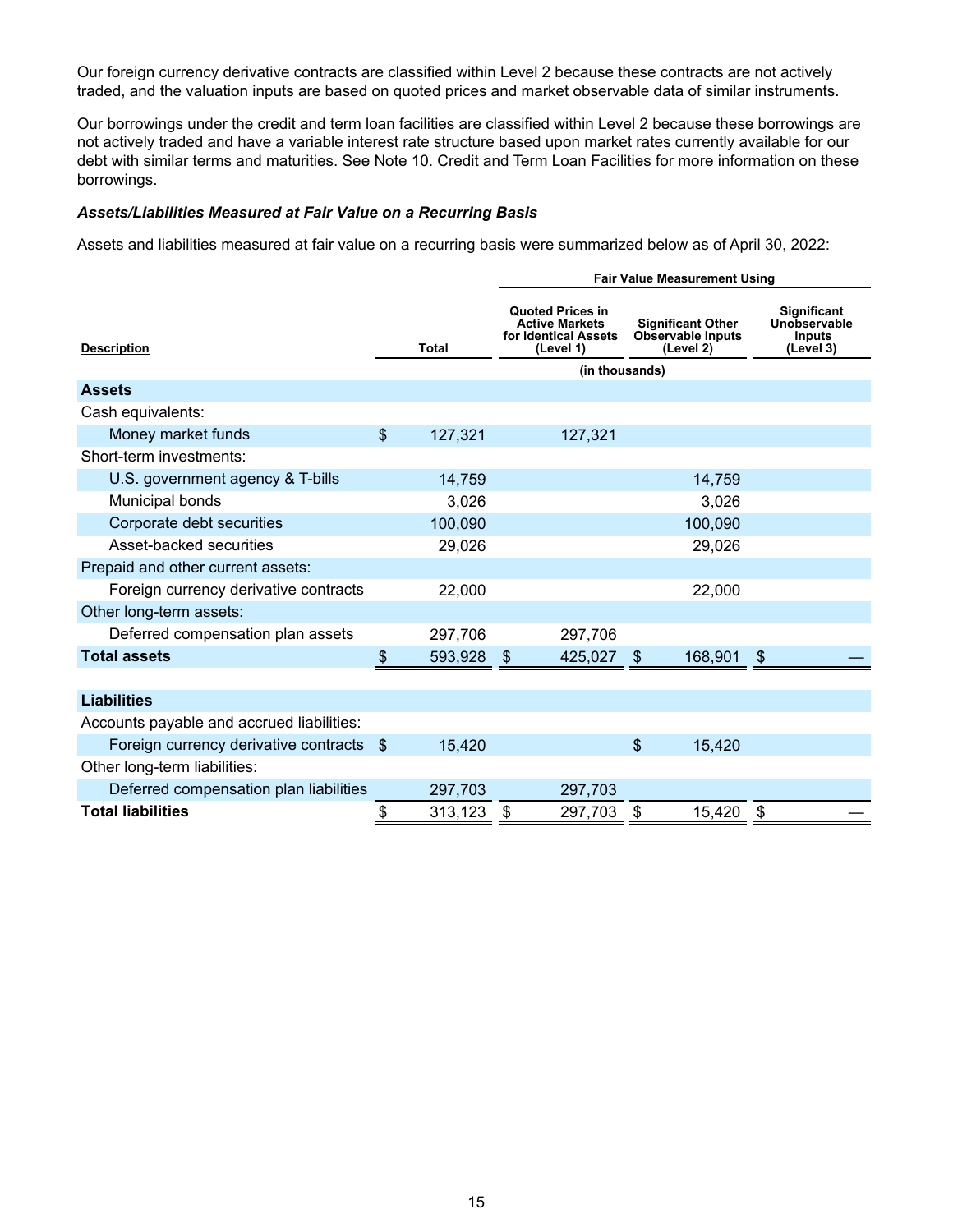Assets and liabilities measured at fair value on a recurring basis were summarized below as of October 31, 2021:

|                                           |                           |         | <b>Fair Value Measurement Using</b> |                                                                                       |                         |                                                                   |                                                                  |  |
|-------------------------------------------|---------------------------|---------|-------------------------------------|---------------------------------------------------------------------------------------|-------------------------|-------------------------------------------------------------------|------------------------------------------------------------------|--|
| <b>Description</b>                        |                           | Total   |                                     | <b>Quoted Prices in</b><br><b>Active Markets</b><br>for Identical Assets<br>(Level 1) |                         | <b>Significant Other</b><br><b>Observable Inputs</b><br>(Level 2) | <b>Significant</b><br>Unobservable<br><b>Inputs</b><br>(Level 3) |  |
|                                           |                           |         |                                     | (in thousands)                                                                        |                         |                                                                   |                                                                  |  |
| <b>Assets</b>                             |                           |         |                                     |                                                                                       |                         |                                                                   |                                                                  |  |
| Cash equivalents:                         |                           |         |                                     |                                                                                       |                         |                                                                   |                                                                  |  |
| Money market funds                        | $\boldsymbol{\mathsf{S}}$ | 172,934 | - \$                                | 172,934                                                                               |                         |                                                                   |                                                                  |  |
| Short-term investments:                   |                           |         |                                     |                                                                                       |                         |                                                                   |                                                                  |  |
| U.S. government agency & T-bills          |                           | 6,442   |                                     |                                                                                       |                         | 6,442                                                             |                                                                  |  |
| Municipal bonds                           |                           | 4,576   |                                     |                                                                                       |                         | 4,576                                                             |                                                                  |  |
| Corporate debt securities                 |                           | 103,452 |                                     |                                                                                       |                         | 103,452                                                           |                                                                  |  |
| Asset-backed securities                   |                           | 33,479  |                                     |                                                                                       |                         | 33,479                                                            |                                                                  |  |
| Prepaid and other current assets:         |                           |         |                                     |                                                                                       |                         |                                                                   |                                                                  |  |
| Foreign currency derivative contracts     |                           | 15,472  |                                     |                                                                                       |                         | 15,472                                                            |                                                                  |  |
| Other long-term assets:                   |                           |         |                                     |                                                                                       |                         |                                                                   |                                                                  |  |
| Deferred compensation plan assets         |                           | 343,820 |                                     | 343,820                                                                               |                         |                                                                   |                                                                  |  |
| <b>Total assets</b>                       | $\boldsymbol{\mathsf{S}}$ | 680,175 | $\mathfrak{L}$                      | 516,754                                                                               | $\sqrt[6]{\frac{1}{2}}$ | 163,421                                                           | $\sqrt[6]{\frac{1}{2}}$                                          |  |
| <b>Liabilities</b>                        |                           |         |                                     |                                                                                       |                         |                                                                   |                                                                  |  |
| Accounts payable and accrued liabilities: |                           |         |                                     |                                                                                       |                         |                                                                   |                                                                  |  |
| Foreign currency derivative contracts \$  |                           | 2,068   |                                     |                                                                                       | \$                      | 2,068                                                             |                                                                  |  |
| Other long-term liabilities:              |                           |         |                                     |                                                                                       |                         |                                                                   |                                                                  |  |
| Deferred compensation plan liabilities    |                           | 343,820 |                                     | 343,820                                                                               |                         |                                                                   |                                                                  |  |
| <b>Total liabilities</b>                  | \$                        | 345,888 | $\boldsymbol{\mathsf{S}}$           | 343,820                                                                               | $\$\$                   | 2,068                                                             | $\sqrt[6]{\frac{1}{2}}$                                          |  |

## *Assets/Liabilities Measured at Fair Value on a Non-Recurring Basis*

## *Non-Marketable Equity Securities*

Non-marketable equity securities are classified within Level 3 as they are valued using significant unobservable inputs or data in an inactive market due to the absence of market price and inherent lack of liquidity.

## **Note 9. Restructuring Charges**

In the third quarter of fiscal 2021, we initiated a restructuring plan for involuntary and voluntary employee termination and facility closure actions as part of a business reorganization (the 2021 Plan).

The 2021 Plan was substantially completed in the first quarter of fiscal 2022 and the total charges under the 2021 Plan were \$45.5 million. During the three months ended April 30, 2022, we made payments of \$21.0 million under the 2021 Plan. As of April 30, 2022, the outstanding restructuring related liabilities were immaterial and recorded in accounts payable and accrued liabilities in the unaudited condensed consolidated balance sheets.

#### **Note 10. Credit and Term Loan Facilities**

On January 22, 2021, we entered into a Fourth Extension and Amendment Agreement (the Fourth Amendment), which amended and restated our previous credit agreement, dated as of November 28, 2016 (as amended and restated, the Credit Agreement). Our outstanding borrowings under the previous credit agreement, which as of January 22, 2021 consisted of term loans in the aggregate principal amount of \$97.5 million, were carried over under the Credit Agreement and fully repaid on November 26, 2021.

The Fourth Amendment extended the termination date of the existing \$650.0 million senior unsecured revolving credit facility (the Revolver) from November 28, 2021 to January 22, 2024, which could be further extended at our option. The Credit Agreement also provides an uncommitted incremental loan facility of up to \$150 million in the aggregate principal amount. The Credit Agreement contains financial covenants requiring us to maintain a maximum consolidated leverage ratio and a minimum consolidated interest coverage ratio, as well as other nonfinancial covenants. As of April 30, 2022, we were in compliance with all financial covenants.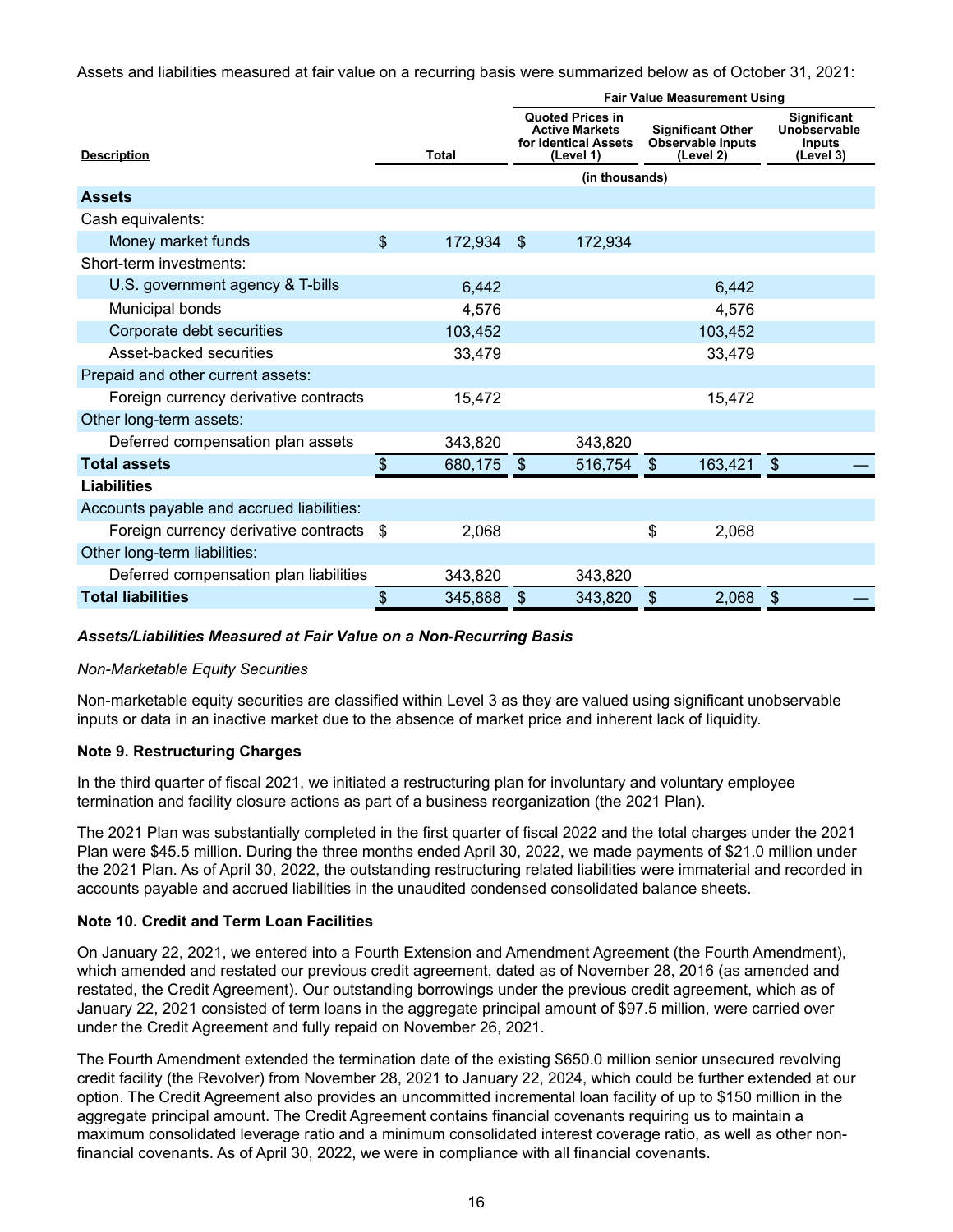There was no outstanding balance under the Revolver as of April 30, 2022 and October 31, 2021. We expect our borrowings, if any, under the Revolver will fluctuate from quarter to quarter. Borrowings bear interest at a floating rate based on a margin over our choice of market observable base rates as defined in the Credit Agreement. As of April 30, 2022, Revolver bore interest at LIBOR +1.000%. In addition, commitment fees are payable on the Revolver at rates between 0.125% and 0.200% per year based on our leverage ratio on the daily amount of the revolving commitment.

In July 2018, we entered into a 12-year 220.0 million Renminbi (approximately \$33.0 million) credit agreement with a lender in China to support our facilities expansion. Borrowings bear interest at a floating rate based on the 5 year Loan Prime Rate plus 0.74%. As of April 30, 2022, we had \$23.8 million outstanding balance under the agreement.

The carrying amount of the short-term and long-term debt approximates the estimated fair value. These borrowings under the Credit Agreement have a variable interest rate structure and are classified within Level 2 of the fair value hierarchy.

#### **Note 11. Leases**

We have operating lease arrangements for office space, data center, equipment and other corporate assets. These leases have various expiration dates through December 31, 2040, some of which include options to extend the leases for up to 10 years. Because we are not reasonably certain to exercise these renewal options, the options are not considered in determining the lease term and associated potential option payments are excluded from lease payments.

The components of our lease expense during the period presented were as follows:

|                                        | Three Months Ended April 30, |        |     |                | Six Months Ended April 30, |        |  |        |
|----------------------------------------|------------------------------|--------|-----|----------------|----------------------------|--------|--|--------|
|                                        | 2022                         |        |     | 2021           |                            | 2022   |  | 2021   |
|                                        |                              |        |     | (in thousands) |                            |        |  |        |
| Operating lease expense <sup>(1)</sup> | \$                           | 22.159 | \$. | 23,349         |                            | 44.191 |  | 46,975 |
| Variable lease expense (2)             |                              | 2.870  |     | 1.842          |                            | 4.993  |  | 3,177  |
| Total lease expense                    |                              | 25,029 |     | 25,191         |                            | 49.184 |  | 50,152 |

 $<sup>(1)</sup>$  Operating lease expense includes immaterial amounts of short-term leases, net of sublease income.</sup>

 $(2)$  Variable lease expense includes payments to lessors that are not fixed or determinable at lease commencement date. These payments primarily consist of maintenance, property taxes, insurance and variable indexed based payments.

Supplemental cash flow information during the period presented was as follows:

|                                                                                     |                | Six Months Ended April 30, |  |        |  |  |
|-------------------------------------------------------------------------------------|----------------|----------------------------|--|--------|--|--|
|                                                                                     |                | 2022                       |  | 2021   |  |  |
|                                                                                     | (in thousands) |                            |  |        |  |  |
| Cash paid for amounts included in the measurement of operating lease<br>liabilities |                | 41.871                     |  | 42,603 |  |  |
| ROU assets obtained in exchange for operating lease liabilities                     |                | 138.612                    |  | 81.407 |  |  |

Lease term and discount rate information related to our operating leases as of the end of the period presented were as follows:

|                                                  | As of          |                  |
|--------------------------------------------------|----------------|------------------|
|                                                  | April 30, 2022 | October 31, 2021 |
| Weighted-average remaining lease term (in years) | 9.45           | 8.00             |
| Weighted-average discount rate                   | $2.16 \%$      | 2.01%            |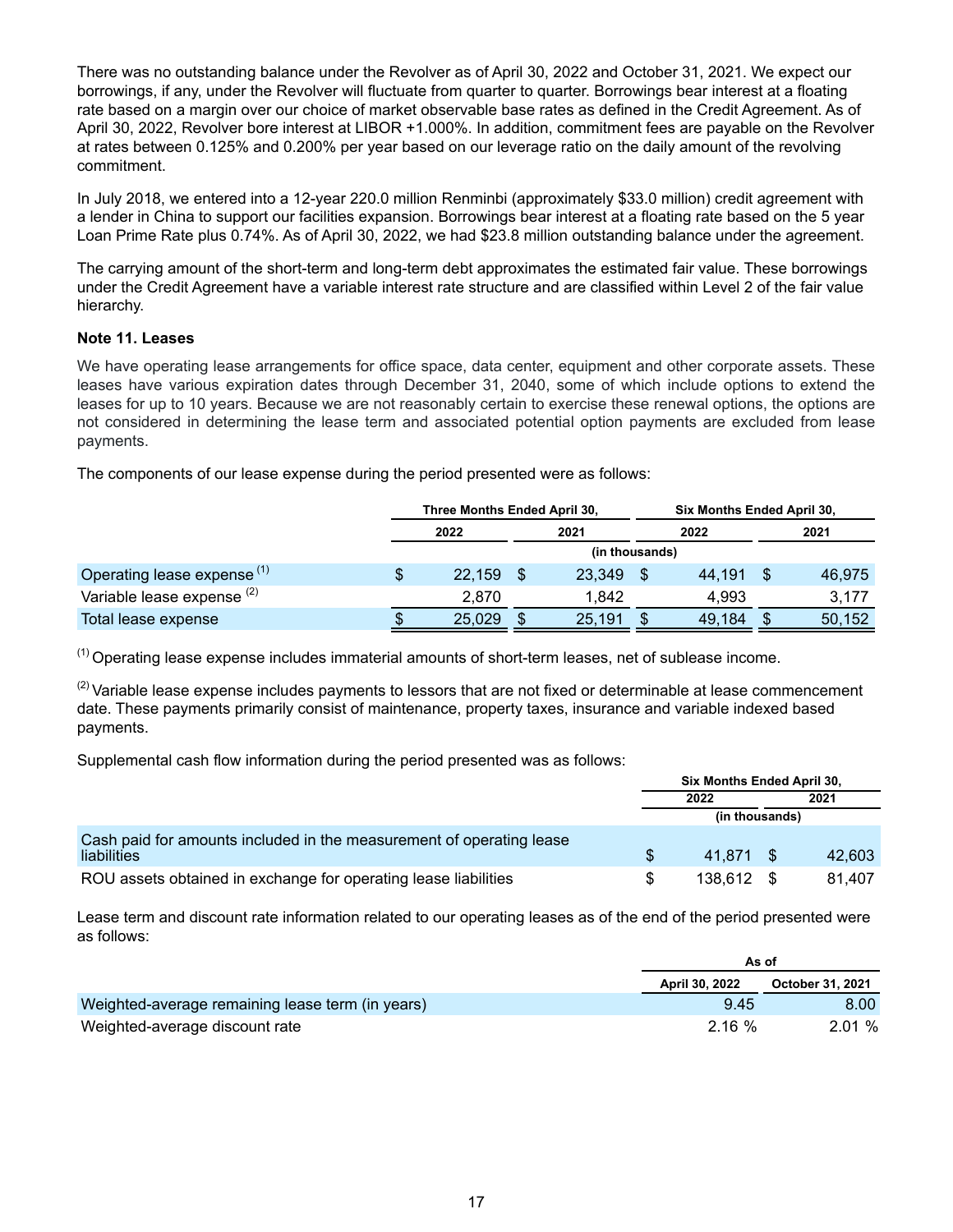The following represented the maturities of our future lease payments due under operating leases as of April 30, 2022:

|                                     | <b>Lease Payments</b> |
|-------------------------------------|-----------------------|
| <b>Fiscal year</b>                  | (in thousands)        |
| Remainder of fiscal 2022            | \$<br>22,022          |
| 2023                                | 85,758                |
| 2024                                | 89,313                |
| 2025                                | 78,290                |
| 2026                                | 68,814                |
| Thereafter                          | 394,923               |
| Total future minimum lease payments | 739,120               |
| Less: Imputed interest              | 82,633                |
| <b>Total lease liabilities</b>      | 656,487               |

In addition, certain facilities owned by us were leased to third parties under non-cancellable operating lease agreements. These leases have annual escalating payments and have expiration dates through March 31, 2031 in accordance with the terms and conditions of the existing agreement. The lease receipts from owned facilities, including sublease income from other facilities leased by us, due to us as of April 30, 2022 were as follows:

|                          | <b>Lease Receipts</b> |
|--------------------------|-----------------------|
| <b>Fiscal year</b>       | (in thousands)        |
| Remainder of fiscal 2022 | \$<br>8,527           |
| 2023                     | 16,240                |
| 2024                     | 24,591                |
| 2025                     | 24,479                |
| 2026                     | 25,333                |
| <b>Thereafter</b>        | 110,189               |
| Total                    | 209,359               |

## **Note 12. Accumulated Other Comprehensive Income (Loss)**

The components of accumulated other comprehensive income (loss), on an after-tax basis where applicable, were as follows:

|                                                                          |   | As of          |                  |
|--------------------------------------------------------------------------|---|----------------|------------------|
|                                                                          |   | April 30, 2022 | October 31, 2021 |
|                                                                          |   | (in thousands) |                  |
| Cumulative currency translation adjustments                              | S | $(88,659)$ \$  | (48, 047)        |
| Unrealized gains (losses) on derivative instruments, net of taxes        |   | (22, 521)      | (1, 311)         |
| Unrealized gains (losses) on available-for-sale securities, net of taxes |   | (1.919)        | (246)            |
| Total                                                                    |   | (113,099)      | (49,604)         |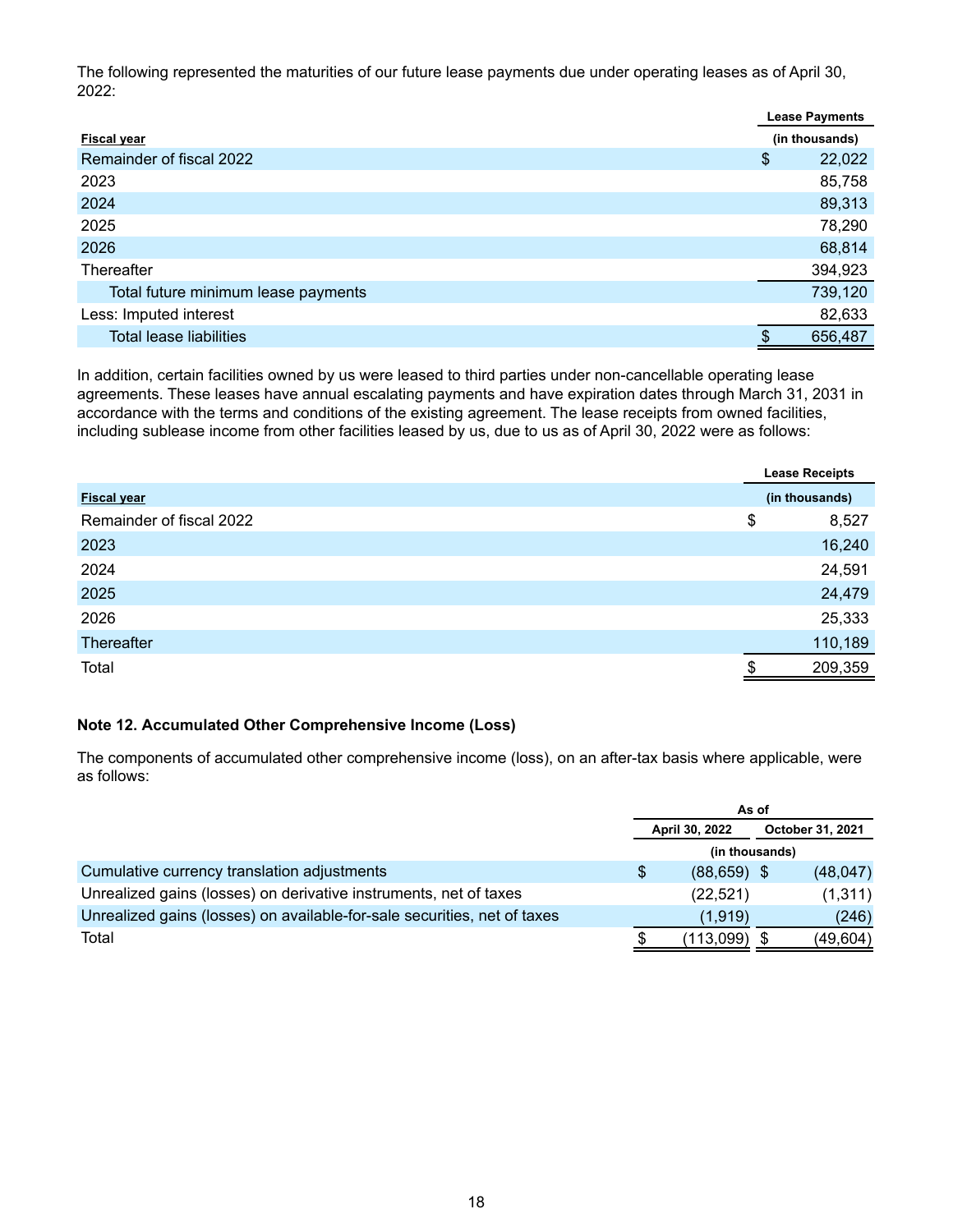The effect of amounts reclassified out of each component of accumulated other comprehensive income (loss) into net income was as follows:

|                                                                                                                                           | <b>Three Months Ended</b><br>April 30, |              |      |                |      | <b>Six Months Ended</b> | April 30, |       |  |
|-------------------------------------------------------------------------------------------------------------------------------------------|----------------------------------------|--------------|------|----------------|------|-------------------------|-----------|-------|--|
|                                                                                                                                           |                                        | 2021<br>2022 |      |                |      | 2022                    |           | 2021  |  |
|                                                                                                                                           |                                        |              |      | (in thousands) |      |                         |           |       |  |
| Reclassifications from accumulated other<br>comprehensive income (loss) into unaudited<br>condensed consolidated statements of<br>income: |                                        |              |      |                |      |                         |           |       |  |
| Gains (losses) on cash flow hedges, net<br>of taxes                                                                                       |                                        |              |      |                |      |                         |           |       |  |
| Revenues                                                                                                                                  | \$                                     | 229          | - \$ | 921            | - \$ | $(342)$ \$              |           | 1,034 |  |
| Operating expenses                                                                                                                        |                                        | (891)        |      | 3,702          |      | (1, 165)                |           | 6,316 |  |
| Total                                                                                                                                     |                                        | (662)        |      | 4,623          |      | (1,507)                 | \$        | 7,350 |  |

#### **Note 13. Stock Repurchase Program**

Our Board of Directors (the Board) approved a stock repurchase program (the Program) with authorization to purchase up to \$1.0 billion of our common stock in December 2021. As of April 30, 2022, \$500.0 million remained available for future repurchases under the Program.

In February 2022, we entered into an accelerated stock repurchase agreement (the February 2022 ASR) to repurchase an aggregate of \$200.0 million of our common stock. Pursuant to the February 2022 ASR, we made a prepayment of \$200.0 million to receive initial deliveries of shares valued at \$160.0 million. The remaining balance of \$40.0 million was settled in April 2022. Total shares purchased under the February 2022 ASR were approximately 0.7 million shares, at an average purchase price of \$305.36 per share.

During the three months ended April 30, 2022, we also repurchased on the open market approximately 0.2 million shares of our common stock at an average price of \$298.29 per share for an aggregate purchase price of \$50.0 million.

Stock repurchase activities as well as the reissuance of treasury stock for employee stock-based compensation purposes were as follows:

|                                      | <b>Three Months Ended</b><br>April 30, |  |                |  | <b>Six Months Ended</b> | April 30, |         |  |  |
|--------------------------------------|----------------------------------------|--|----------------|--|-------------------------|-----------|---------|--|--|
|                                      | $2022^{(1)}$                           |  | $2021^{(2)}$   |  | 2022                    |           | 2021    |  |  |
|                                      |                                        |  | (in thousands) |  |                         |           |         |  |  |
| Total shares repurchased             | 984                                    |  | 756            |  | 1.685                   |           | 1,593   |  |  |
| Total cost of the repurchased shares | \$<br>290,000                          |  | 195.211        |  | 535,000                 | S         | 398,082 |  |  |
| Reissuance of treasury stock         | 683                                    |  | 946            |  | 1.578                   |           | 1.529   |  |  |

 $<sup>(1)</sup>$  Included the 161,215 shares and \$40.0 million equity forward contract from the December 2021 ASR settled in</sup> February 2022.

 $^{(2)}$  Included the 166,726 shares and \$50.0 million equity forward contract from the December 2020 ASR settled in March 2021.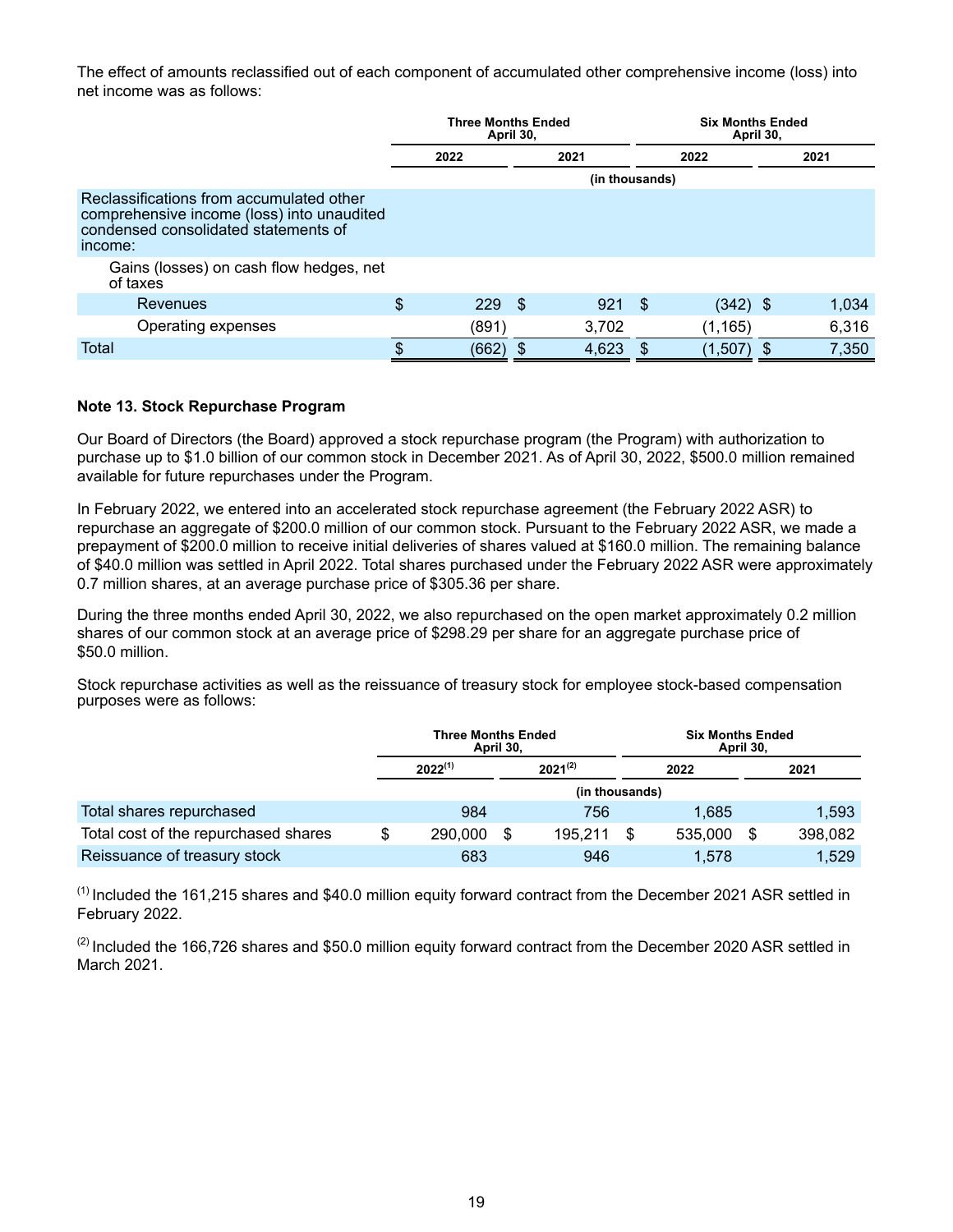#### **Note 14. Stock-Based Compensation**

The compensation cost recognized in the unaudited condensed consolidated statements of income for our stock compensation arrangements was as follows:

|                                                        | <b>Three Months Ended</b><br>April 30, |           |      |                |      | <b>Six Months Ended</b><br>April 30, |    |           |  |
|--------------------------------------------------------|----------------------------------------|-----------|------|----------------|------|--------------------------------------|----|-----------|--|
|                                                        | 2022                                   |           | 2021 |                | 2022 |                                      |    | 2021      |  |
|                                                        |                                        |           |      | (in thousands) |      |                                      |    |           |  |
| Cost of products                                       | \$                                     | 13,078    | -\$  | 9,304          | - \$ | 24,285                               | -S | 18,656    |  |
| Cost of maintenance and service                        |                                        | 5,893     |      | 3,411          |      | 10,476                               |    | 6,746     |  |
| Research and development expense                       |                                        | 58.109    |      | 40.507         |      | 107,649                              |    | 81,801    |  |
| Sales and marketing expense                            |                                        | 19,291    |      | 14,551         |      | 37,092                               |    | 29,710    |  |
| General and administrative expense                     |                                        | 13,690    |      | 11,813         |      | 26,330                               |    | 26,455    |  |
| Stock-based compensation expense before<br>taxes $(1)$ |                                        | 110,061   |      | 79.586         |      | 205,832                              |    | 163,368   |  |
| Income tax benefit                                     |                                        | (17, 852) |      | (12, 407)      |      | (33, 386)                            |    | (25, 469) |  |
| Stock-based compensation expense after taxes           | \$                                     | 92,209    |      | 67,179         |      | 172,446                              |    | 137,899   |  |

 $<sup>(1)</sup>$  During the three and six months ended April 30, 2022, we recognized stock-based compensation expense</sup> relating to restricted stock units (RSUs), granted to senior executives in February 2022 with certain market, performance and service conditions (market-based RSUs). Under the award agreements, the vesting of the marketbased RSUs is contingent on achieving total stockholder return (TSR) relative to a peer index as well as revenue growth metrics. The performance period during which the achievement goals will be measured is fiscal 2022 and fiscal 2023. The maximum potential awards that may be earned are 187.5% of the target number of the initial awards. The awards will vest in equal increments in December 2023 and December 2024 if the TSR target, revenue growth metrics, and service conditions are achieved. The grant date fair value for the market-based RSUs of \$280.82 was determined using a Monte Carlo simulation model with the following assumptions: expected volatility of 33.01%, risk-free interest rate of 1.33% and an expected term of 1.69 years.

As of April 30, 2022, we had \$937.6 million of total unrecognized stock-based compensation expense relating to options, RSUs and restricted stock awards, which is expected to be recognized over a weighted-average period of 2.3 years. As of April 30, 2022, we had \$76.3 million of unrecognized stock-based compensation expense relating to our Employee Stock Purchase Plan (ESPP), which is expected to be recognized over a period of approximately 2.0 years.

The intrinsic values of equity awards exercised during the periods were as follows:

|                                     | <b>Three Months Ended</b> | April 30.      |                |  | <b>Six Months Ended</b> |      |         |
|-------------------------------------|---------------------------|----------------|----------------|--|-------------------------|------|---------|
|                                     | 2022                      |                | 2021           |  | 2022                    | 2021 |         |
|                                     |                           |                | (in thousands) |  |                         |      |         |
| Intrinsic value of awards exercised | \$<br>46.464              | $\mathfrak{L}$ | .680<br>71     |  | 159.389                 | S    | 112.204 |

## **Note 15. Net Income Per Share**

We compute basic net income per share by dividing net income available to common stockholders by the weighted average number of common shares outstanding during the period. Diluted net income per share reflects the dilution from potential common shares outstanding such as stock options and unvested RSUs and awards during the period using the treasury stock method.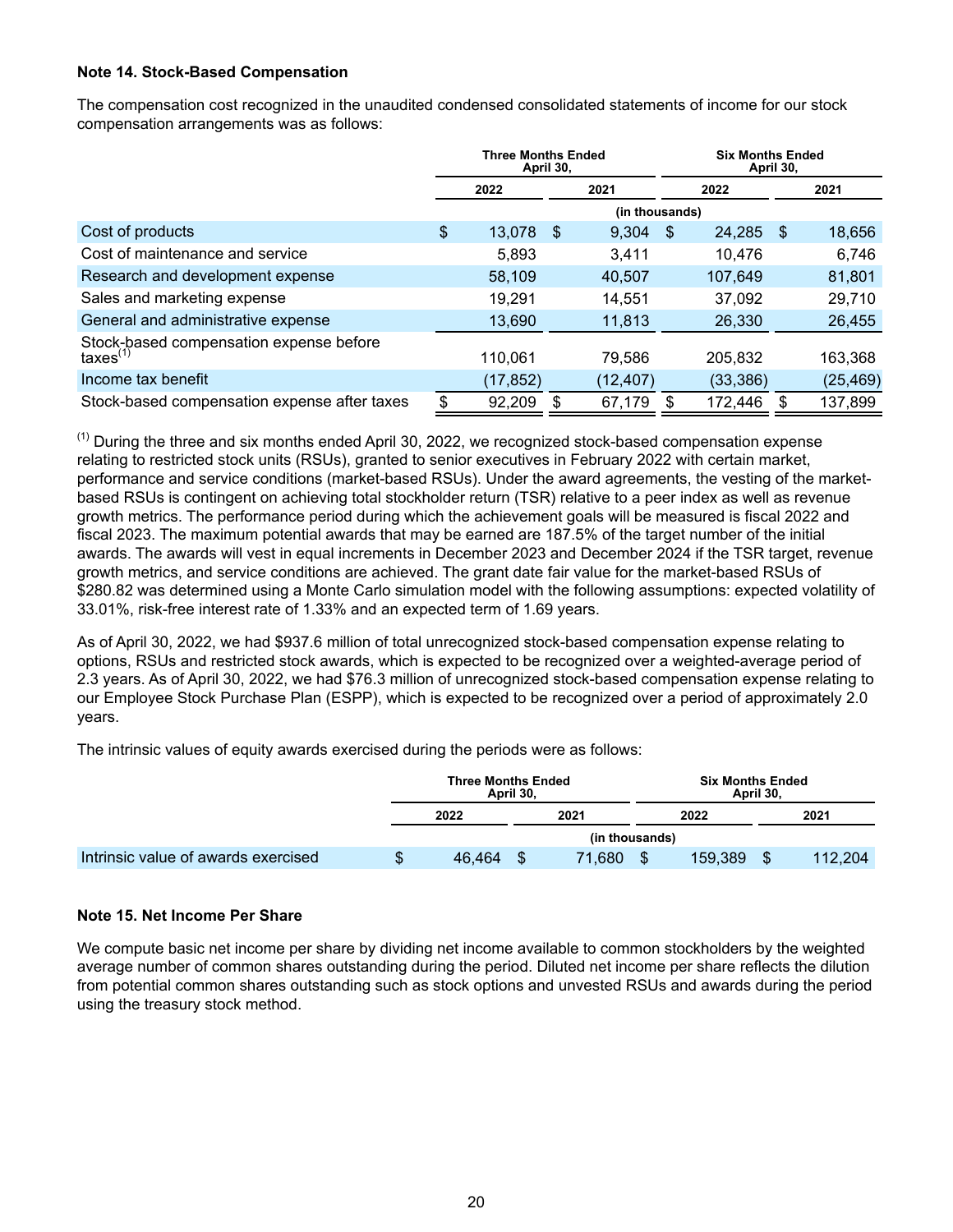The table below reconciled the weighted average common shares used to calculate basic net income per share with the weighted average common shares used to calculate diluted net income per share:

|                                                                    | <b>Three Months Ended</b><br>April 30, |         |      |                                          |      | <b>Six Months Ended</b><br>April 30, |     |         |  |
|--------------------------------------------------------------------|----------------------------------------|---------|------|------------------------------------------|------|--------------------------------------|-----|---------|--|
|                                                                    | 2022                                   |         |      | 2021                                     |      | 2022                                 |     | 2021    |  |
|                                                                    |                                        |         |      | (in thousands, except per share amounts) |      |                                      |     |         |  |
| Numerator:                                                         |                                        |         |      |                                          |      |                                      |     |         |  |
| Net income attributed to Synopsys                                  | \$                                     | 294,781 | \$   | 195,078                                  | S    | 608,468                              | \$  | 357,423 |  |
| Denominator:                                                       |                                        |         |      |                                          |      |                                      |     |         |  |
| Weighted average common shares for basic net<br>income per share   |                                        | 153.090 |      | 152,725                                  |      | 153,154                              |     | 152,612 |  |
| Dilutive effect of common share equivalents                        |                                        | 3,077   |      | 4,352                                    |      | 3,661                                |     | 4,614   |  |
| Weighted average common shares for diluted net<br>income per share |                                        | 156,167 |      | 157,077                                  |      | 156,815                              |     | 157,226 |  |
| Net income per share attributed to Synopsys:                       |                                        |         |      |                                          |      |                                      |     |         |  |
| <b>Basic</b>                                                       | \$                                     | 1.93    | \$   | 1.28                                     | - \$ | 3.97                                 | \$  | 2.34    |  |
| <b>Diluted</b>                                                     | \$                                     | 1.89    | - \$ | 1.24                                     | - \$ | 3.88                                 | -\$ | 2.27    |  |
| Anti-dilutive employee stock-based awards<br>excluded              |                                        | 1,259   |      | 466                                      |      | 986                                  |     | 415     |  |

#### **Note 16. Segment Disclosure**

Segment reporting is based upon the "management approach," i.e., how management organizes our operating segments for which separate financial information is (1) available and (2) evaluated regularly by the Chief Operating Decision Makers (CODMs) in deciding how to allocate resources and in assessing performance. The CODMs were our two Co-Chief Executive Officers. One of our Co-Chief Executive Officers transitioned out of this role effective May 1, 2022. Starting with the third quarter of fiscal 2022, our CODM will be our Chief Executive Officer.

We have two reportable segments: (1) Semiconductor & System Design, which includes EDA tools, IP products, system integration solutions and other associated revenue categories, and (2) Software Integrity, which includes a comprehensive solution for building integrity—security, quality and compliance testing—into the customers' software development lifecycle and supply chain.

The financial information provided to and used by the CODMs to assist in making operational decisions, allocating resources, and assessing performance reflects consolidated financial information as well as revenue, adjusted operating income, and adjusted operating margin information for the Semiconductor & System Design and Software Integrity segments, accompanied by disaggregated information relating to revenue by geographic region.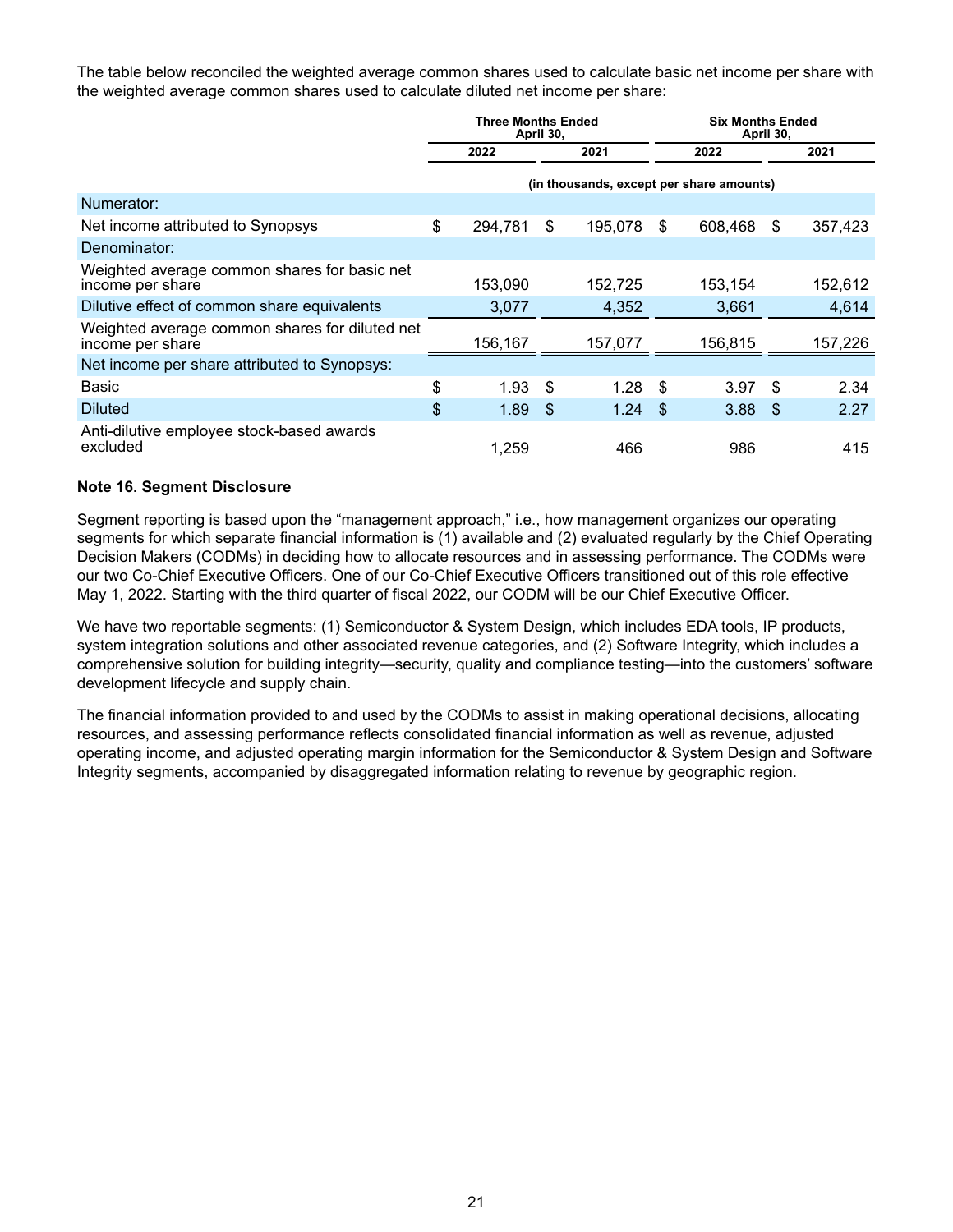Information by reportable segment was as follows:

|                                           | <b>Three Months Ended</b> | April 30, |                |    | <b>Six Months Ended</b><br>April 30, |    |           |
|-------------------------------------------|---------------------------|-----------|----------------|----|--------------------------------------|----|-----------|
|                                           | 2021<br>2022              |           |                |    | 2022                                 |    | 2021      |
|                                           |                           |           | (in thousands) |    |                                      |    |           |
| <b>Total Segments:</b>                    |                           |           |                |    |                                      |    |           |
| Revenue                                   | \$<br>1,279,229           | \$        | 1,024,323      | \$ | 2,549,484                            | \$ | 1,994,644 |
| Adjusted operating income                 | 470,153                   |           | 317,240        |    | 929,544                              |    | 604,060   |
| Adjusted operating margin                 | 37 %                      |           | 31 %           |    | 36 %                                 |    | 30 %      |
| <b>Semiconductor &amp; System Design:</b> |                           |           |                |    |                                      |    |           |
| Revenue                                   | \$<br>1,166,377           | \$        | 930,427        | \$ | 2,329,071                            | \$ | 1,808,795 |
| Adjusted operating income                 | 457,128                   |           | 308,816        |    | 904,520                              |    | 587,692   |
| Adjusted operating margin                 | 39 %                      |           | 33%            |    | 39 %                                 |    | 32 %      |
| <b>Software Integrity:</b>                |                           |           |                |    |                                      |    |           |
| Revenue                                   | \$<br>112,852             | \$        | 93,896         | \$ | 220,413                              | \$ | 185,849   |
| Adjusted operating income                 | 13,025                    |           | 8,424          |    | 25,024                               |    | 16,368    |
| Adjusted operating margin                 | 12 %                      |           | %<br>9         |    | %<br>11                              |    | 9%        |

Certain operating expenses are not allocated to the segments and are managed at a consolidated level. The unallocated expenses managed at a consolidated level, including amortization of intangible assets, stock-based compensation and certain other operating expenses, were presented in the table below to provide a reconciliation of the total adjusted operating income from segments to our consolidated operating income:

|                                         |      | <b>Three Months Ended</b> | April 30, |                | <b>Six Months Ended</b> | April 30, |            |
|-----------------------------------------|------|---------------------------|-----------|----------------|-------------------------|-----------|------------|
|                                         | 2022 |                           |           | 2021           | 2022                    |           | 2021       |
|                                         |      |                           |           | (in thousands) |                         |           |            |
| Total segment adjusted operating income | \$   | 470.153                   | - \$      | 317,240        | \$<br>929.544           | S.        | 604,060    |
| Reconciling items:                      |      |                           |           |                |                         |           |            |
| Amortization of intangible assets       |      | (21, 367)                 |           | (19, 721)      | (43, 727)               |           | (39, 997)  |
| Stock-based compensation expense        |      | (110, 061)                |           | (79, 586)      | (205, 832)              |           | (163, 368) |
| Other                                   |      | 24,976                    |           | (23, 702)      | 30,752                  |           | (58, 116)  |
| Total operating income                  |      | 363,701                   |           | 194,231        | 710,737                 |           | 342,579    |

The CODMs do not use total assets by segment to evaluate segment performance or allocate resources. As a result, total assets by segment are not required to be disclosed.

In allocating revenue to particular geographic areas, the CODMs consider where individual "seats" or licenses to our products are located. Revenue is defined as revenue from external customers. Revenue related to operations in the United States and other geographic areas were:

|                      |    | <b>Three Months Ended</b> | April 30,     |                |    | <b>Six Months Ended</b> |   |           |
|----------------------|----|---------------------------|---------------|----------------|----|-------------------------|---|-----------|
|                      |    | 2022<br>2021              |               |                |    | 2022                    |   | 2021      |
|                      |    |                           |               | (in thousands) |    |                         |   |           |
| Revenue:             |    |                           |               |                |    |                         |   |           |
| <b>United States</b> | \$ | 577,881                   | \$            | 471,716        | \$ | 1,188,215               | S | 940,418   |
| Europe               |    | 116,191                   |               | 106,160        |    | 248,908                 |   | 211,335   |
| China                |    | 215,563                   |               | 125,519        |    | 428,386                 |   | 241,287   |
| Korea                |    | 119,210                   |               | 105,388        |    | 233,564                 |   | 203,642   |
| Other                |    | 250,384                   |               | 215,540        |    | 450,411                 |   | 397,962   |
| Consolidated         | ጥ  | 1,279,229                 | $\mathbf{\$}$ | 1,024,323      |    | 2,549,484               |   | 1,994,644 |

Geographic revenue data for multi-regional, multi-product transactions reflect internal allocations and are therefore subject to certain assumptions and to our methodology.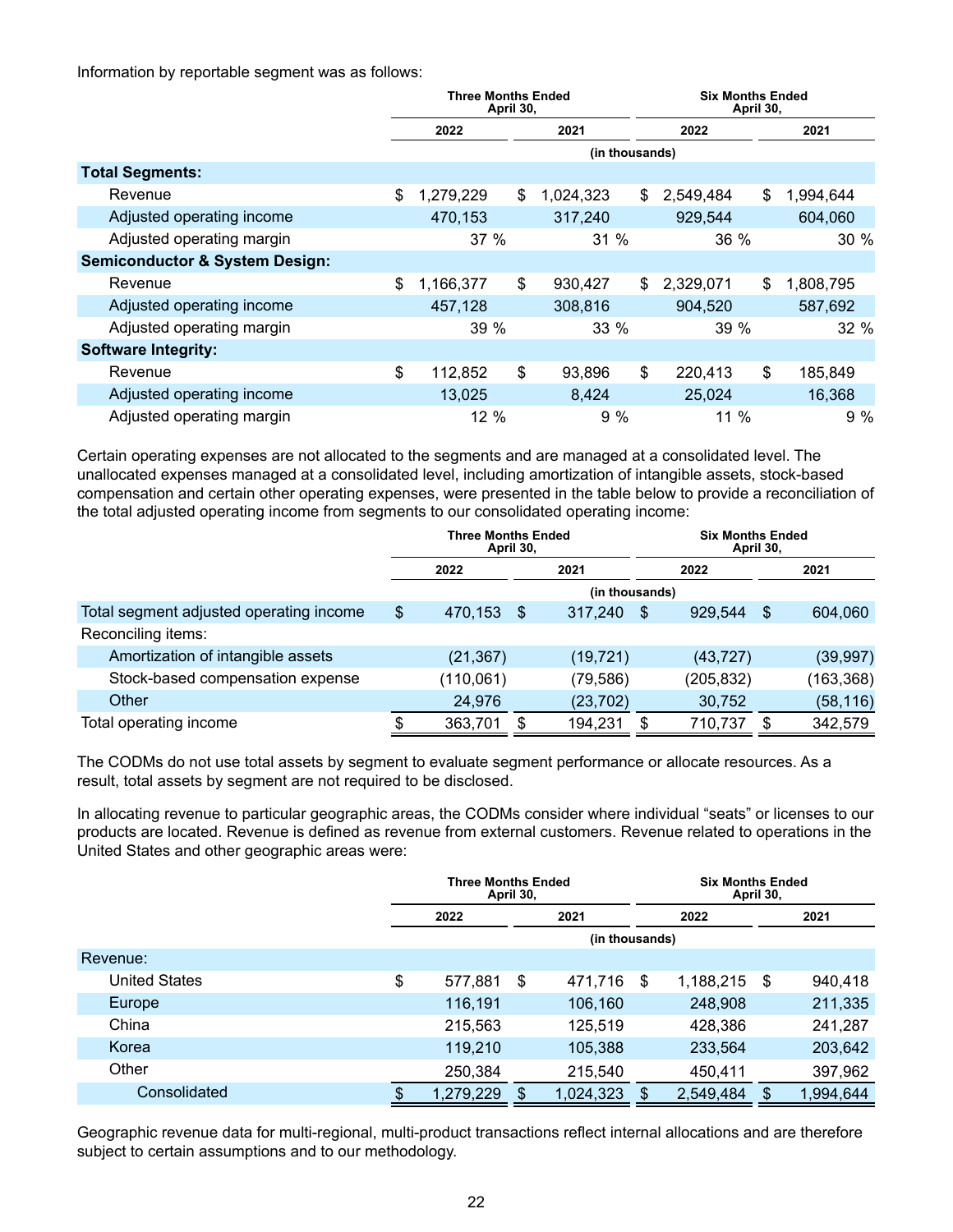## **Note 17. Other Income (Expense), Net**

The following table presented the components of other income (expense), net:

|                                                                   | <b>Three Months Ended</b><br>April 30, |      |                | <b>Six Months Ended</b><br>April 30, |          |      |          |
|-------------------------------------------------------------------|----------------------------------------|------|----------------|--------------------------------------|----------|------|----------|
|                                                                   | 2022                                   |      | 2021           |                                      | 2022     |      | 2021     |
|                                                                   |                                        |      | (in thousands) |                                      |          |      |          |
| Interest income                                                   | \$<br>1,283                            | - \$ | 447            | \$                                   | 2,141    | - \$ | 756      |
| Interest expense                                                  | (400)                                  |      | (807)          |                                      | (900)    |      | (1, 545) |
| Gains (losses) on assets related to deferred<br>compensation plan | (29, 310)                              |      | 21,358         |                                      | (48,909) |      | 52,224   |
| Foreign currency exchange gains (losses)                          | 4,852                                  |      | 2,842          |                                      | 3,828    |      | 2,527    |
| Other, net                                                        | (338)                                  |      | (2,076)        |                                      | 134      |      | (3, 442) |
| Total                                                             | (23,913)                               |      | 21,764         |                                      | (43,706) |      | 50,520   |

## **Note 18. Income Taxes**

#### *Effective Tax Rate*

We estimate our annual effective tax rate at the end of each fiscal quarter. The effective tax rate takes into account our estimations of annual pre-tax income, the geographic mix of pre-tax income and interpretations of tax laws and possible outcomes of audits.

The following table presented the provision for income taxes and the effective tax rates:

|                            | <b>Three Months Ended</b> | April 30, |                |         |         | <b>Six Months Ended</b><br>April 30, |          |  |
|----------------------------|---------------------------|-----------|----------------|---------|---------|--------------------------------------|----------|--|
|                            | 2022                      |           | 2021           |         | 2022    |                                      | 2021     |  |
|                            |                           |           | (in thousands) |         |         |                                      |          |  |
| Income before income taxes | \$<br>339,788             | \$        | 215,995        | S       | 667.031 | \$                                   | 393,099  |  |
| Provision for income taxes | \$<br>45.896              | \$        | 21.193         |         | 59.798  | \$                                   | 36,269   |  |
| Effective tax rate         | 13.5%                     |           | 9.8%           | $9.0\%$ |         |                                      | $9.2 \%$ |  |

Our effective tax rate for the six months ended April 30, 2022 is lower than the statutory federal corporate tax rate of 21.0% primarily due to U.S. federal research tax credits, foreign-derived intangible income deduction, excess tax benefits from stock-based compensation, and U.S. foreign tax credits, partially offset by state taxes, the effect of non-deductible stock-based compensation, and higher taxes on certain foreign earnings.

Our effective tax rate increased in the three months ended April 30, 2022 as compared to the same period in fiscal 2021, primarily due to less excess tax benefits from stock-based compensation. Our effective tax rate for the six months ended April 30, 2022 is consistent with the same period in fiscal 2021.

The timing of the resolution of income tax examinations, and the amounts and timing of various tax payments that are part of the settlement process, are highly uncertain. Variations in such amounts and/or timing could cause large fluctuations in the balance sheet classification of current and non-current assets and liabilities. We believe that in the coming 12 months, it is reasonably possible that either certain audits and ongoing tax litigation will conclude or the statute of limitations on certain state and foreign income and withholding taxes will expire, or both. Given the uncertainty as to ultimate settlement terms, the timing of payment and the impact of such settlements on other uncertain tax positions, the range of the estimated potential decrease in underlying unrecognized tax benefits is between \$0 and \$40 million.

#### *Non-U.S. Examinations*

#### *Hungarian Tax Authority*

In 2017, the Hungarian Tax Authority (the HTA) assessed withholding taxes of approximately \$25.0 million and interest and penalties of \$11.0 million, against our Hungary subsidiary (Synopsys Hungary). Synopsys Hungary contested the assessment with the Hungarian Administrative Court (Administrative Court). As required under Hungarian law, Synopsys Hungary paid the assessment and recorded a tax expense due to an unrecognized tax benefit of \$17.4 million, which is net of estimated U.S. foreign tax credits. The Administrative Court found against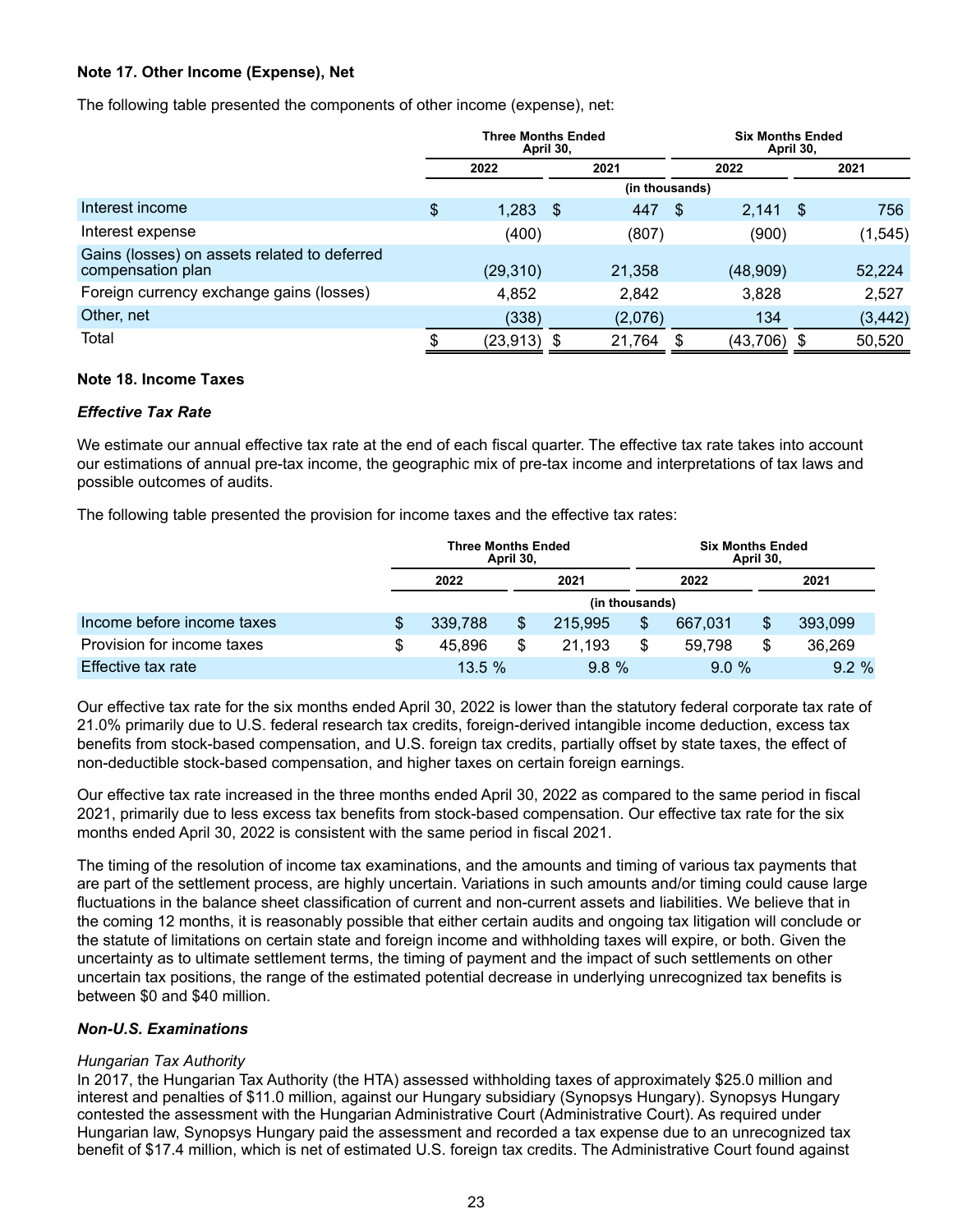Synopsys Hungary, and we appealed to the Hungarian Supreme Court. During 2021, the Hungarian Supreme Court heard our appeal and remanded the case to the Administrative Court for further proceedings. The Administrative Court once again ruled against Synopsys Hungary and we filed another appeal with the Hungarian Supreme Court. The Hungarian Supreme Court heard our appeal on January 27, 2022, vacated the lower court's decision and remanded the case back to the Administrative Court for further proceedings. On March 10, 2022, we received the written opinion from the Hungarian Supreme Court and submitted a brief with the Hungarian Administrative Court on May 4, 2022. Our next hearing with the Administrative Court is scheduled for June 30, 2022.

We are also under examination by the tax authorities in certain other jurisdictions. No material assessments have been proposed in these examinations.

#### **Note 19. Contingencies**

#### *Legal Proceedings*

We are subject to routine legal proceedings, as well as demands, claims and threatened litigation that arise in the normal course of our business. The ultimate outcome of any litigation is often uncertain and unfavorable outcomes could have a negative impact on our results of operations and financial condition. We regularly review the status of each significant matter and assesses our potential financial exposure. If the potential loss from any claim or legal proceeding is considered probable and the amount is estimable, we accrue a liability for the estimated loss. Legal proceedings are inherently uncertain and, as circumstances change, it is possible that the amount of any accrued liability may increase, decrease or be eliminated.

We have determined that, except as set forth below, no disclosure of estimated loss is required for a claim against us because: (1) there is not a reasonable possibility that a loss exceeding amounts already recognized (if any) may be incurred with respect to such claim; (2) a reasonably possible loss or range of loss cannot be estimated; or (3) such estimate is immaterial.

#### *Legal Settlement*

There have been no changes to the disclosure related to Mentor Graphics Corporation (now part of Siemens AG) since our Annual Report. See Note 9. Contingencies of the Annual Report for further information.

#### *Tax Matters*

We undergo examination from time to time by U.S. and foreign authorities for non-income based taxes, such as sales, use and value-added taxes, and are currently under examination by tax authorities in certain jurisdictions. If the potential loss from such examinations is considered probable and the amount or the range of loss could be estimated, we would accrue a liability for the estimated expense.

In addition to the foregoing, we are, from time to time, party to various other claims and legal proceedings in the ordinary course of our business, including with tax and other governmental authorities. For a description of certain of these other matters, see Note 18. Income Taxes*.*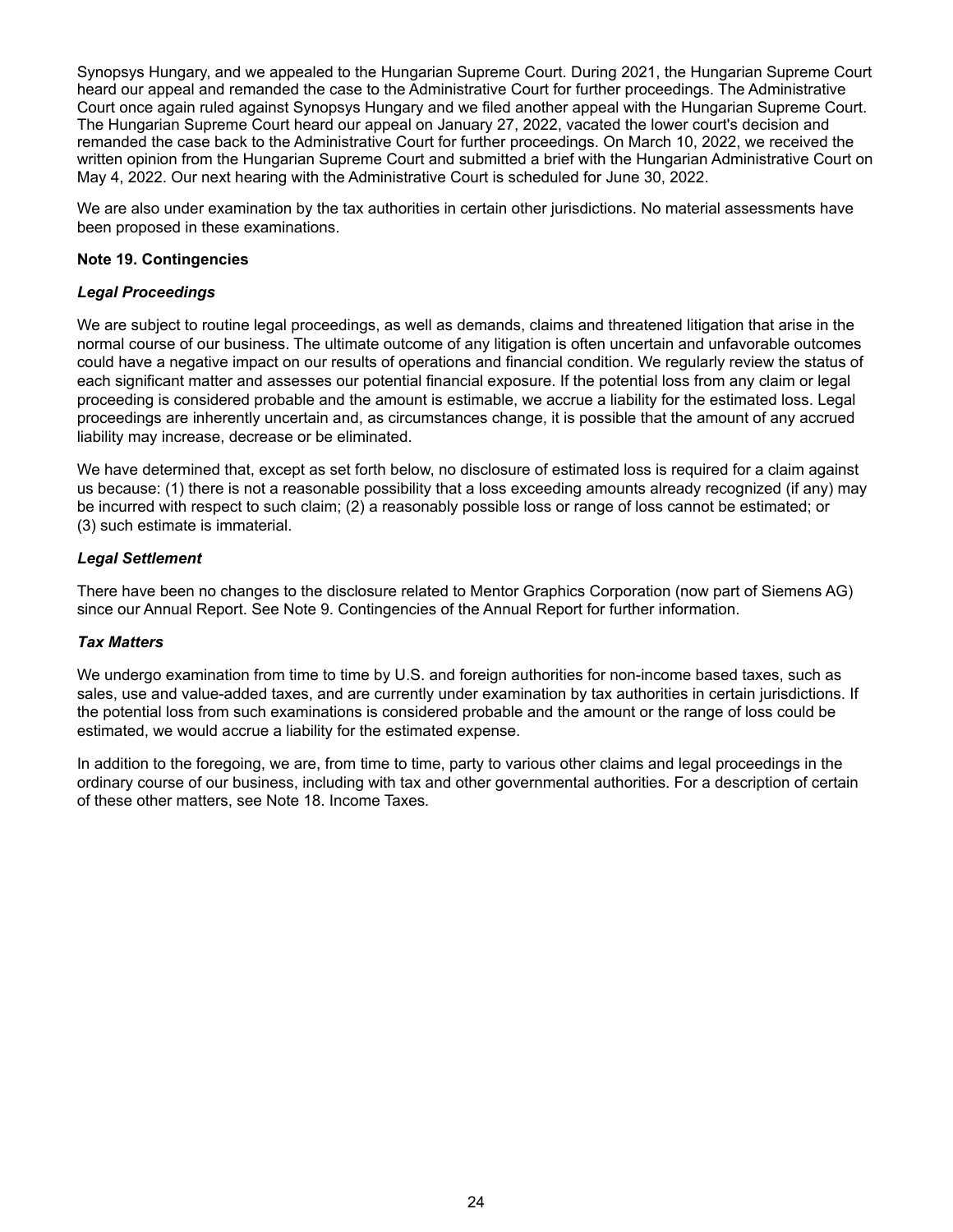#### <span id="page-26-0"></span>**Item 2.** *Management's Discussion and Analysis of Financial Condition and Results of Operations*

*This Quarterly Report on Form 10-Q includes forward-looking statements, which involve risks, uncertainties and other factors that could cause our actual results, time frames or achievements to differ materially from those expressed or implied in our forward-looking statements. Readers are urged to carefully review and consider the various disclosures regarding these risks and uncertainties made in this Quarterly Report on Form 10-Q, including those identified below in Part II, Item 1A. Risk Factors, and in other documents we file from time to time with the Securities and Exchange Commission (SEC). Forward-looking statements include any statements that are not statements of historical fact and include, but are not limited to, statements concerning strategies related to our products and technology; business and market outlook, opportunities and strategies; customer demand and market expansion; our planned product releases and capabilities; industry growth rates; software trends; planned acquisitions and stock repurchases; the expected impact of U.S. and foreign government actions and regulatory changes on our financial results; and the continued impact of the COVID-19 pandemic. Forward-looking statements may be identified by words including, but not limited to, "may," "will," "could," "would," "can," "should," "anticipate," "expect," "intend," "believe," "estimate," "project," "continue," "forecast," "likely," "potential," "seek," or the negatives of such terms and similar expressions. The information included herein represents our estimates and assumptions as of the date of this filing. Unless required by law, we undertake no obligation to update publicly any forwardlooking statements, or to update the reasons actual results could differ materially from those anticipated in these forward-looking statements, even if new information becomes available in the future. All subsequent written or oral forward-looking statements attributable to Synopsys, Inc. (Synopsys, we, our or us) or persons acting on our behalf are expressly qualified in their entirety by these cautionary statements.*

*The following summary of our financial condition and results of operations should be read together with our unaudited condensed consolidated financial statements and the related notes thereto contained in Part I, Item 1 of this Quarterly Report on Form 10-Q and with our audited consolidated financial statements and the related notes thereto contained in our Annual Report on Form 10-K for the fiscal year ended October 31, 2021, as filed with the SEC on December 13, 2021 (our Annual Report).*

#### **Overview**

#### *Business Summary*

Synopsys provides products and services used across the entire Silicon to Software spectrum, from engineers creating advanced semiconductors to product teams developing advanced electronic systems to software developers seeking to ensure the security and quality of their code. We are a global leader in electronic design automation (EDA) software that engineers use to design and test integrated circuits (ICs), also known as chips. We also offer semiconductor intellectual property (IP) products, which are pre-designed circuits that engineers use as components of larger chip designs rather than designing those circuits themselves. We provide software and hardware used to validate the electronic systems that incorporate chips and the software that runs on them. We provide technical services and support to help our customers develop advanced chips and electronic systems. These products and services are part of our Semiconductor & System Design segment.

We are also a leading provider of software tools and services that improve the security, quality and compliance of software in a wide variety of industries, including electronics, financial services, automotive, medicine, energy and industrials. These tools and services are part of our Software Integrity segment.

Our EDA and IP customers are generally semiconductor and electronics systems companies. Our solutions help these companies overcome the challenges of developing increasingly advanced electronics products while also helping them reduce their design and manufacturing costs. While our products are an important part of our customers' development process, our sales could be affected based on their research and development budgets, and our customers' spending decisions may be affected by their business outlook and willingness to invest in new and increasingly complex chip designs.

Our Software Integrity business delivers products and services that enable software developers to test their code while it is being written—for known security vulnerabilities and quality defects, as well as testing for open source security vulnerabilities and license compliance. Our Software Integrity customers are software developers across many industries, including, but also well beyond, the semiconductor and systems industries. Our Software Integrity products and services form a platform that helps our customers build security into the software development lifecycle and across the entire cyber supply chain.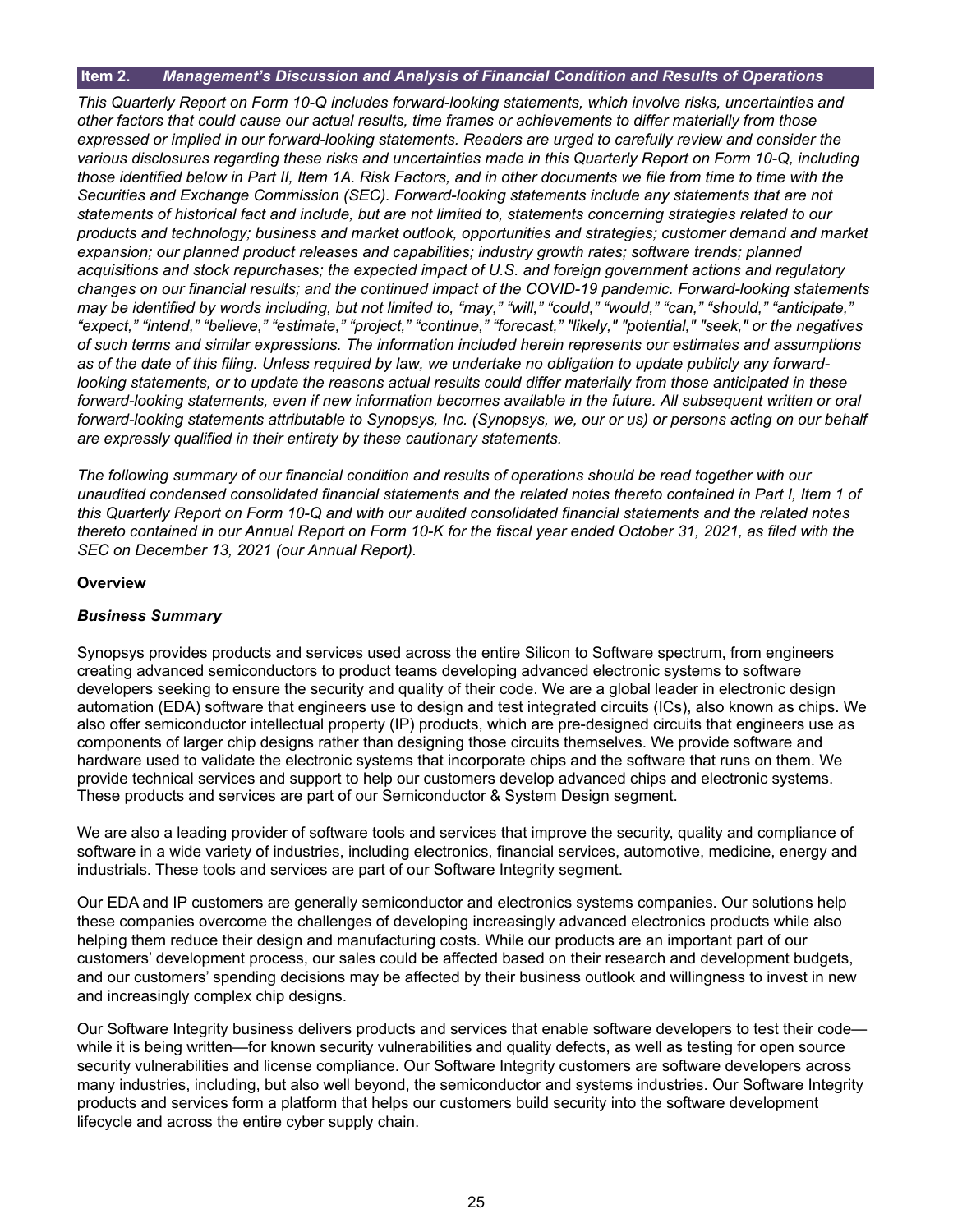We have consistently grown our revenue since 2005, despite periods of global economic uncertainty. We achieved these results because of our solid execution, leading technologies and strong customer relationships, and because we generally recognize our revenue for software licenses over the arrangement period, which typically approximates three years. See Note 2 of the Notes to Consolidated Financial Statements in our Annual Report for a discussion on our revenue recognition policy*.* The revenue we recognize in a particular period generally results from selling efforts in prior periods rather than the current period. As a result, decreases as well as increases in customer spending do not immediately affect our revenues in a significant way.

Our growth strategy is based on maintaining and building on our leadership in our EDA products, expanding and proliferating our IP offerings, driving growth in the software security and quality market and continuing to expand our product portfolio and our total addressable market. Our revenue growth from period to period is expected to vary based on the mix of our time-based and upfront products. Based on our leading technologies, customer relationships, business model, diligent expense management, and acquisition strategy, we believe that we will continue to execute our strategies successfully.

## *COVID-19 Pandemic and Other Trends*

While the COVID-19 pandemic has changed the physical working environment of the majority of our workforce to working from home, it otherwise caused only minor disruptions to our business operations with a limited impact on our operating results thus far. Given the unpredictable nature of the COVID-19 pandemic's impact on the global economy, our historical results may not be an indication of future performance. The extent to which the COVID-19 pandemic impacts our business operations in future periods will depend on multiple uncertain factors, including the duration and scope of the pandemic, its overall negative impact on the global economy generally and the semiconductor and electronics industries specifically, continued responses by governments and businesses to COVID-19 and its variants, and acceptance and effectiveness of vaccines. We have not identified trends that we expect will materially impact our future operating results at this time. As we generally recognize our revenue for software licenses over the arrangement period, any potential impact related to COVID-19 may be delayed.

We have not observed material changes in the design activity of customers. We have not received any significant requests from our customers to either delay payments or modify arrangements due to COVID-19. However, this situation could change in future periods and the extent that these requests may impact our business is uncertain. We have also experienced minor disruptions in our hardware supply chain, including those related to the global semiconductor shortage. These minor disruptions have had an immaterial effect on certain hardware components in our IP business, which we have been able to address with minimal impact to our business operations to date. We are actively monitoring the effects these disruptions could have on the semiconductor and electronics industries as a whole.

We will continue to consider the potential impact of the COVID-19 pandemic and global semiconductor shortage on our business operations. Although no material impairment or other effects have been identified to date related to the COVID-19 pandemic and global semiconductor shortage, there is substantial uncertainty in the nature and degree of their continued effects over time. That uncertainty could affect management's accounting estimates and assumptions, which could result in greater variability in a variety of areas that depend on these estimates and assumptions as additional events and information become known.

See Part II, Item 1A, *Risk Factors* for further discussion of the possible impact of the COVID-19 pandemic and global semiconductor shortage on our business, operations and financial condition.

## *Business Segments*

*Semiconductor & System Design.* This segment includes our advanced silicon design, verification products and services and semiconductor IP portfolio, which encompasses products and services that serve companies primarily in the semiconductor and electronics industries. EDA includes digital, custom and field programmable gate array (FPGA) IC design software, verification products and manufacturing software products. Designers use these products to automate the highly complex IC design process and to reduce defects that could lead to expensive design or manufacturing re-spins or suboptimal end products. For IP, we are a leading provider of high-quality, silicon-proven IP solutions for system-on-chips (SoCs). This includes IP that has been optimized to address specific application requirements for the mobile, automotive, digital home, internet of things and cloud computing markets, enabling designers to quickly develop SoCs in these areas.

*Software Integrity.* This segment includes a broad portfolio of products and services to intelligently address software risks across the customer's portfolio and at all stages of the application lifecycle. The testing tools, services, and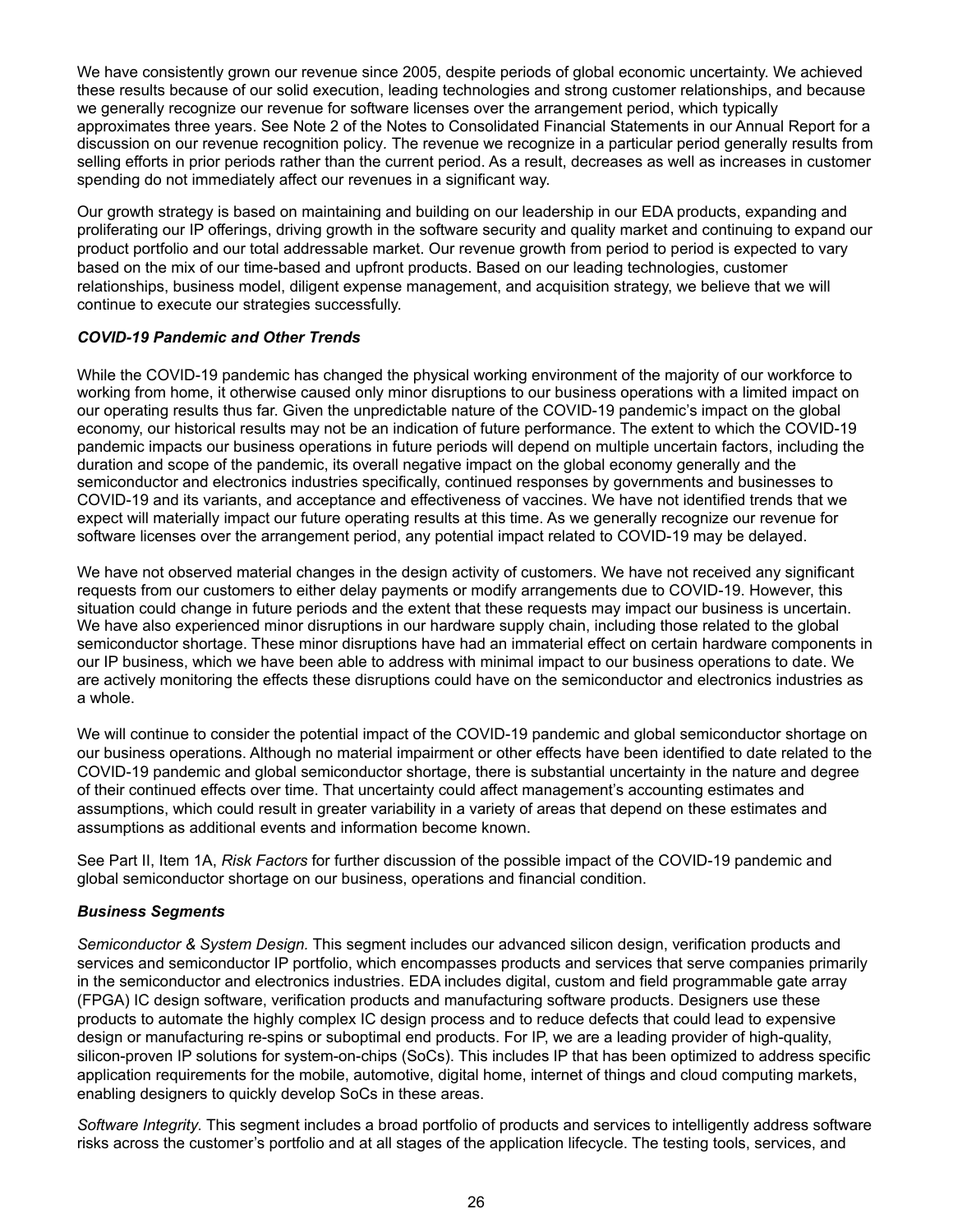programs enable our customers to manage open source license compliance and detect, prioritize, and remediate security vulnerabilities and defects across their entire software development lifecycle. Our offerings include security and quality testing products, managed services, programs and professional services, and training.

## *Fiscal Year End*

Our fiscal year ends on the Saturday nearest to October 31 and consists of 52 weeks, with the exception that approximately every five years, we have a 53-week year. When a 53-week year occurs, we include the additional week in the first quarter to realign fiscal quarters with calendar quarters. Fiscal 2022 and 2021 are 52-week years ending on October 29, 2022 and October 30, 2021, respectively.

Our results of operations for the three and six months of fiscal 2022 and 2021 ended on April 30, 2022 and May 1, 2021, respectively. For presentation purposes, this Form 10-Q refers to the closest calendar month end.

## **Russia-Ukraine Conflict**

Due to the ongoing conflict between Russia and Ukraine and the related sanctions and other penalties imposed on Russia and Belarus by the United States, the European Union, the United Kingdom and other countries, we suspended all Synopsys business operations in Russia commencing in the second quarter of fiscal 2022. We do not have operations or employees in Ukraine. The suspension of our business operations in Russia has not had a material impact on our business, financial condition, or results of operations as our operations in Russia and our sales to customers in Russia and Belarus do not constitute a material portion of our business. Further, unless and until the U.S government lifts its sanctions on Russia and Belarus, restricting the export of a broad range of U.S. technologies to those countries, we are not able to ship such technologies or provide support to anyone in Russia or Belarus. We will continue to monitor the Russia-Ukraine conflict and the potential impact it could have on our business, employees and our ability to sell our products and services to our customers. See Part II, Item 1A, Risk Factors for further discussion of the possible impact of the Russia-Ukraine Conflict on our business, operations and financial condition.

## **Critical Accounting Policies and Estimates**

Our discussion and analysis of our financial results under *Results of Operations* below are based on our unaudited condensed consolidated financial statements, which we have prepared in accordance with United States Generally Accepted Accounting Principles (U.S. GAAP). In preparing these financial statements, we make assumptions, judgments and estimates that can affect the reported amounts of assets, liabilities, revenues and expenses and net income. On an ongoing basis, we evaluate our estimates based on historical experience and various other assumptions we believe are reasonable under the circumstances. Our actual results may differ from these estimates. See Note 2 of the Notes to Unaudited Condensed Consolidated Financial Statements for further information on our significant accounting policies.

The accounting policies that most frequently require us to make assumptions, judgments and estimates, and therefore are critical to understanding our results of operations, are:

- Revenue recognition;
- Valuation of business combinations; and
- Income taxes.

See Critical Accounting Policies and Estimates in our Annual Report for further information.

## **Results of Operations**

## *Financial Performance Summary*

In the second quarter of fiscal 2022 compared to the same period of fiscal 2021, our financial performance reflected the following:

• Revenues were \$1,279.2 million, an increase of \$254.9 million or approximately 25%, primarily due to higher revenue resulting from growth across all product groups and geographies.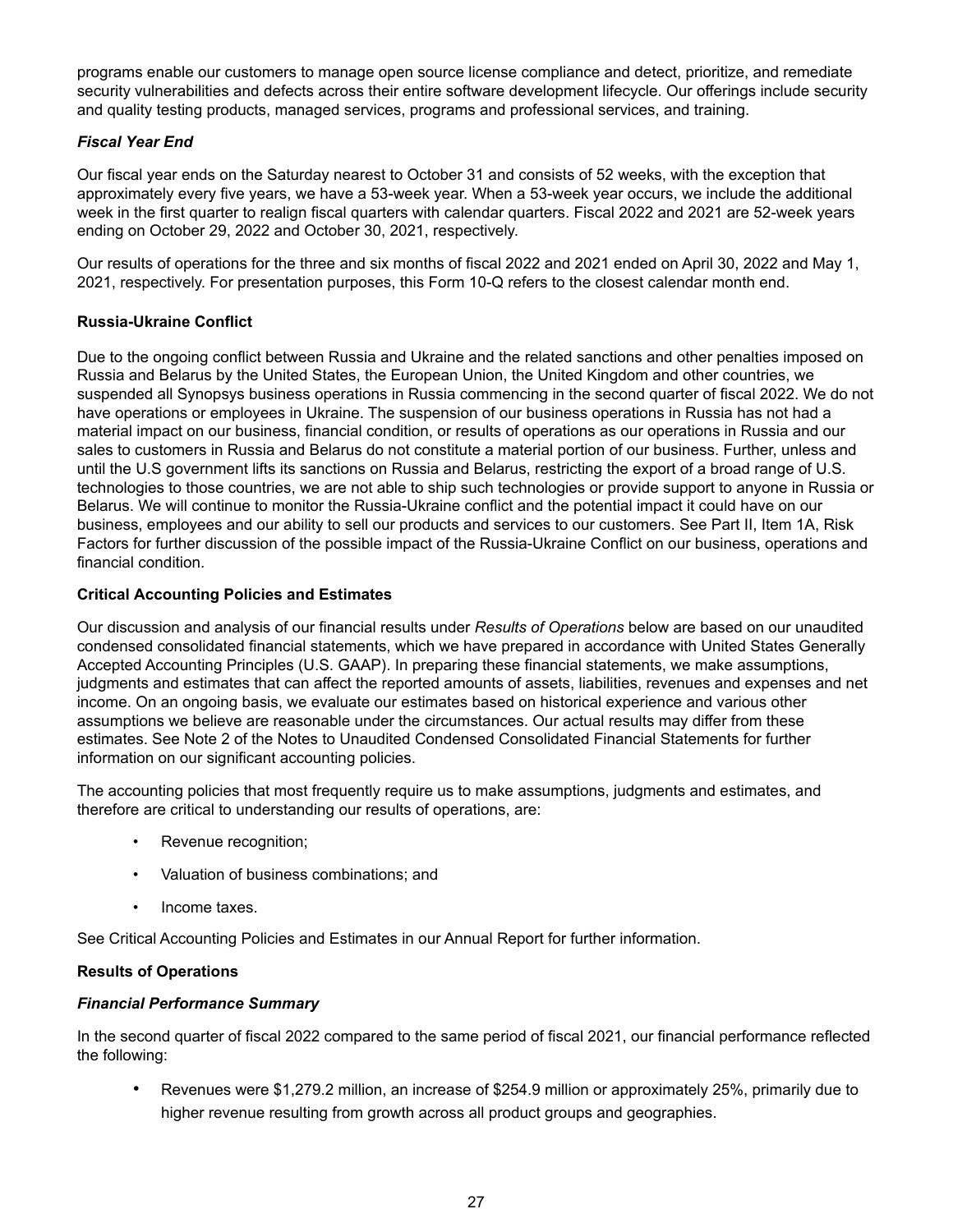- Total cost of revenue and operating expenses were \$915.5 million, an increase of \$85.4 million or 10%, primarily due to increases of \$118.3 million in employee-related costs resulting from headcount increases through organic growth and acquisitions.
- Operating income was \$363.7 million, an increase of \$169.5 million or 87% as revenue growth exceeded the growth of costs and expenses.

#### *Revenue*

Our revenues are generated from two business segments: the Semiconductor & System Design segment and the Software Integrity segment. See Note 16 of the Notes to Unaudited Condensed Consolidated Financial Statements for additional information about our reportable segments and revenue by geographic regions.

Further disaggregation of the revenues into various products and services within these two segments is summarized as follows:

#### *Semiconductor & System Design Segment*

This segment is comprised of the following:

- EDA software includes digital, custom and FPGA IC design software, verification products and obligations to provide unspecified updates and support services. EDA products and services are typically sold through Time-based Subscription License (TSL) arrangements that grant customers the right to access and use all of the licensed products at the outset of an arrangement and software updates are generally made available throughout the entire term of the arrangement. The duration of our TSL contracts is generally 3 years, though it may vary for specific arrangements. We have concluded that the software licenses in TSL contracts are not distinct from the obligation to provide unspecified software updates to the licensed software throughout the license term, because the multiple software licenses and support represent inputs to a single, combined offering, and timely, relevant software updates are integral to maintaining the utility of the software licenses. We recognize revenue for the combined performance obligation under TSL contracts ratably over the term of the license.
- IP & System Integration includes our DesignWare® IP portfolio and system-level products and services. These arrangements generally have two performance obligations which consist of transferring of the licensed IP and providing related support, which includes rights to technical support and software updates that are provided over the support term and are transferred to the customer over time. Revenue allocated to the IP licenses is recognized at a point in time upon the later of the delivery date or the beginning of the license period, and revenue allocated to support is recognized over the support term. Royalties are recognized as revenue in the quarter in which the applicable customer sells its products that incorporate our IP. Payments for IP contracts are generally received upon delivery of the IP. Revenue related to the customization of certain IP is recognized as "Professional Services."
- In the case of arrangements involving the sale of hardware products, we generally have two performance obligations. The first performance obligation is to transfer the hardware product, which includes software integral to the functionality of the hardware product. The second performance obligation is to provide maintenance on the hardware and its embedded software, which includes rights to technical support, hardware repairs and software updates that are all provided over the same term and have the same time-based pattern of transfer to the customer. The portion of the transaction price allocated to the hardware product is generally recognized as revenue at the time of shipment because the customer obtains control of the product at that point in time. We have concluded that control generally transfers at that point in time because the customer has the ability to direct the use of the asset and an obligation to pay for the hardware. The portion of the transaction price allocated to the maintenance obligation is recognized as revenue ratably over the maintenance term.
- Revenue from Professional Service contracts is recognized over time, generally using costs incurred or hours expended to measure progress. We have a history of reasonably estimating project status and the costs necessary to complete projects. A number of internal and external factors can affect these estimates, including labor rates, utilization and efficiency variances and specification and testing requirement changes.

*Software Integrity Segment*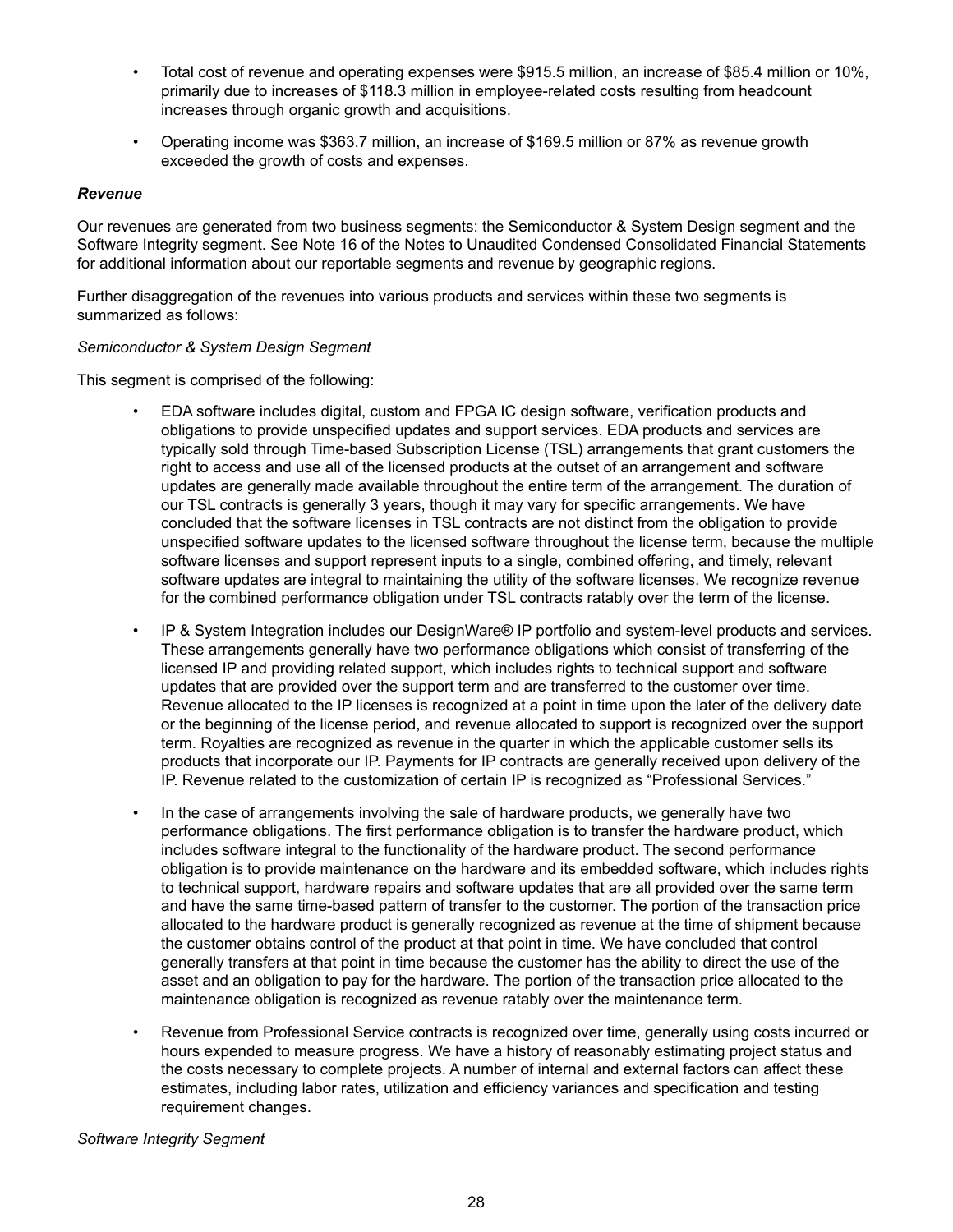• We sell Software Integrity products in arrangements that provide customers the right to software licenses, maintenance updates and technical support. Over the term of these arrangements, the customer expects us to provide integral maintenance updates to the software licenses, which help customers protect their own software from new critical quality defects and potential security vulnerabilities. The licenses and maintenance updates serve together to fulfill our commitment to the customer as both work together to provide functionality to the customer and represent a combined performance obligation. We recognize revenue for the combined performance obligation over the term of the arrangement.

Our customer arrangements can involve multiple products and various license rights, and our customers negotiate with us over many aspects of these arrangements. For example, they generally request a broader portfolio of solutions, support and services and seek more favorable terms such as expanded license usage, future purchase rights and other unique rights at an overall lower total cost. No single factor typically drives our customers' buying decisions, and we compete on all fronts to serve customers in highly competitive markets. Customers generally negotiate the total value of the arrangement rather than just unit pricing or volumes.

## *Total Revenue*

|                                       | April 30, |         |     |         |                       |           |          |
|---------------------------------------|-----------|---------|-----|---------|-----------------------|-----------|----------|
|                                       | 2022      |         |     | 2021    |                       | \$ Change | % Change |
|                                       |           |         |     |         | (dollars in millions) |           |          |
| Three months ended                    |           |         |     |         |                       |           |          |
| Semiconductor & System Design Segment | \$        | 1,166.4 | \$. | 930.4   | S                     | 236.0     | 25 %     |
| Software Integrity Segment            |           | 112.9   |     | 93.9    |                       | 19.0      | 20%      |
| Total                                 |           | 1,279.2 | S   | 1,024.3 | \$.                   | 255.0     | 25 %     |
| Six months ended                      |           |         |     |         |                       |           |          |
| Semiconductor & System Design Segment | \$        | 2,329.1 | S   | 1,808.8 | \$                    | 520.3     | 29 %     |
| Software Integrity Segment            |           | 220.4   |     | 185.8   |                       | 34.6      | 19%      |
| Total                                 |           | 2,549.5 |     | 1,994.6 | S                     | 554.9     | 28 %     |

Our revenues are subject to fluctuations, primarily due to customer requirements including the timing and value of contract renewals. For example, we experience fluctuations in our revenues due to factors such as the timing of IP product sales, consulting projects, Flexible Spending Account (FSA) drawdowns, royalties, and hardware sales. As revenues from IP products sales and hardware sales are recognized upfront, customer demand and timing requirements for such IP products and hardware could result in increased variability of our total revenues.

Contracted but unsatisfied or partially unsatisfied performance obligations as of April 30, 2022 were \$7.3 billion. For more information regarding our revenue as of April 30, 2022, including our contract balances as of such date, see Note 3 of the Notes to Unaudited Condensed Consolidated Financial Statements.

The increase in total revenues for the three and six months ended April 30, 2022 compared to the same periods in fiscal 2021 was primarily due to the continued organic growth of our business in all product groups and geographies.

For a discussion of revenue by geographic areas, see Note 16 of the Notes to Unaudited Condensed Consolidated Financial Statements.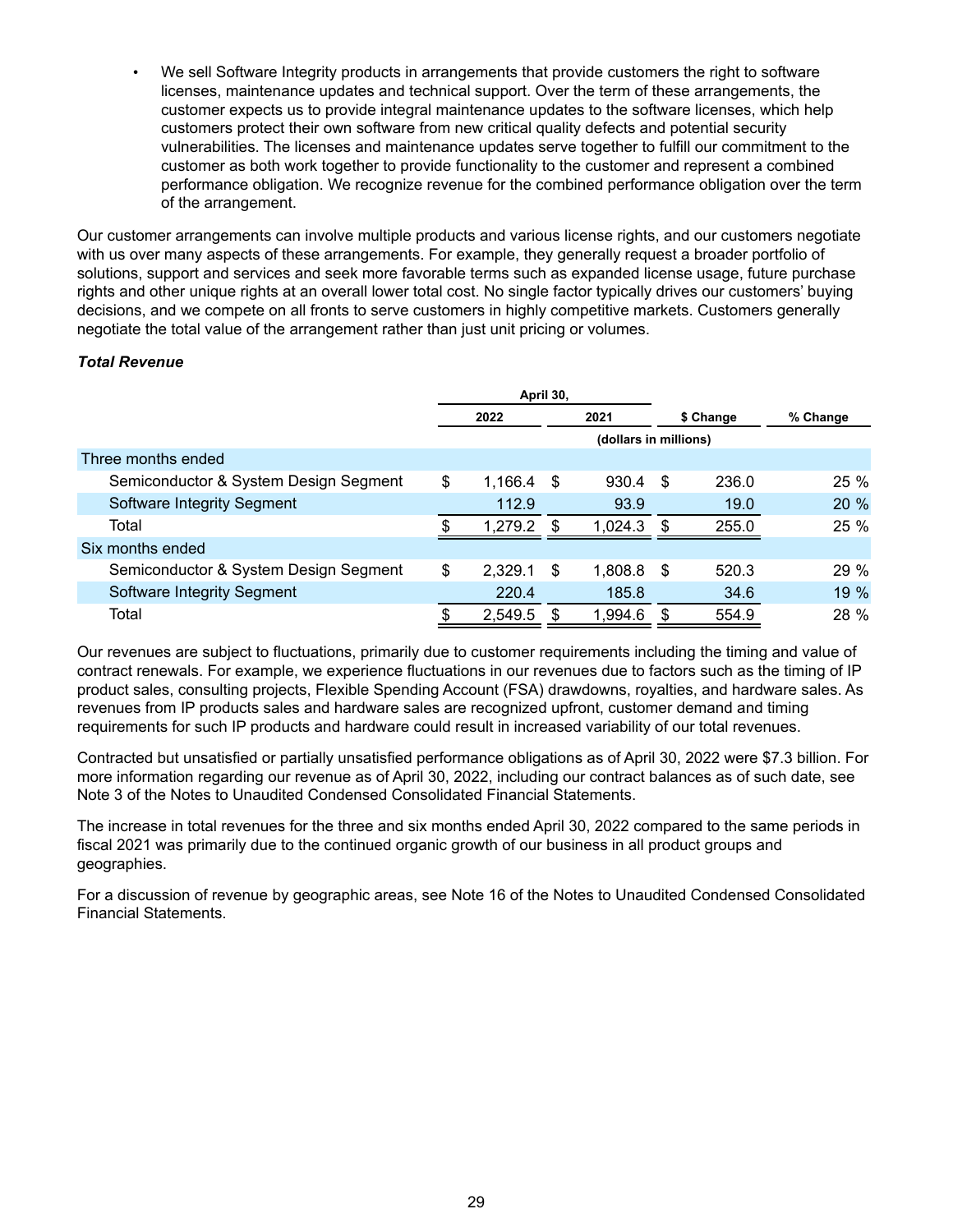## *Time-Based Products Revenue*

|                             |     |              | April 30, |                       |           |       |          |  |
|-----------------------------|-----|--------------|-----------|-----------------------|-----------|-------|----------|--|
|                             |     | 2022<br>2021 |           |                       | \$ Change |       | % Change |  |
|                             |     |              |           | (dollars in millions) |           |       |          |  |
| Three months ended          | \$  | 723.8        | S         | 648.8                 | S         | 75.0  | 12%      |  |
| Percentage of total revenue |     | 57%          |           | 63%                   |           |       |          |  |
| Six months ended            | \$. | 1.431.3      | \$.       | 1.280.1               | S         | 151.2 | 12%      |  |
| Percentage of total revenue |     | 56 %         |           | 64%                   |           |       |          |  |

The increase in time-based products revenue for the three and six months ended April 30, 2022 compared to the same periods in fiscal 2021 was primarily attributable to an increase in TSL license revenue and higher renewals from arrangements booked in prior periods.

#### *Upfront Products Revenue*

|                             |             | April 30, |                       |           |       |          |  |
|-----------------------------|-------------|-----------|-----------------------|-----------|-------|----------|--|
|                             | 2022        |           | 2021                  | \$ Change |       | % Change |  |
|                             |             |           | (dollars in millions) |           |       |          |  |
| Three months ended          | \$<br>336.6 | \$.       | 209.1                 | \$        | 127.5 | 61 %     |  |
| Percentage of total revenue | $26\%$      |           | $20\%$                |           |       |          |  |
| Six months ended            | \$<br>704.9 | \$        | 383.5                 | S         | 321.4 | 84 %     |  |
| Percentage of total revenue | $28 \%$     |           | 19 $%$                |           |       |          |  |

Changes in upfront products revenue are generally attributable to normal fluctuations in the extent and timing of customer requirements, which can drive the amount of upfront orders and revenue in any particular period.

The increase in upfront products revenue for the three and six months ended April 30, 2022 compared to the same periods in fiscal 2021 was primarily due to an increase in the sale of IP products and hardware products driven by higher demand from customers.

Upfront products revenue as a percentage of total revenue will likely fluctuate based on the timing of IP products and hardware sales. Such fluctuations will continue to be impacted by the timing of shipments or FSA drawdowns due to customer requirements.

#### *Maintenance and Service Revenue*

|                                         |      |       | April 30, |                       |    |           |          |
|-----------------------------------------|------|-------|-----------|-----------------------|----|-----------|----------|
|                                         | 2022 |       |           | 2021                  |    | \$ Change | % Change |
|                                         |      |       |           | (dollars in millions) |    |           |          |
| Three months ended                      |      |       |           |                       |    |           |          |
| Maintenance revenue                     | \$   | 72.6  | \$        | 57.4                  | \$ | 15.2      | 26 %     |
| Professional services and other revenue |      | 146.2 |           | 109.0                 |    | 37.2      | 34 %     |
| Total                                   | \$   | 218.8 | \$        | 166.4                 | \$ | 52.4      | 31 %     |
| Percentage of total revenue             |      | 17 %  |           | 17%                   |    |           |          |
| Six months ended                        |      |       |           |                       |    |           |          |
| Maintenance revenue                     | \$   | 138.1 | \$        | 111.6                 | \$ | 26.5      | 24 %     |
| Professional services and other revenue |      | 275.2 |           | 219.5                 |    | 55.7      | 25 %     |
| Total maintenance and service revenue   |      | 413.3 | \$        | 331.1                 |    | 82.2      | 25 %     |
| Percentage of total revenue             |      | 16 %  |           | 17 %                  |    |           |          |

The increase in maintenance revenue for the three and six months ended April 30, 2022 compared to the same periods in fiscal 2021 was primarily due to an increase in the volume of hardware and IP arrangements that include maintenance.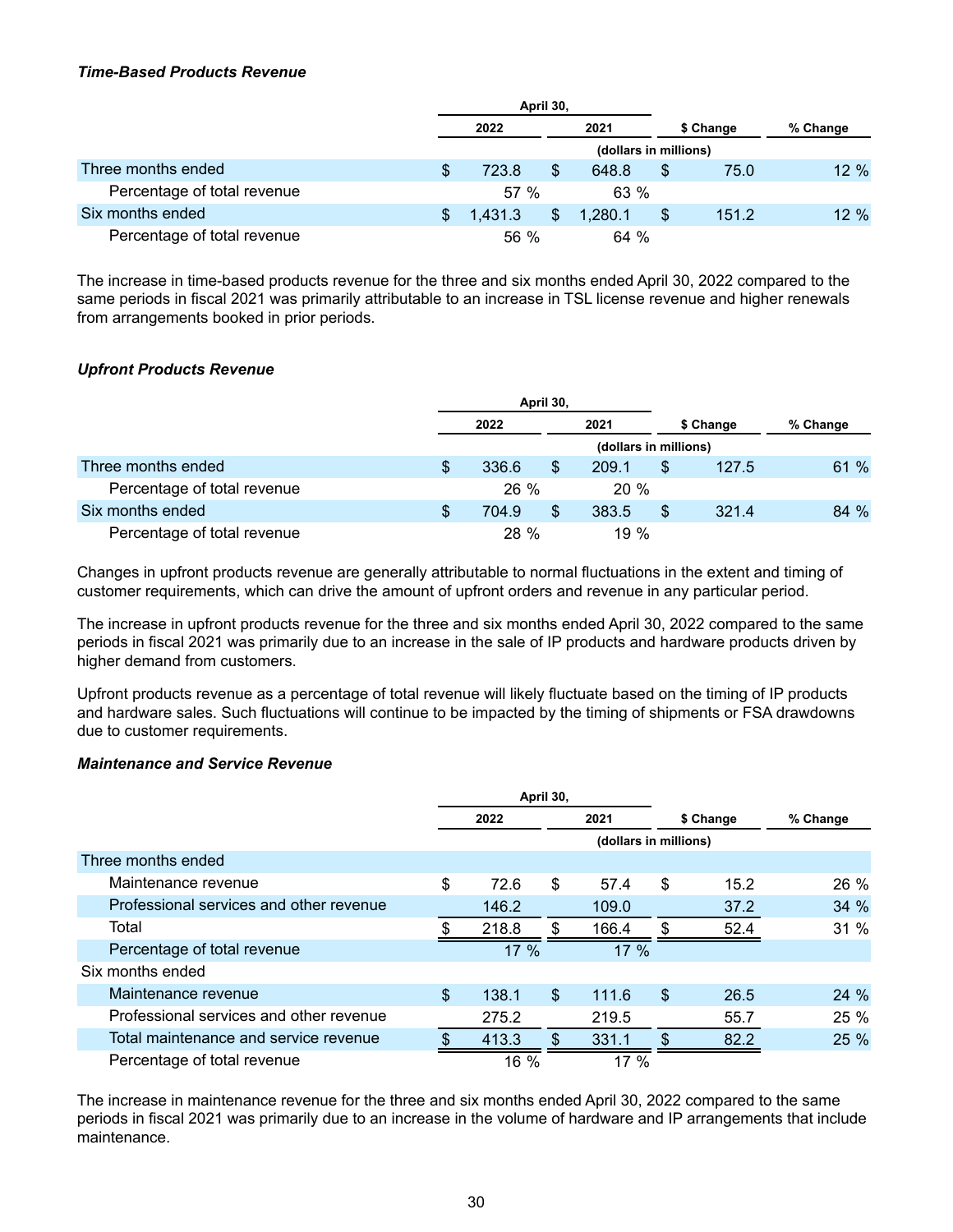The increase in professional services and other revenue for the three and six months ended April 30, 2022 compared to the same periods in fiscal 2021 was primarily due to an increase in the volume of IP consulting projects.

## *Cost of Revenue*

|                                         | April 30, |       |                |                       |    |           |          |
|-----------------------------------------|-----------|-------|----------------|-----------------------|----|-----------|----------|
|                                         |           | 2022  |                | 2021                  |    | \$ Change | % Change |
|                                         |           |       |                | (dollars in millions) |    |           |          |
| Three months ended                      |           |       |                |                       |    |           |          |
| Cost of products revenue                | \$        | 150.7 | \$             | 134.7                 | \$ | 16.0      | $12 \%$  |
| Cost of maintenance and service revenue |           | 87.7  |                | 67.8                  |    | 19.9      | 29 %     |
| Amortization of intangible assets       |           | 14.4  |                | 11.4                  |    | 3.0       | 26 %     |
| Total                                   | \$        | 252.8 | $\$\$          | 213.9                 | \$ | 38.9      | 18 %     |
| Percentage of total revenue             |           | 20 %  |                | 21 %                  |    |           |          |
| Six months ended                        |           |       |                |                       |    |           |          |
| Cost of products revenue                | \$        | 316.1 | \$             | 262.1                 | \$ | 54.0      | 21%      |
| Cost of maintenance and service revenue |           | 165.9 |                | 136.6                 |    | 29.3      | 21%      |
| Amortization of intangible assets       |           | 27.8  |                | 23.3                  |    | 4.5       | 19 %     |
| <b>Total</b>                            |           | 509.8 | $\mathfrak{S}$ | 422.0                 | \$ | 87.8      | 21 %     |
| Percentage of total revenue             |           | 20 %  |                | 21 %                  |    |           |          |

We divide cost of revenue into three categories: cost of products revenue, cost of maintenance and service revenue, and amortization of intangible assets. We segregate expenses directly associated with consulting and training services from cost of products revenue associated with internal functions providing license delivery and post-customer contract support services. We then allocate group costs between cost of products revenue and cost of maintenance and service revenue based on products and maintenance and service revenue reported.

*Cost of products revenue.* Cost of products revenue includes costs related to products sold and software licensed, hardware related direct costs, allocated operating costs related to product support and distribution costs, royalties paid to third-party vendors, and the amortization of capitalized software development costs.

*Cost of maintenance and service revenue.* Cost of maintenance and service revenue includes costs to deliver our maintenance and consulting services, such as hotline and on-site support, production services and documentation of maintenance updates.

*Amortization of intangible assets.* Amortization of intangible assets included within cost of revenue consists of the amortization of core/developed technology and certain contract rights intangible.

The increase in cost of revenue for the three months ended April 30, 2022 compared to the same period in fiscal 2021, was primarily due to increases of \$29.2 million in personnel-related costs as a result of headcount increases from hiring and acquisitions, \$4.2 million in costs to fulfill IP consulting arrangements, and \$2.6 million in hardwarerelated costs. These increases were partially offset by a decrease of \$4.0 million in the fair value of our executive deferred compensation plan assets.

The increase in cost of revenue for the six months ended April 30, 2022 compared to the same period in fiscal 2021, was primarily due to increases of \$47.4 million in personnel-related costs as a result of headcount increases from hiring and acquisitions, \$35.2 million in hardware-related costs, and \$2.4 million in costs to fulfill IP consulting arrangements. These increases were partially offset by a decrease of \$8.3 million in the fair value of our executive deferred compensation plan assets.

Changes in other cost of revenue categories for the above-mentioned periods were not individually material.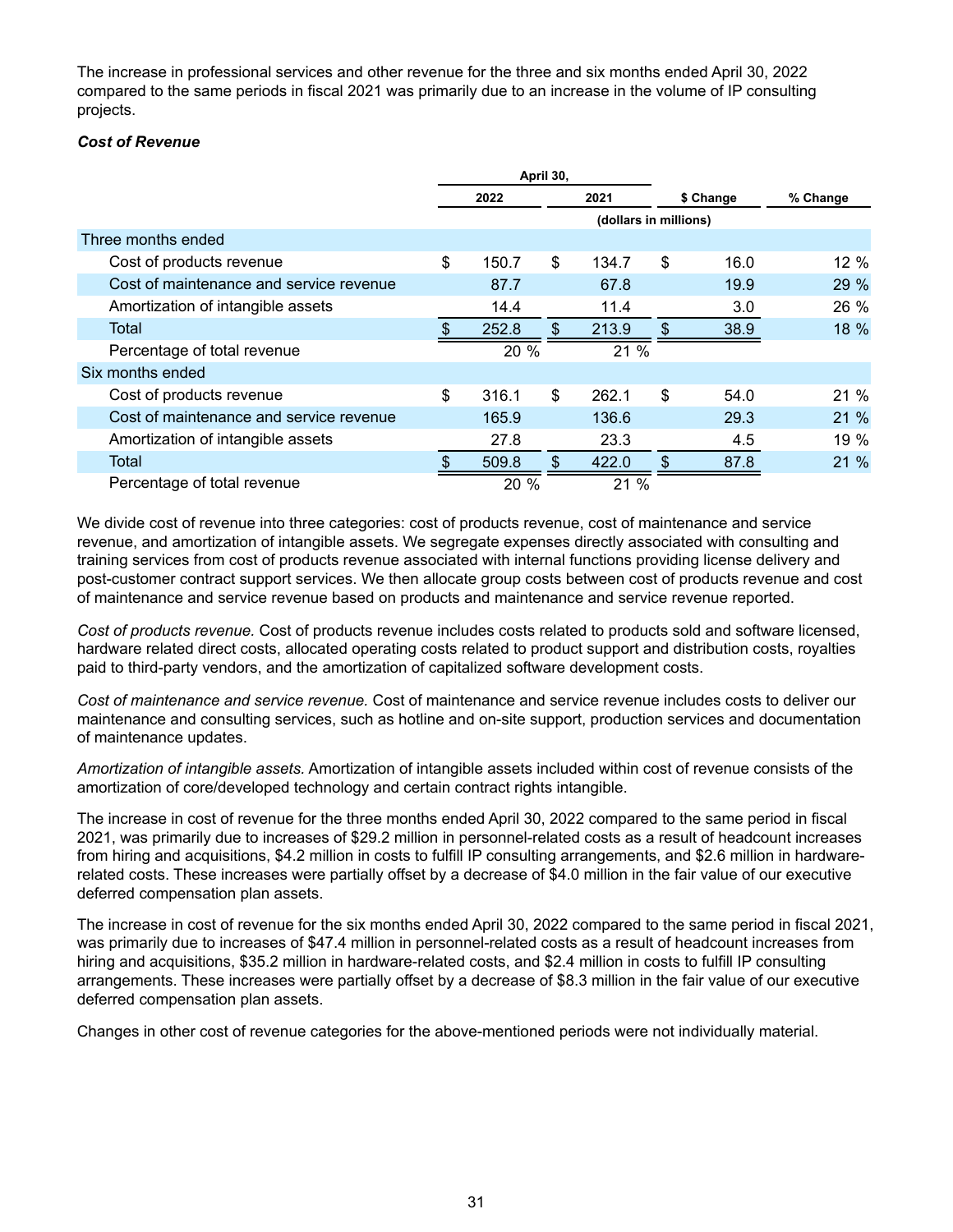## **Operating Expenses**

## *Research and Development*

|                             |    | April 30, |                       |        |    |           |          |
|-----------------------------|----|-----------|-----------------------|--------|----|-----------|----------|
|                             |    | 2022      |                       | 2021   |    | \$ Change | % Change |
|                             |    |           | (dollars in millions) |        |    |           |          |
| Three months ended          | \$ | 390.0     | \$.                   | 362.3  | \$ | 27.7      | 8%       |
| Percentage of total revenue |    | $30\%$    |                       | $35\%$ |    |           |          |
| Six months ended            | S  | 773.9     |                       | 719.8  |    | 54.1      | 8%       |
| Percentage of total revenue |    | 30%       |                       | 36%    |    |           |          |

The increase in research and development expenses for the three months ended April 30, 2022 compared to the same period in fiscal 2021 was primarily due to higher personnel-related costs of \$57.2 million as a result of headcount increases from hiring and acquisitions as we continue to expand and enhance our product portfolio. These increases were partially offset by a decrease of \$31.4 million in the fair value of our executive deferred compensation plan assets.

The increase in research and development expenses for the six months ended April 30, 2022 compared to the same period in fiscal 2021 was primarily due to higher personnel-related costs of \$98.2 million as a result of headcount increases from hiring and acquisitions as we continue to expand and enhance our product portfolio, increases of \$8.0 million in consultant and contractor costs, and \$4.1 million in facility expenses. These increases were partially offset by a decrease of \$62.0 million in the fair value of our executive deferred compensation plan assets.

Changes in other research and development expense categories for the above-mentioned periods were not individually material.

#### *Sales and Marketing*

|                             | April 30,   |                       |        |     |           |          |
|-----------------------------|-------------|-----------------------|--------|-----|-----------|----------|
|                             | 2022        |                       | 2021   |     | \$ Change | % Change |
|                             |             | (dollars in millions) |        |     |           |          |
| Three months ended          | \$<br>191.6 |                       | 172.8  | \$  | 18.8      | 11 %     |
| Percentage of total revenue | $15 \%$     |                       | 17 $%$ |     |           |          |
| Six months ended            | \$<br>372.1 | \$.                   | 343.4  | \$. | 28.7      | 8 %      |
| Percentage of total revenue | $15 \%$     |                       | 17 $%$ |     |           |          |

The increase in sales and marketing expenses for the three months ended April 30, 2022 compared to the same period in fiscal 2021 was primarily due to increases of \$23.2 million in personnel-related costs due to headcount increases from hiring and higher sales commissions and \$2.5 million in travel and marketing expenses, partially offset by a decrease of \$8.9 million in the fair value of our executive deferred compensation plan assets.

The increase in sales and marketing expenses for the six months ended April 30, 2022 compared to the same period in fiscal 2021 was primarily due to increases of \$39.1 million in personnel-related costs due to headcount increases from hiring and higher sales commissions and \$3.7 million in travel and marketing expenses, partially offset by a decrease of \$18.4 million in the fair value of our executive deferred compensation plan assets.

Changes in other sales and marketing expense categories for the above-mentioned periods were not individually material.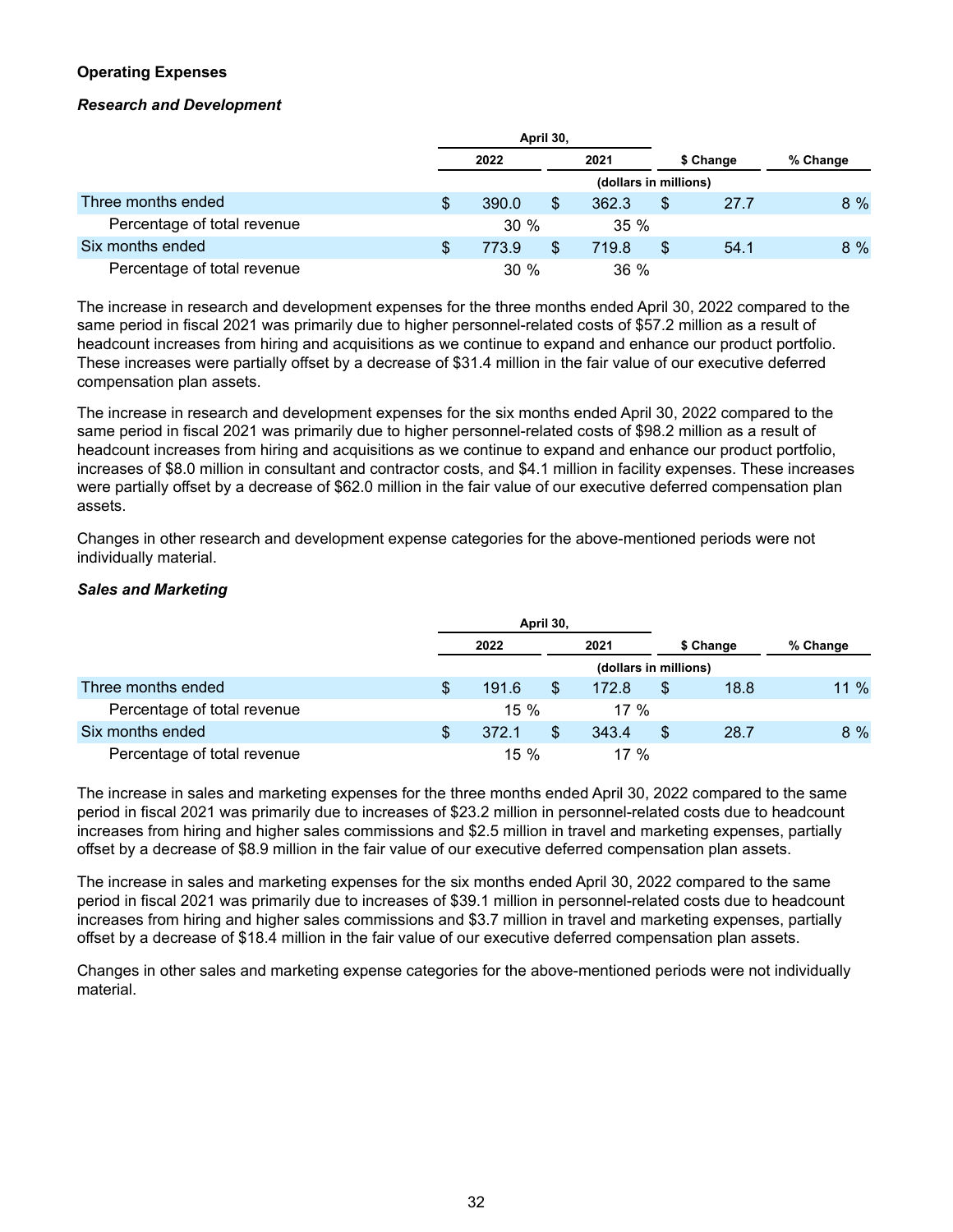#### *General and Administrative*

|                             | April 30,   |    |                       |     |           |          |
|-----------------------------|-------------|----|-----------------------|-----|-----------|----------|
|                             | 2022        |    | 2021                  |     | \$ Change | % Change |
|                             |             |    | (dollars in millions) |     |           |          |
| Three months ended          | \$<br>74.0  | \$ | 72.7                  | \$. | 1.3       | 2%       |
| Percentage of total revenue | $6\%$       |    | $7\%$                 |     |           |          |
| Six months ended            | \$<br>155.0 |    | 150.2                 | \$. | 4.8       | 3%       |
| Percentage of total revenue | $6\%$       |    | $8\%$                 |     |           |          |

The increase in general and administrative expenses for the three months ended April 30, 2022 compared to the same period in fiscal 2021 was primarily due to increases of \$8.7 million in personnel-related costs due to headcount increases from hiring, \$7.5 million in legal and other consulting costs, and \$4.3 million in maintenance and depreciation expenses. These increases were partially offset by bad debt recoveries of \$15.9 million and a decrease of \$6.2 million in the fair value of our executive deferred compensation plan assets.

The increase in general and administrative expenses for the six months ended April 30, 2022 compared to the same period in fiscal 2021 was primarily due to increases of \$14.2 million in legal and other consulting costs, \$11.7 million in maintenance and depreciation expenses, and \$9.2 million in personnel-related costs due to headcount increases from hiring. These increases were partially offset by bad debt recoveries of \$15.9 million and a decrease of \$12.2 million in the fair value of our executive deferred compensation plan assets.

Changes in other general and administrative expense categories for the above-mentioned periods were not individually material.

## *Amortization of Intangible Assets*

Amortization of intangible assets included within operating expenses consists of the amortization of trademarks, trade names and customer relationships related to acquisitions completed in prior years.

|                             |        | April 30,             |           |          |  |  |  |  |  |  |
|-----------------------------|--------|-----------------------|-----------|----------|--|--|--|--|--|--|
|                             | 2022   | 2021                  | \$ Change | % Change |  |  |  |  |  |  |
|                             |        | (dollars in millions) |           |          |  |  |  |  |  |  |
| Three months ended          | 6.9    | 8.3                   | (1.4)     | (17)%    |  |  |  |  |  |  |
| Percentage of total revenue | $1\%$  | 1 %                   |           |          |  |  |  |  |  |  |
| Six months ended            | 15.9   | 16.7                  | (0.8)     | (5)%     |  |  |  |  |  |  |
| Percentage of total revenue | %<br>- | 1 $%$                 |           |          |  |  |  |  |  |  |

The decrease in amortization of intangible assets for the three and six months ended April 30, 2022 compared to the same periods in fiscal 2021 was primarily due to certain intangible assets becoming fully amortized, partially offset by amortization expenses related to acquired intangible assets during the three and six months ended April 30, 2022.

## **Restructuring Charges**

In the third quarter of fiscal 2021, our management approved, committed and initiated a restructuring plan (the 2021 Plan) as part of a business reorganization. Total charges under the Plan consisting primarily of severance, retirement benefits, and lease abandonment costs, were \$45.5 million, of which \$12.1 million was incurred during the six months ended April 30, 2022. The 2021 Plan was substantially completed in the first quarter of fiscal 2022.

See Note 9 of the Notes to Unaudited Condensed Consolidated Financial Statements for additional information.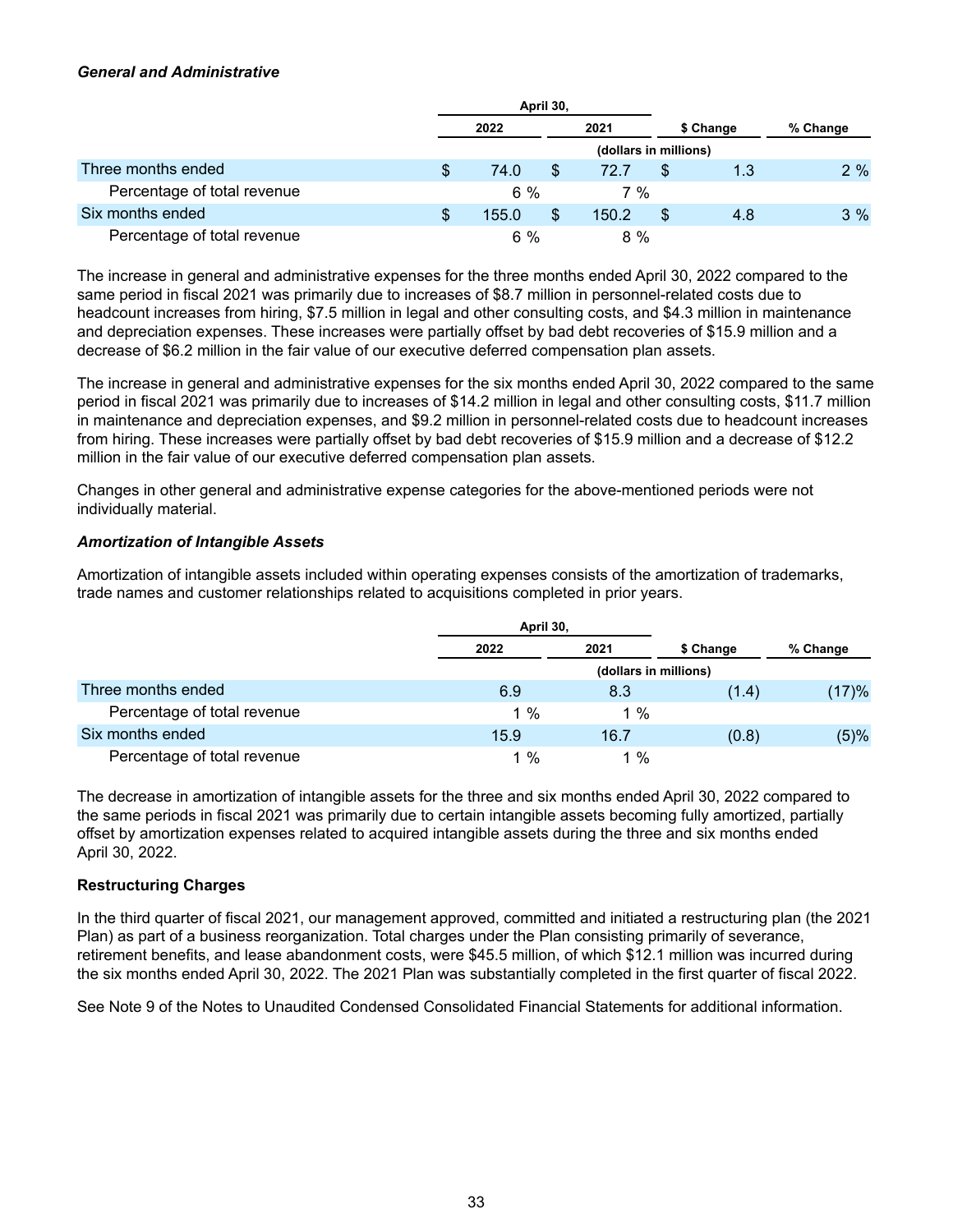## **Other Income (Expense), Net**

|                                                                             | April 30,    |                |                       |                           |           |           |
|-----------------------------------------------------------------------------|--------------|----------------|-----------------------|---------------------------|-----------|-----------|
|                                                                             | 2022         |                | 2021                  |                           | \$ Change | % Change  |
|                                                                             |              |                | (dollars in millions) |                           |           |           |
| Three months ended                                                          |              |                |                       |                           |           |           |
| Interest income                                                             | \$<br>1.3    | \$             | 0.4                   | \$                        | 0.9       | 225 %     |
| Interest expense                                                            | (0.4)        |                | (0.8)                 |                           | 0.4       | (50)%     |
| Gains (losses) on assets related to executive<br>deferred compensation plan | (29.3)       |                | 21.4                  |                           | (50.7)    | (237)%    |
| Foreign currency exchange gains (losses)                                    | 4.9          |                | 2.8                   |                           | 2.1       | 75 %      |
| Other, net                                                                  | (0.4)        |                | (2.0)                 |                           | 1.6       | (80)%     |
| Total                                                                       | \$<br>(23.9) | $\frac{3}{2}$  | 21.8                  | $\boldsymbol{\mathsf{S}}$ | (45.7)    | $(210)\%$ |
| Six months ended                                                            |              |                |                       |                           |           |           |
| Interest income                                                             | \$<br>2.1    | $\mathfrak{S}$ | 0.8 <sup>5</sup>      |                           | 1.3       | 163 %     |
| Interest expense                                                            | (0.9)        |                | (1.5)                 |                           | 0.6       | (40)%     |
| Gains (losses) on assets related to executive<br>deferred compensation plan | (48.9)       |                | 52.2                  |                           | (101.1)   | (194)%    |
| Foreign currency exchange gains (losses)                                    | 3.8          |                | 2.5                   |                           | 1.3       | 52 %      |
| Other, net                                                                  | 0.2          |                | (3.5)                 |                           | 3.7       | $(106)\%$ |
| Total                                                                       | \$<br>(43.7) | \$             | 50.5                  | \$                        | (94.2)    | (187)%    |

The decrease in other income (expense) for the three and six months ended April 30, 2022 as compared to the same periods in fiscal 2021 was primarily due to the decrease in the fair value of our executive deferred compensation plan assets.

#### **Segment Operating Results**

We do not allocate certain operating expenses managed at a consolidated level to our reportable segments. These unallocated expenses consist primarily of stock-based compensation expense, amortization of intangible assets, restructuring, and acquisition-related costs. See Note 16 of the Notes to Unaudited Condensed Consolidated Financial Statements for more information.

#### *Semiconductor & System Design Segment*

|                           | April 30,    |    |                       |    |          |      |
|---------------------------|--------------|----|-----------------------|----|----------|------|
|                           | 2021<br>2022 |    | Change                |    | % Change |      |
|                           |              |    | (dollars in millions) |    |          |      |
| Three months ended        |              |    |                       |    |          |      |
| Adjusted operating income | \$<br>457.1  | \$ | 308.8                 | \$ | 148.3    | 48 % |
| Adjusted operating margin | 39%          |    | $33\%$                |    | $6\%$    | 18 % |
| Six months ended          |              |    |                       |    |          |      |
| Adjusted operating income | \$<br>904.5  | S  | 587.7                 | S  | 316.8    | 54 % |
| Adjusted operating margin | 39 %         |    | 32%                   |    | $7\%$    | 22%  |

The increase in adjusted operating income for the three and six months ended April 30, 2022 compared to the same periods in fiscal 2021 was primarily due to an increase in revenue from arrangements booked in prior periods.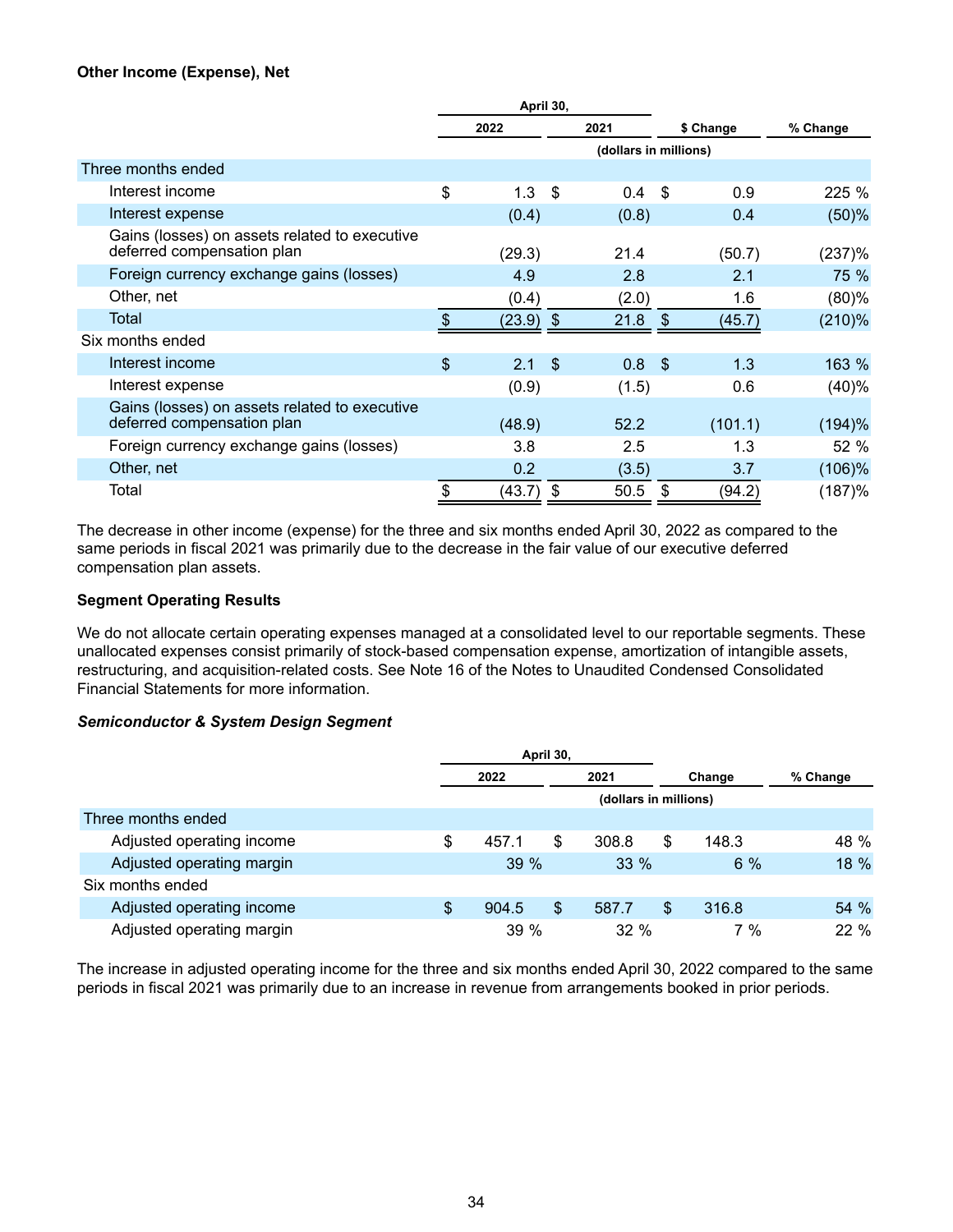#### *Software Integrity Segment*

|                           | April 30,    |    |                       |        |     |          |
|---------------------------|--------------|----|-----------------------|--------|-----|----------|
|                           | 2021<br>2022 |    |                       | Change |     | % Change |
|                           |              |    | (dollars in millions) |        |     |          |
| Three months ended        |              |    |                       |        |     |          |
| Adjusted operating income | \$<br>13.0   | \$ | 8.4                   | \$     | 4.6 | 55 %     |
| Adjusted operating margin | $12\%$       |    | $9\%$                 |        | 3%  | 33 %     |
| Six months ended          |              |    |                       |        |     |          |
| Adjusted operating income | \$<br>25.0   | \$ | 16.4                  | \$     | 8.6 | 52 %     |
| Adjusted operating margin | 11 $%$       |    | $9\%$                 |        | 2%  | $22 \%$  |

The increase in the adjusted operating income for the three and six months ended April 30, 2022 compared to the same periods in fiscal 2021 was primarily due to an increase in revenue from arrangements booked in prior periods.

#### **Income Taxes**

Our effective tax rate increased in the three months ended April 30, 2022 as compared to the same period in fiscal 2021, primarily due to less excess tax benefit from stock-based compensation. Our effective tax rate for the six months ended April 30, 2022 is consistent with the same period in fiscal 2021.

See Note 18 of the Notes to Unaudited Condensed Consolidated Financial Statements for further discussion.

#### **Liquidity and Capital Resources**

Our principal sources of liquidity are funds generated from our business operations and funds that may be drawn down under our revolving credit and term loan facilities.

As of April 30, 2022, we held \$1,720.5 million in cash, cash equivalents and short-term investments. Our cash equivalents consisted primarily of taxable money market mutual funds, time deposits and highly liquid investments with maturities of three months or less. Our short-term investments include U.S. government and municipal obligations, investment-grade available-for-sale debt and asset backed securities. We believe that the overall credit quality of our portfolio is strong, with our global excess cash, and our cash equivalents, invested in banks and securities with a weighted-average credit rating exceeding AA.

As of April 30, 2022, approximately \$758.8 million of our cash and cash equivalents were domiciled in various foreign jurisdictions. We have provided for foreign withholding taxes on the undistributed earnings of certain of our foreign subsidiaries to the extent such earnings are no longer considered to be indefinitely reinvested in the operations of those subsidiaries.

We believe that our existing cash, cash equivalents and short-term investments and sources of liquidity will be sufficient to satisfy our cash requirements and capital return program over the next 12 months and beyond. Our future cash requirements will depend on many factors, including our rate of revenue growth, the expansion of our sales and marketing activities, and the timing and extent of our spending to support our research and development efforts. We also may invest in or acquire businesses, applications or technologies, or may further expand our boardauthorized stock repurchase program, which may require the use of significant cash resources and/or additional financing.

During the six months ended April 30, 2022, there were no significant changes to our material cash requirements, including contractual and other obligations, as presented in Part II, Item 7, *Management's Discussion and Analysis of Financial Condition and Results of Operations* included in our Annual Report.

The following sections discuss changes in our unaudited condensed statements of cash flows and other commitments of our liquidity and capital resources during the six months ended April 30, 2022.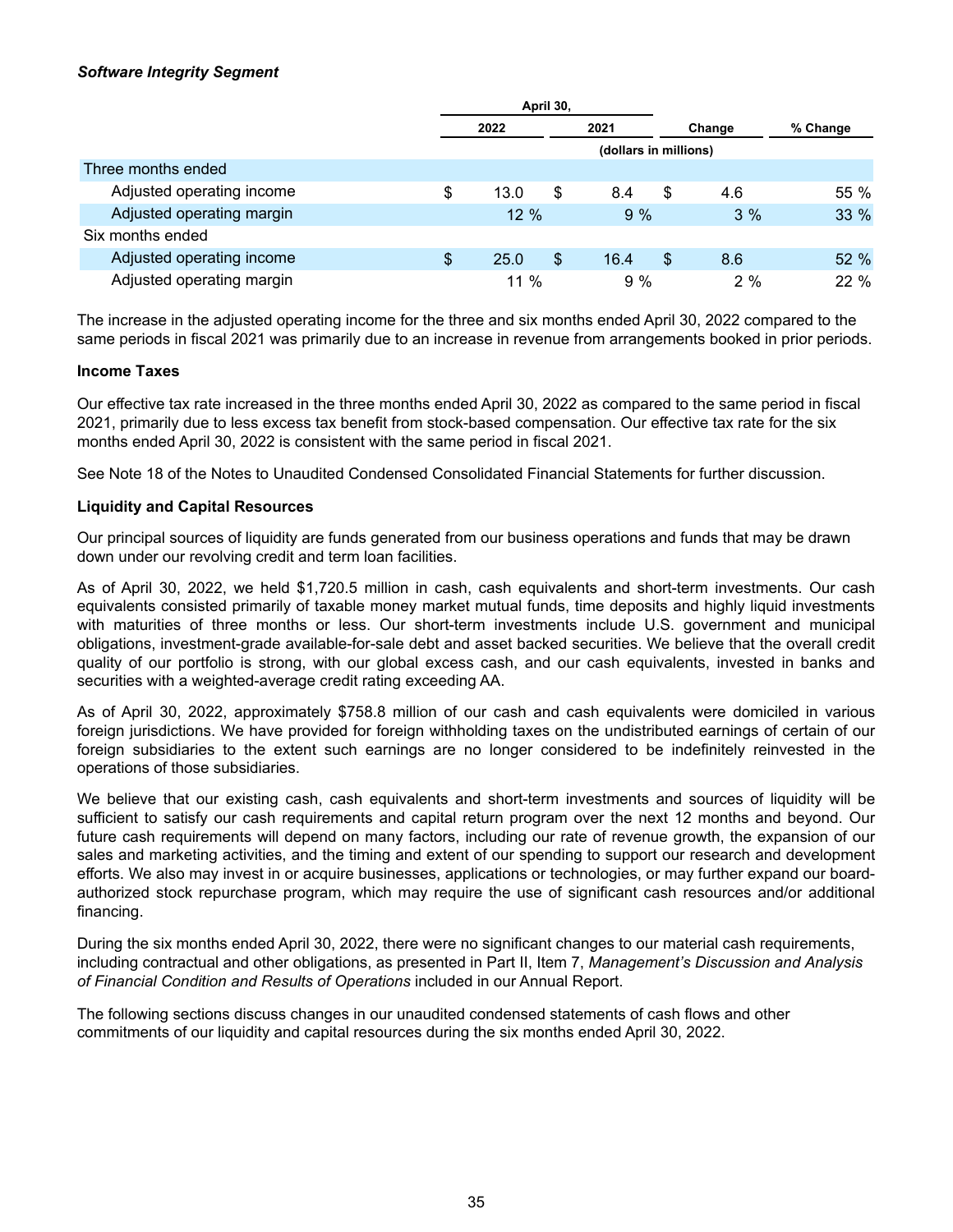## *Cash Flows*

|                                       | <b>Six Months Ended</b><br>April 30. |     |                       |  |         |
|---------------------------------------|--------------------------------------|-----|-----------------------|--|---------|
|                                       | 2022<br>2021                         |     | \$ Change             |  |         |
|                                       |                                      |     | (dollars in millions) |  |         |
| Cash provided by operating activities | 905.7                                | \$. | 700.3                 |  | 205.4   |
| Cash used in investing activities     | (186.0)                              |     | (120.8)               |  | (65.2)  |
| Cash used in financing activities     | (559.1)                              |     | (363.7)               |  | (195.4) |

#### *Cash Provided by Operating Activities*

We expect cash from our operating activities to fluctuate as a result of a number of factors, including the timing of our billings and collections, our operating results, and the timing and amount of tax and other liability payments. Cash provided by our operations is dependent primarily upon the payment terms of our license agreements. We generally receive cash from upfront arrangements much sooner than from time-based products revenue, in which the license fee is typically paid either quarterly or annually over the term of the license.

The increase in cash provided by operating activities for the six months ended April 30, 2022 compared to the same period in fiscal 2021 was primarily due to higher net income and timing of customer billings, partially offset by higher disbursements for operations, including vendor and tax payments.

#### *Cash Used in Investing Activities*

The increase in cash used in investing activities for the six months ended April 30, 2022 compared to the same period in fiscal 2021 was primarily due to higher cash paid for acquisitions of \$34.4 million and higher purchases of property and equipment of \$23.3 million.

#### *Cash Used in Financing Activities*

The increase in cash used in financing activities for the six months ended April 30, 2022 compared to the same period in fiscal 2021 was primarily due to higher stock repurchases of \$101.9 million, higher debt repayments of \$62.7 million, and higher income taxes paid for net share settlements of \$46.5 million.

#### *Credit and Term Loan Facilities*

On November 28, 2016, we entered into an amended and restated credit agreement with several lenders (as amended and restated, the Credit Agreement) providing for (i) a \$650.0 million senior unsecured revolving credit facility (the Revolver) and (ii) a \$150.0 million senior unsecured term loan facility (the Term Loan). On January 22, 2021, the Credit Agreement was amended (Credit Agreement) to extend the termination date of the existing \$650 million senior unsecured revolving credit facility from November 28, 2021 to January 22, 2024, which may be further extended at our option. Further, the Credit Agreement was also amended to provide an uncommitted incremental loan facility of up to \$150.0 million in the aggregate principal amount. Our outstanding term loan borrowings under the previous credit agreement carried over under the Credit Agreement. The outstanding term loans under the Credit Agreement continued to amortize in quarterly installments with the balance repaid in full on November 26, 2021. There was no outstanding balance under the Revolver and the Term Loan as of April 30, 2022.

In July 2018, we entered into a 12-year 220.0 million Renminbi (approximately \$33.0 million) credit agreement with a lender in China to support our facilities expansion. Borrowings bear interest at a floating rate based on the 5 year Loan Prime Rate plus 0.74%. As of April 30, 2022, we had \$23.8 million outstanding balance under the agreement.

See Note 10 of the Notes to Unaudited Condensed Consolidated Financial Statements for additional information.

#### *Stock Repurchase Program*

In December 2021, our Board approved a stock repurchase program (the Program) with authorization to purchase up to \$1.0 billion of our common stock.

In February 2022, we entered into an accelerated stock repurchase agreement (the February 2022 ASR) to repurchase an aggregate of \$200.0 million of our common stock. Pursuant to the February 2022 ASR, we made a prepayment of \$200.0 million to receive initial deliveries of shares valued at \$160.0 million. The remaining balance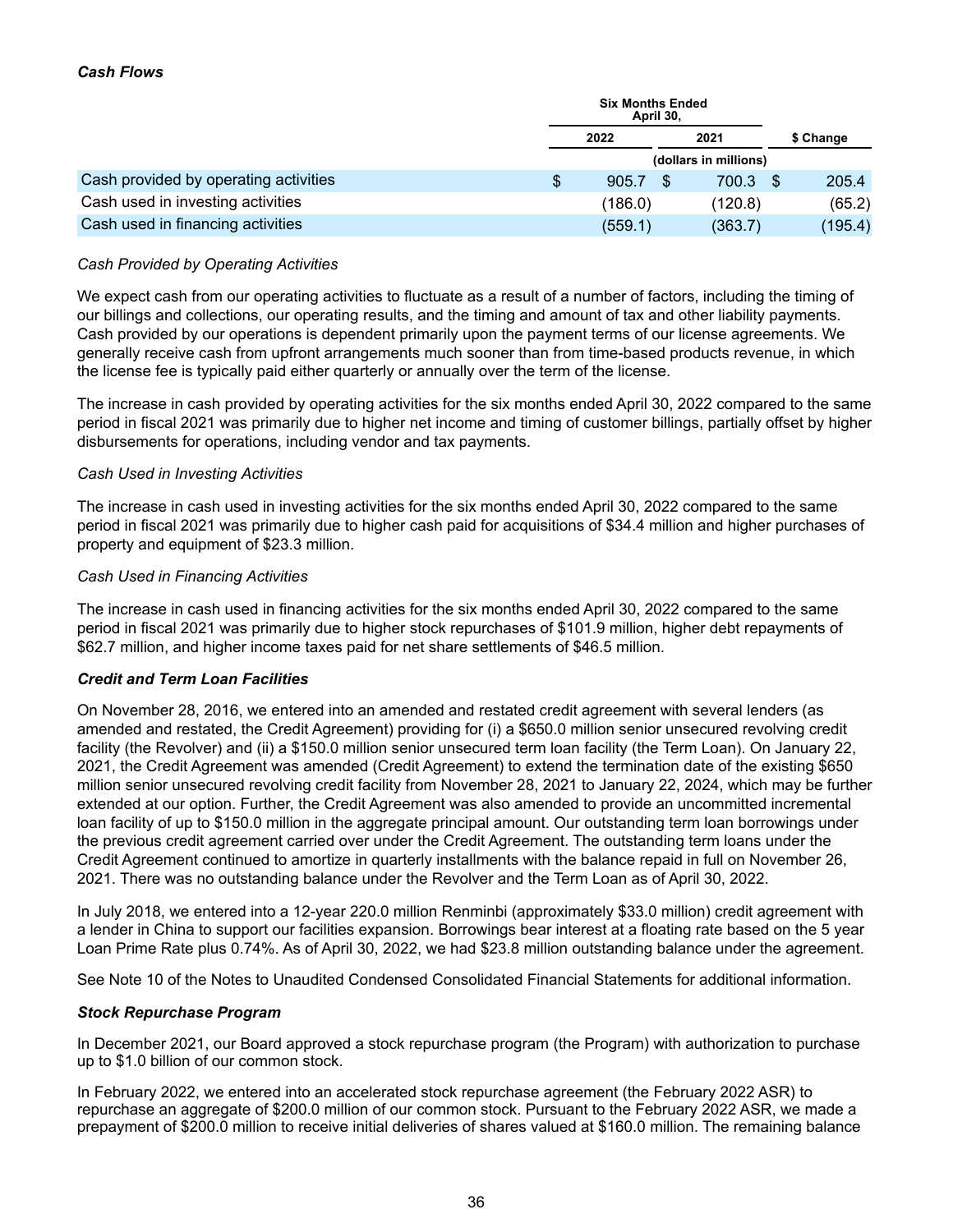of \$40.0 million was settled in April 2022. Total shares purchased under the February 2022 ASR were approximately 0.7 million shares, at an average purchase price of \$305.36 per share.

During the three months ended April 30, 2022, we also repurchased on the open market approximately 0.2 million shares of our common stock at an average price of \$298.29 per share for an aggregate purchase price of \$50.0 million.

As of April 30, 2022, \$500.0 million remained available for future repurchases under the Program. The pace of our repurchase activity will depend on factors such as our working capital needs, our cash requirements for acquisitions, our debt repayment obligations, our stock price, and economic and market conditions.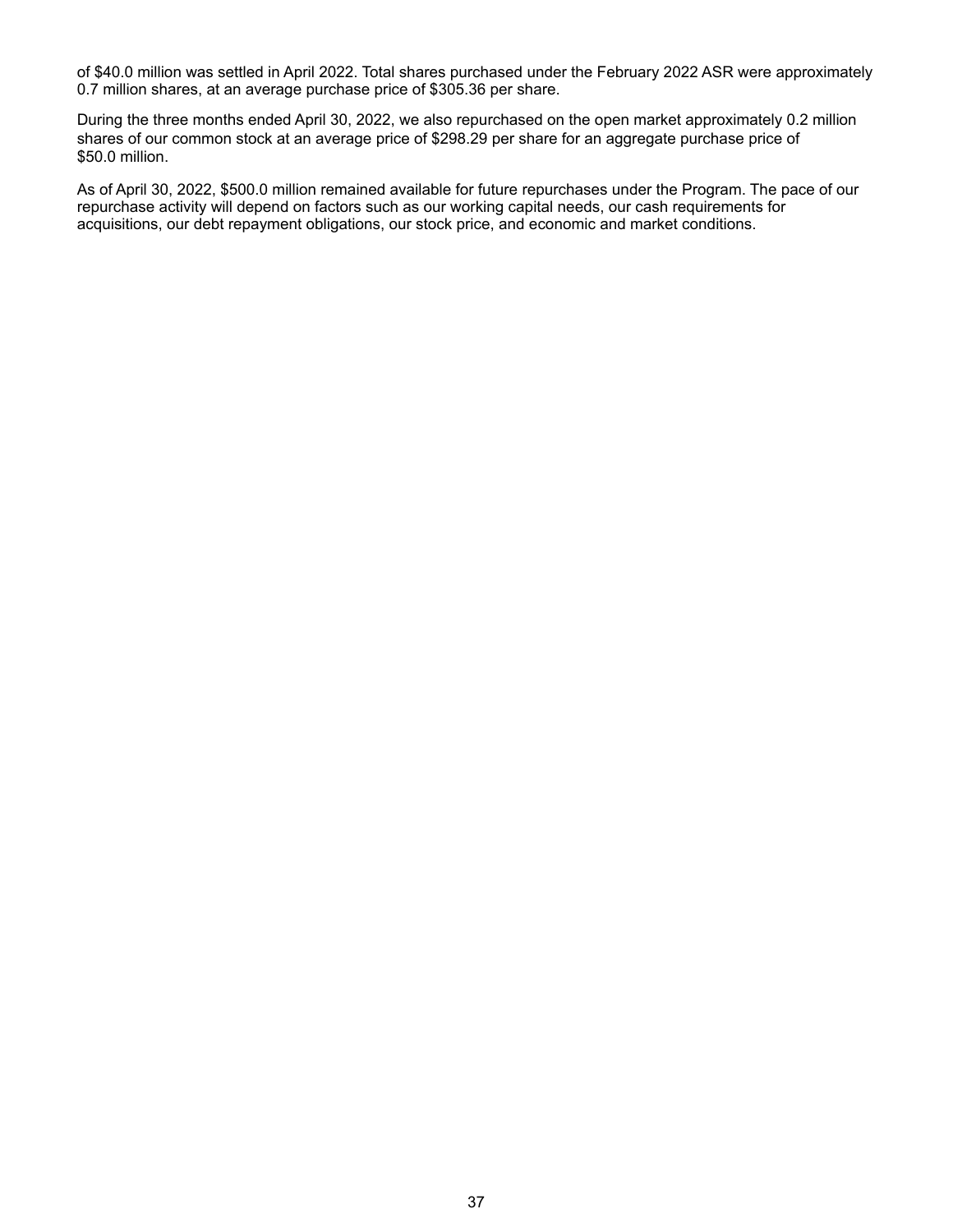## <span id="page-39-0"></span>**Item 3.** *Quantitative and Qualitative Disclosures About Market Risk*

See Other Commitments — Credit and Term Loan Facilities, Item 2. *Management's Discussion and Analysis of Financial Condition and Results of Operations*, regarding borrowings under our senior unsecured revolving credit facility.

As of April 30, 2022, our exposure to market risk has not changed materially since October 31, 2021. For more information on financial market risks related to changes in interest rates and foreign currency rates, reference is made to Item 7A. *Quantitative and Qualitative Disclosures About Market Risk* contained in Part II of our Annual Report.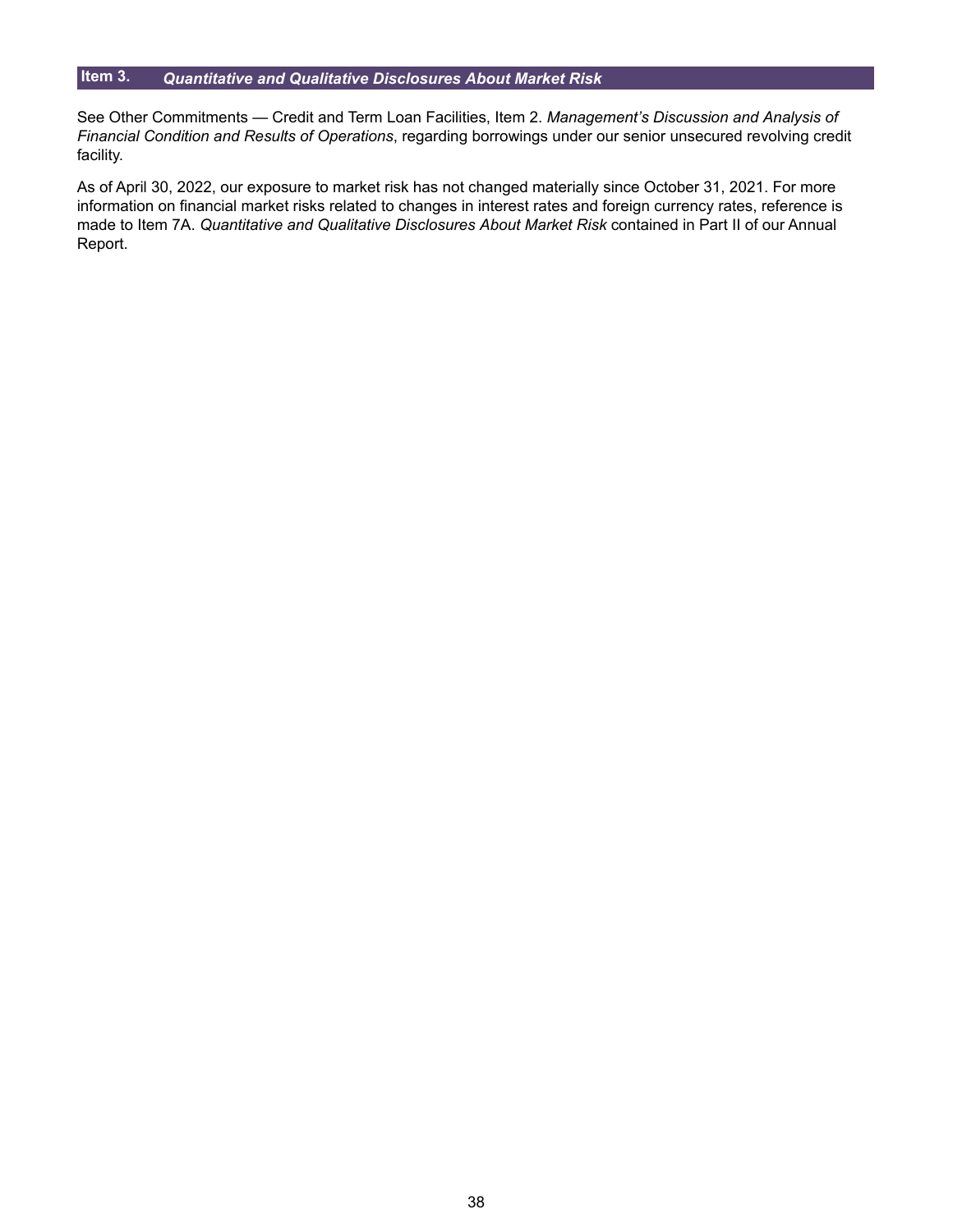## <span id="page-40-0"></span>**Item 4.** *Controls and Procedures*

- (a) *Evaluation of Disclosure Controls and Procedures.* As of April 30, 2022, Synopsys carried out an evaluation under the supervision and with the participation of Synopsys' management, including the Chief Executive Officer and Chief Financial Officer, of the effectiveness of the design and operation of Synopsys' disclosure controls and procedures (as such term is defined in Rules 13a-15(e) and 15d-15(e) under the Securities Exchange Act of 1934, as amended (the Exchange Act)). There are inherent limitations to the effectiveness of any system of disclosure controls and procedures. Accordingly, even effective disclosure controls and procedures can only provide reasonable, not absolute, assurance of achieving their control objectives. Our Chief Executive Officer and Chief Financial Officer have concluded that, as of April 30, 2022, Synopsys' disclosure controls and procedures were effective to provide reasonable assurance that information required to be disclosed in the reports Synopsys files and submits under the Exchange Act is recorded, processed, summarized and reported as and when required, and that such information is accumulated and communicated to Synopsys' management, including the Chief Executive Officer and Chief Financial Officer, to allow timely decisions regarding its required disclosure.
- (b) *Changes in Internal Control over Financial Reporting.* There were no changes in Synopsys' internal control over financial reporting during the fiscal quarter ended April 30, 2022 that have materially affected, or are reasonably likely to materially affect, Synopsys' internal control over financial reporting.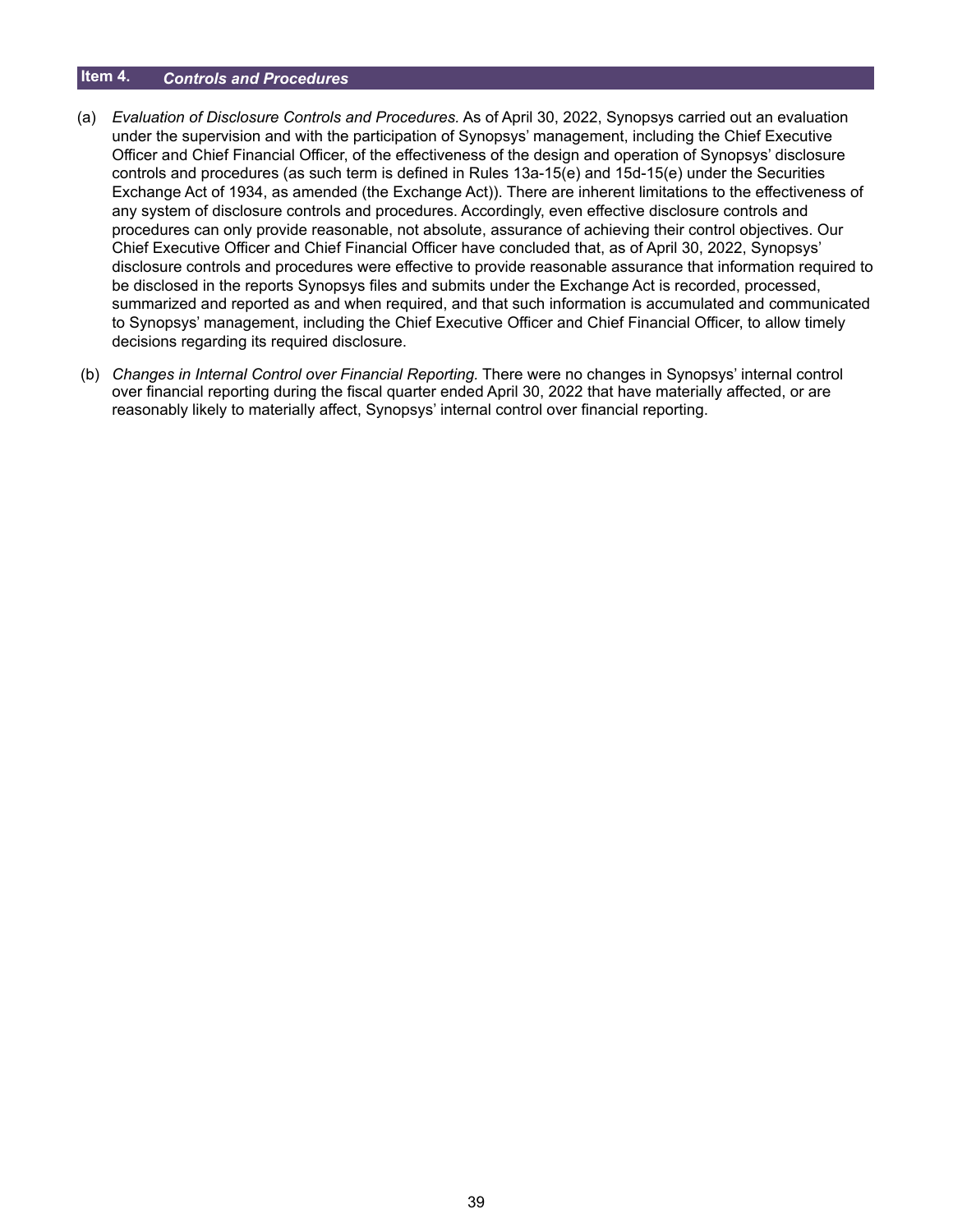#### <span id="page-41-0"></span>**Item 1.** *Legal Proceedings*

We are subject to routine legal proceedings, as well as demands, claims and threatened litigation that arise in the normal course of our business. The ultimate outcome of any litigation is often uncertain and unfavorable outcomes could have a negative impact on our results of operations and financial condition. Regardless of outcome, litigation can have an adverse impact on Synopsys because of the defense costs, diversion of management resources and other factors.

We regularly review the status of each significant matter and assess its potential financial exposure. If the potential loss from any claim or legal proceeding is considered probable and the amount is estimable, we accrue a liability for the estimated loss. Legal proceedings are inherently uncertain and as circumstances change, it is possible that the amount of any accrued liability may increase, decrease, or be eliminated.

In 2017, the Hungarian Tax Authority (the HTA) assessed withholding taxes of approximately \$25.0 million and interest and penalties of \$11.0 million, against our Hungarian subsidiary (Synopsys Hungary). Synopsys Hungary contested the assessment with the Hungarian Administrative Court (Administrative Court). As required under Hungarian law, Synopsys Hungary paid the assessment and recorded a tax expense due to an unrecognized tax benefit of \$17.4 million, which is net of estimated U.S. foreign tax credits. The Administrative Court found against Synopsys Hungary, and we appealed to the Hungarian Supreme Court. During 2021, the Hungarian Supreme Court heard our appeal and remanded the case to the Administrative Court for further proceedings. The Administrative Court once again ruled against Synopsys Hungary and we filed another appeal with the Hungarian Supreme Court. The Hungarian Supreme Court heard our appeal on January 27, 2022, vacated the lower court's decision and remanded the case back to the Administrative Court for further proceedings. On March 10, 2022, we received the written opinion from the Hungarian Supreme Court and submitted a brief with the Hungarian Administrative Court on May 4, 2022. Our next hearing with the Administrative Court is scheduled for June 30, 2022.

For further discussion of the Hungary audit, see Note 18 of Notes to Unaudited Condensed Consolidated Financial Statements under the heading "Non-U.S. Examinations."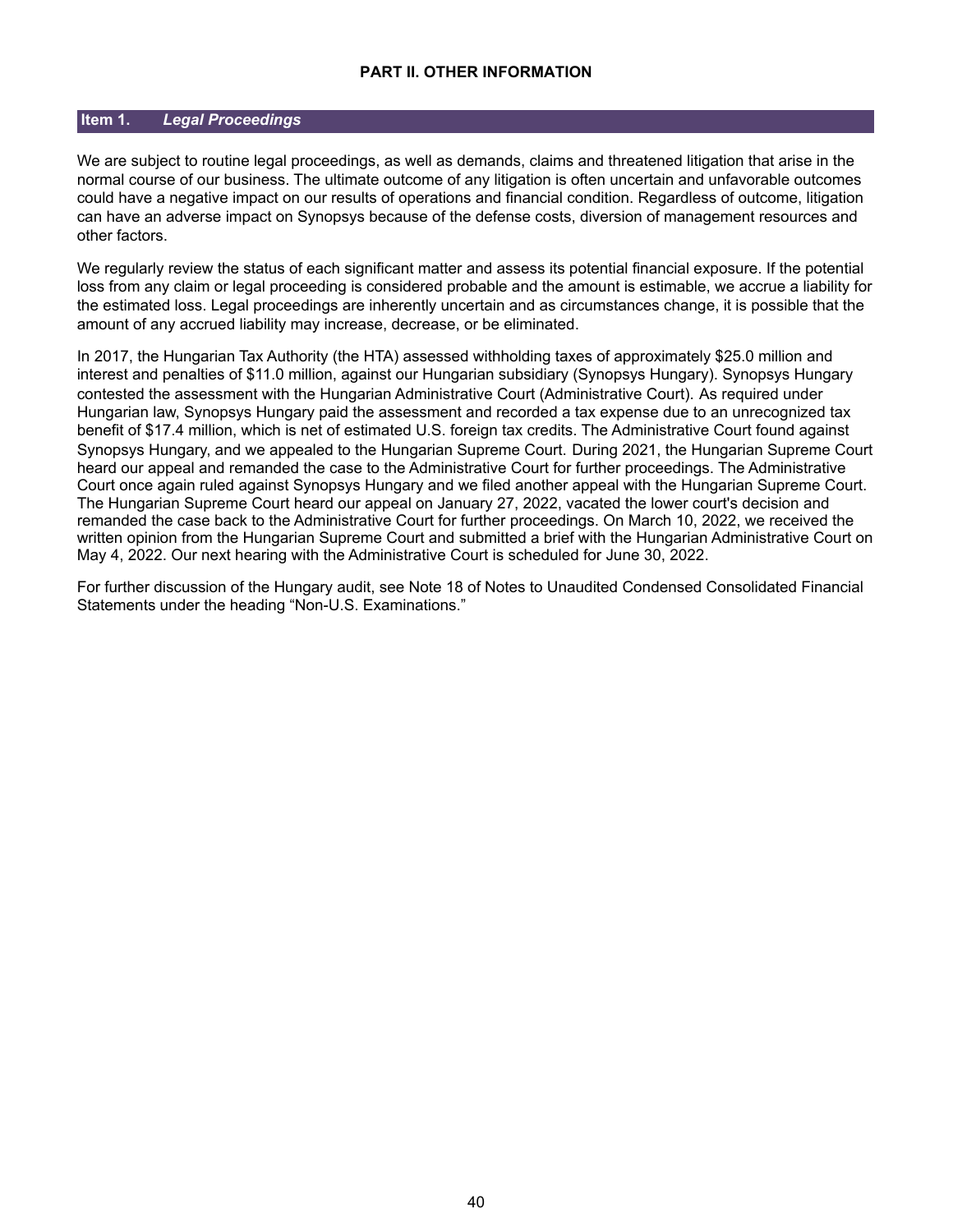#### <span id="page-42-0"></span>**Item 1A.** *Risk Factors*

A description of the risk factors associated with our business is set forth below. The risks and uncertainties described below could cause our actual results to differ materially from the results contemplated by the forwardlooking statements contained in this Quarterly Report on Form 10-Q. Investors should carefully consider these risks and uncertainties before investing in our common stock.

#### **COVID-19 Pandemic Risks**

#### *The COVID-19 pandemic could have a material adverse effect on our business, operations and financial condition.*

The COVID-19 pandemic has caused minor disruptions to our business operations to date and could have a material adverse effect on our business, operations and financial condition in the future. For example, we have previously experienced limited hardware supply chain and logistical challenges as well as a slowdown in customer commitments in our Software Integrity segment. In response to the COVID-19 pandemic, governments and businesses have taken unprecedented actions to contain the virus, including requiring social distancing, implementing travel restrictions, instituting shelter-in-place orders and various other restrictions on non-essential businesses. These restrictions have significantly curtailed global, regional and national economic activity and have caused substantial volatility and disruption in global financial markets. We are continuing to transition employees back into offices worldwide in conformity with local guidelines and regulations, as applicable, including affirmative health measures in compliance with applicable local, state and national requirements. Although we have been able to navigate workplace restrictions and limitations with minimal disruptions to our business operations to date, we cannot be certain that these measures will continue to be successful and we may need to further modify our business practices and real estate needs in response to the risks and negative impacts caused by the continuing COVID-19 pandemic.

The extent to which the COVID-19 pandemic impacts our business operations in future periods will depend on multiple uncertain factors, including the duration and scope of the pandemic, its overall negative impact on the global economy and, in some cases, the regional and national economies of areas experiencing localized surges in COVID-19 cases, continued responses by governments and businesses to COVID-19 and its variants, acceptance and effectiveness of vaccines, the ability to secure timely payment from customers, the ability to accurately estimate customer demand, reduced willingness of current and potential customers to purchase our products and services due to their own business and market uncertainties, the ability of our business partners and third-party providers to fulfill their responsibilities and commitments, the ability to secure adequate and timely supply of equipment and materials from suppliers for our hardware products, and the ability to develop and deliver our products. While our operations have experienced minor disruptions to date, a continued and sustained increase in the amount of COVID-19 cases, or the emergence of additional variants, in countries or regions where we have operations could have a material adverse effect on our or our customers' businesses, operations and financial conditions. In addition, continued weak economic conditions may result in impairment in value of our tangible and intangible assets. The impact of the COVID-19 pandemic may also have the effect of heightening many of the other risks and uncertainties described in this "Risk Factors" section.

#### **Industry Risks**

#### *Uncertainty in the global economy, and its potential impact on the semiconductor and electronics industries in particular, may negatively affect our business, operating results and financial condition.*

Uncertainty caused by the recent challenging global economic conditions, including due to the effects of the continuing COVID-19 pandemic and the recent rise in global inflation and interest rates, could lead some of our customers to postpone their decision-making, decrease their spending and/or delay their payments to us. Such caution by customers could, among other things, limit our ability to maintain or increase our sales or recognize revenue from committed contracts.

Outside of a slowdown in customer commitments in our Software Integrity segment, we have not seen evidence of impacts on customer orders from the COVID-19 pandemic to date. We cannot predict the stability of the economy as a whole or the industries in which we operate. Economic conditions could deteriorate in the future, and, in particular, the semiconductor and electronics industries could fail to grow, including as the result of the effects of, among other things, the COVID-19 pandemic, a sustained global semiconductor shortage, continued inflation, rising global interest rates, supply chain disruptions or delays, and any disruption of international trade relationships such as tariffs, export licenses or other government trade restrictions. Furthermore, China's stated policy of becoming a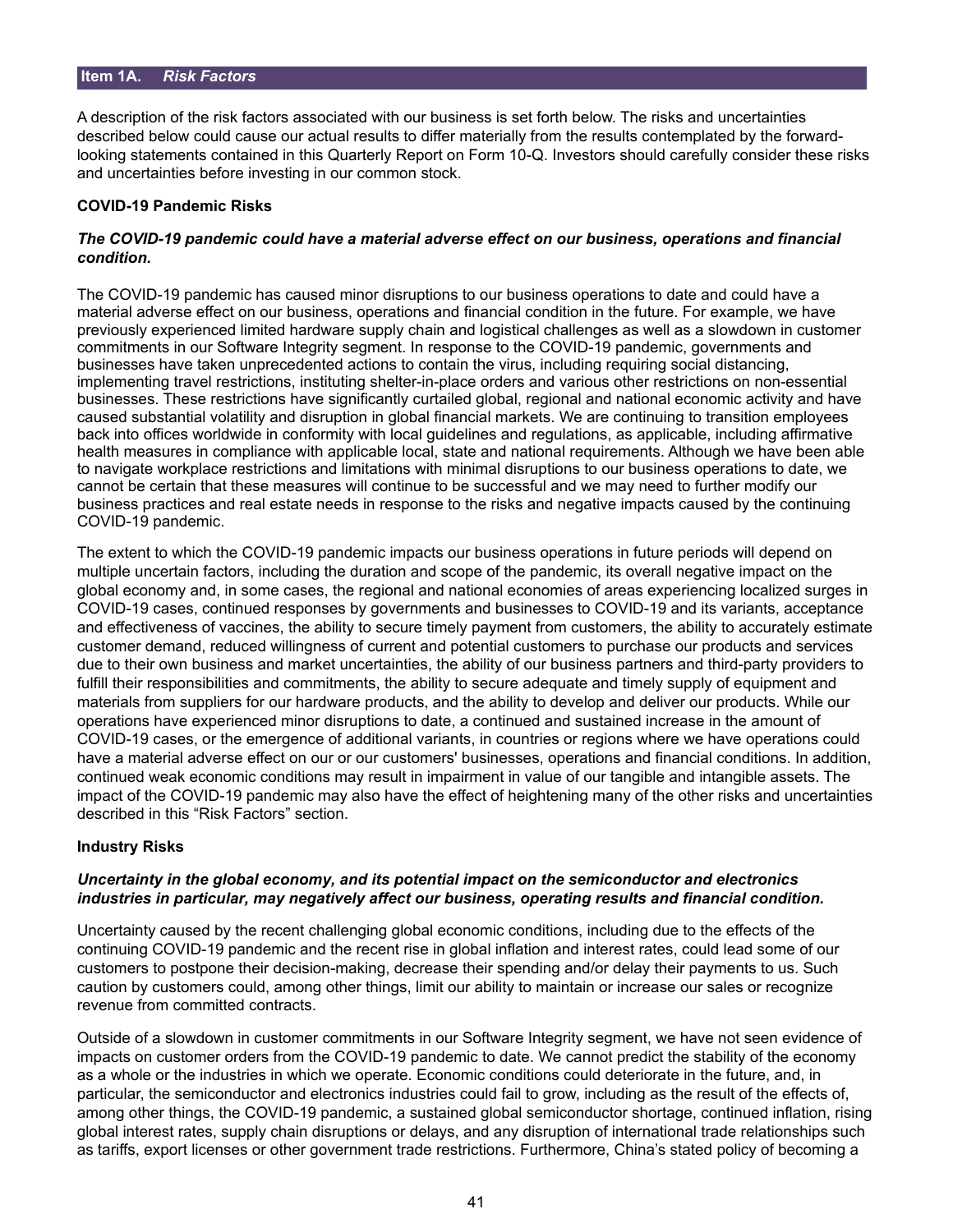global leader in the semiconductor industry may lead to increased competition and further disruption of international trade relationships, including, but not limited to, additional government trade restrictions. For more on risks related to government trade restrictions such as the U.S. government's "Entity List," see "*Business Operations Risks–The global nature of our operations exposes us to increased risks and compliance obligations that may adversely affect our business*."

Adverse economic conditions affect demand for devices that our products help create, such as the ICs incorporated in personal computers, smartphones, automobiles and servers. Longer-term reduced demand for these or other products could result in reduced demand for design solutions and significant decreases in our average selling prices and product sales over time. Future downturns could also adversely affect our business. In addition, if our customers or distributors build elevated inventory levels, we could experience a decrease in short-term and/or longterm demand for our products. If any of these events or disruptions were to occur, the bookings for our products and services could be adversely affected along with our business, operating results and financial condition. Further, the negative impact of these events or disruptions may be deferred due to our business model. Similarly, in the event of future improvements in economic conditions for our customers, the positive impact on our revenues and financial results may be deferred due to our business model.

Further economic instability could also adversely affect the banking and financial services industry and result in credit downgrades of the banks we rely on for foreign currency forward contracts, credit and banking transactions, and deposit services, or cause them to default on their obligations. Additionally, the banking and financial services industries are subject to complex laws and are heavily regulated. There is uncertainty regarding how proposed, contemplated or future changes to the laws, policies and regulations governing our industry, the banking and financial services industry and the economy could affect our business, including rising global interest rates. A deterioration of conditions in worldwide credit markets could limit our ability to obtain external financing to fund our operations and capital expenditures. In addition, difficult economic conditions may also result in a higher rate of losses on our accounts receivable due to credit defaults. Any of the foregoing could cause adverse effects on our business, operating results and financial condition, and could cause our stock price to decline.

## *The growth of our business depends primarily on the semiconductor and electronics industries.*

The growth of the EDA industry as a whole, our Semiconductor & System Design segment product sales, and to some extent our Software Integrity segment product sales, are dependent on the semiconductor and electronics industries. A substantial portion of our business and revenue depends upon the commencement of new design projects by semiconductor manufacturers, systems companies and their customers. The increasing complexity of designs of SoCs, ICs, electronic systems and customers' concerns about managing costs have previously led to, and in the future could lead to, a decrease in design starts and design activity in general. For example, in response to this increasing complexity, some customers may choose to focus on one discrete phase of the design process or opt for less advanced, but less risky, manufacturing processes that may not require the most advanced EDA products. Demand for our products and services could decrease and our financial condition and results of operations could be adversely affected if growth in the semiconductor and electronics industries slows or stalls, including due to the impact of the COVID-19 pandemic, a sustained global supply chain disruption, continued inflation or rising global interest rates. Additionally, as the EDA industry has matured, consolidation has resulted in stronger competition from companies better able to compete as sole source vendors. This increased competition may cause our revenue growth rate to decline and exert downward pressure on our operating margins, which may have an adverse effect on our business and financial condition.

Furthermore, the semiconductor and electronics industries have become increasingly complex ecosystems. Many of our customers outsource the manufacture of their semiconductor designs to foundries. Our customers also frequently incorporate third-party IP, whether provided by us or other vendors, into their designs to improve the efficiency of their design process. We work closely with major foundries to ensure that our EDA, IP and manufacturing solutions are compatible with their manufacturing processes. Similarly, we work closely with other major providers of semiconductor IP, particularly microprocessor IP, to optimize our EDA tools for use with their IP designs and to assure that their IP and our own IP products work effectively together, as we may each provide for the design of separate components on the same chip. If we fail to optimize our EDA and IP solutions for use with major foundries' manufacturing processes or major IP providers' products, or if our access to such foundry processes or third-party IP products is hampered, then our solutions may become less desirable to our customers, resulting in an adverse effect on our business and financial condition.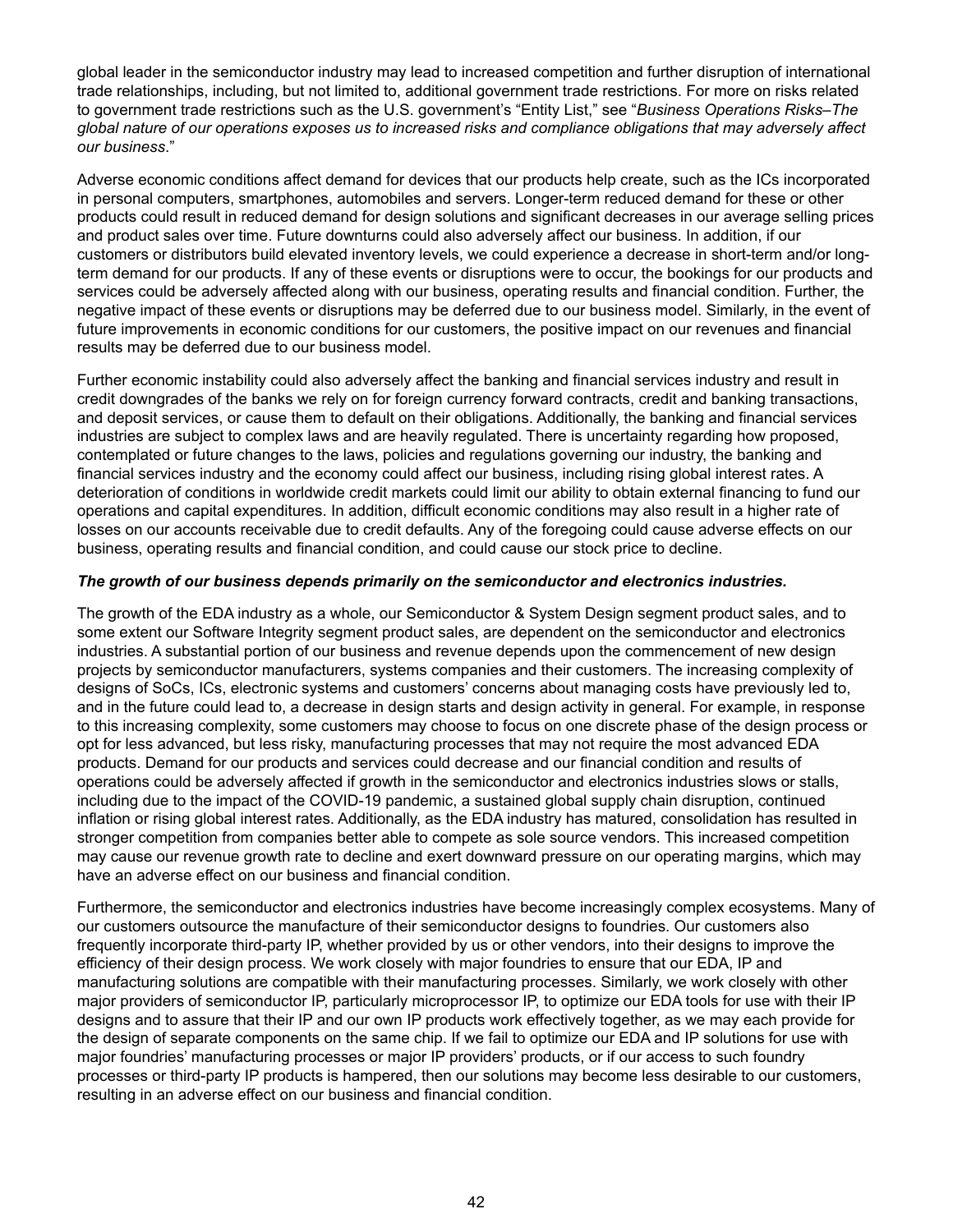#### *We operate in highly competitive industries, and if we do not continue to meet our customers' demand for innovative technology at lower costs, our products may not be competitive or may become obsolete, and our business and financial condition may be harmed.*

In our Semiconductor & System Design segment, we compete against EDA vendors that offer a variety of products and services, such as Cadence Design Systems, Inc. and Siemens EDA. We also compete with other EDA vendors, including new entrants to the marketplace, that offer products focused on one or more discrete phases of the IC design process. Moreover, our customers internally develop design tools and capabilities that compete with our products, including internal designs that compete with our IP products. In the area of IP products, we compete against a growing number of IP providers as well as our customers' internally developed IP.

In our Software Integrity segment, we compete with numerous other solution providers, many of which focus on specific aspects of software security or quality analysis. We also compete with frequent new entrants, which include start-up companies and more established software companies.

The industries in which we operate are highly competitive, with new competitors entering these markets both domestically and internationally. The demand for our products and services is dynamic and depends on a number of factors, including demand for our customers' products, design starts and our customers' budgetary constraints. Technology in these industries evolves rapidly and is characterized by frequent product introductions and improvements as well as changes in industry standards and customer requirements. For example, the adoption of cloud computing and artificial intelligence technologies can bring new demands and also challenges in terms of disruption to both business models and our existing technology offerings. Semiconductor device functionality requirements continually increase while feature widths decrease, substantially increasing the complexity, cost and risk of chip design and manufacturing. At the same time, our customers and potential customers continue to demand an overall lower total cost of design, which can lead to the consolidation of their purchases with one vendor. In order to succeed in this environment, we must successfully meet our customers' technology requirements and increase the value of our products, while also striving to reduce their overall costs and our own operating costs.

We compete principally on the basis of technology, product quality and features (including ease-of-use), license or usage terms, post-contract customer support, interoperability among products and price and payment terms. Specifically, we believe the following competitive factors affect our success:

- Our ability to anticipate and lead critical development cycles and technological shifts, innovate rapidly and efficiently, improve our existing software and hardware products and successfully develop or acquire such new products;
- Our ability to offer products that provide both a high level of integration into a comprehensive platform and a high level of individual product performance;
- Our ability to enhance the value of our offerings through more favorable terms such as expanded license usage, future purchase rights, price discounts and other differentiating rights, such as multiple tool copies, post-contract customer support, "re-mix" rights that allow customers to exchange the software they initially licensed for other Synopsys products and the ability to purchase pools of technology;
- Our ability to manage an efficient supply chain to ensure availability of hardware products;
- Our ability to compete on the basis of payment terms; and
- Our ability to provide engineering and design consulting for our products.

If we fail to successfully manage these competitive factors, fail to successfully balance the conflicting demands for innovative technology and lower overall costs, or fail to address new competitive forces, our business and financial condition will be adversely affected.

#### *Consolidation among our customers and within the industries in which we operate, as well as our dependence on a relatively small number of large customers, may negatively impact our operating results.*

A number of business combinations and strategic partnerships among our customers in the semiconductor and electronics industries have occurred over the last several years, and more could occur in the future. Consolidation among our customers could lead to fewer customers or the loss of customers, increased customer bargaining power or reduced customer spending on software and services. Furthermore, we depend on a relatively small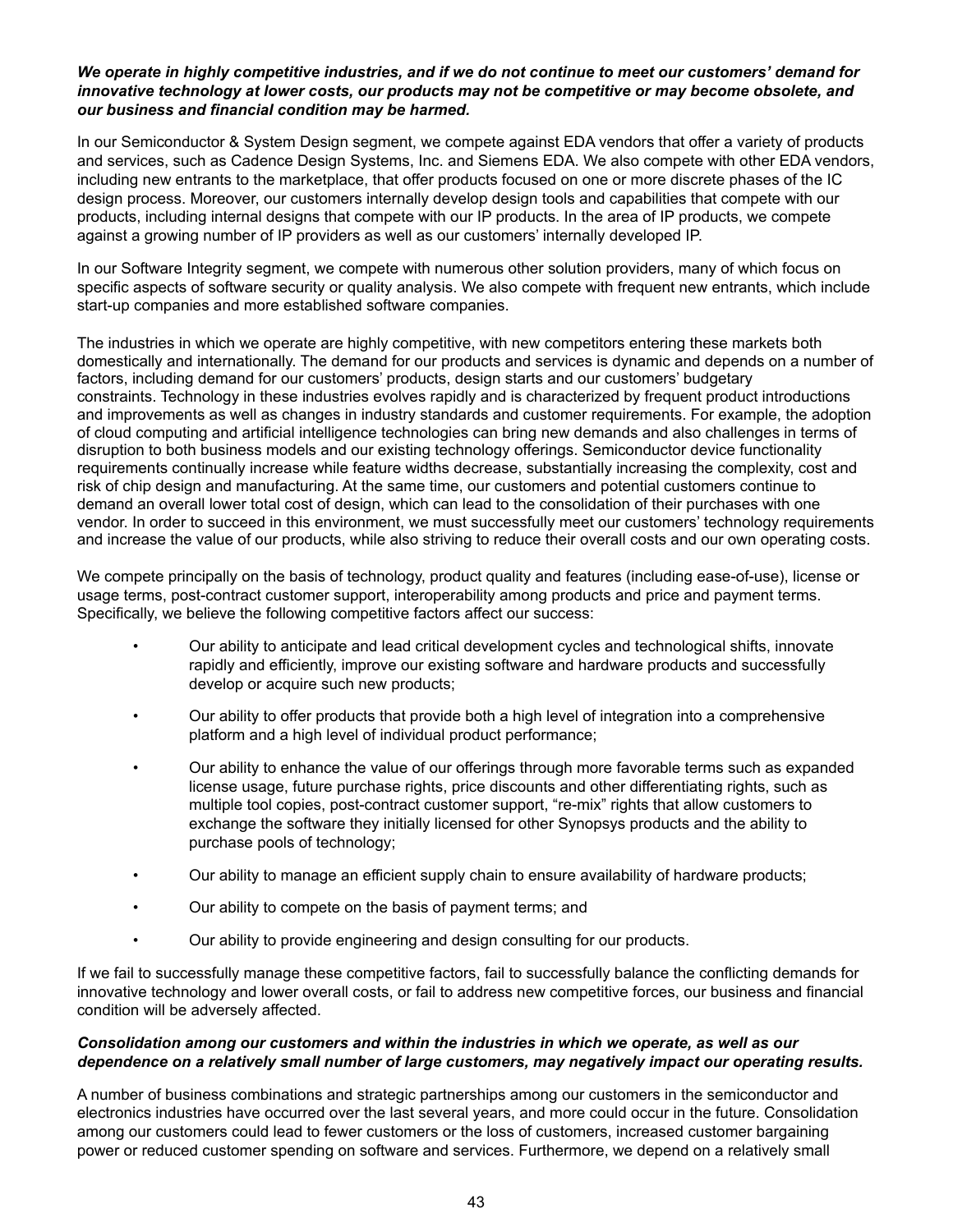number of large customers, and on such customers continuing to renew licenses and purchase additional products from us, for a large portion of our revenues. Consolidation among our customers could also reduce the demand for our products and services if customers streamline research and development or operations, reduce purchases or delay purchasing decisions.

Reduced customer spending or the loss of a small number of customers, particularly our large customers, could adversely affect our business and financial condition. In addition, we and our competitors from time to time acquire businesses and technologies to complement and expand our respective product offerings. Consolidated competitors could have considerable financial resources, channel influence, and broad geographic reach, which would enable them to engage in competition on the basis of product differentiation, pricing, marketing, services, support and more. If any of our competitors consolidate or acquire businesses and technologies that we do not offer, they may be able to offer a larger technology portfolio, additional support and service capability or lower prices, which could negatively impact our business and operating results.

## **Business Operations Risks**

## *The global nature of our operations exposes us to increased risks and compliance obligations that may adversely affect our business.*

We derive roughly half of our revenue from sales outside the United States, and we expect our orders and revenue to continue to depend on sales to customers outside the U.S. We have also continually expanded our non-U.S. operations. This strategy requires us to recruit and retain qualified technical and managerial employees, manage multiple remote locations performing complex software development projects and ensure intellectual property protection outside of the U.S. Our international operations and sales subject us to a number of increased risks, including:

- Ineffective or weaker legal protection of intellectual property rights;
- Uncertain economic, legal and political conditions in China, Europe and other regions where we do business, including, for example, changes in China-Taiwan relations, the military conflict between Russia and Ukraine and the related sanctions and other penalties imposed on Russia by the United States, the European Union, the United Kingdom and other countries;
- Economic recessions or uncertainty in financial markets, including the impact of inflation and rising global interest rates;
- Government trade restrictions, including tariffs, export controls, or other trade barriers, and changes to existing trade arrangements between various countries such as China;
- Difficulties in adapting to cultural differences in the conduct of business, which may include business practices in which we are prohibited from engaging by the Foreign Corrupt Practices Act or other anti-corruption laws;
- Financial risks such as longer payment cycles, changes in currency exchange rates and difficulty in collecting accounts receivable;
- Inadequate local infrastructure that could result in business disruptions;
- Additional taxes, interest and potential penalties and uncertainty around changes in tax laws of various countries; and
- Other factors beyond our control such as natural disasters, terrorism, civil unrest, war and infectious diseases and pandemics, including COVID-19 and its variants.

Furthermore, if any of the foreign economies in which we do business deteriorate or if we fail to effectively manage our global operations, our business and results of operations will be harmed.

There is inherent risk, based on the complex relationships between certain Asian countries such as China, where we derive a growing percentage of our revenue, and the United States, that political, diplomatic or military events could result in trade disruptions, including tariffs, trade embargoes, export restrictions and other trade barriers. A significant trade disruption, export restriction, or the establishment or increase of any trade barrier in any area where we do business could reduce customer demand and cause customers to search for substitute products and services, make our products and services more expensive or unavailable for customers, increase the cost of our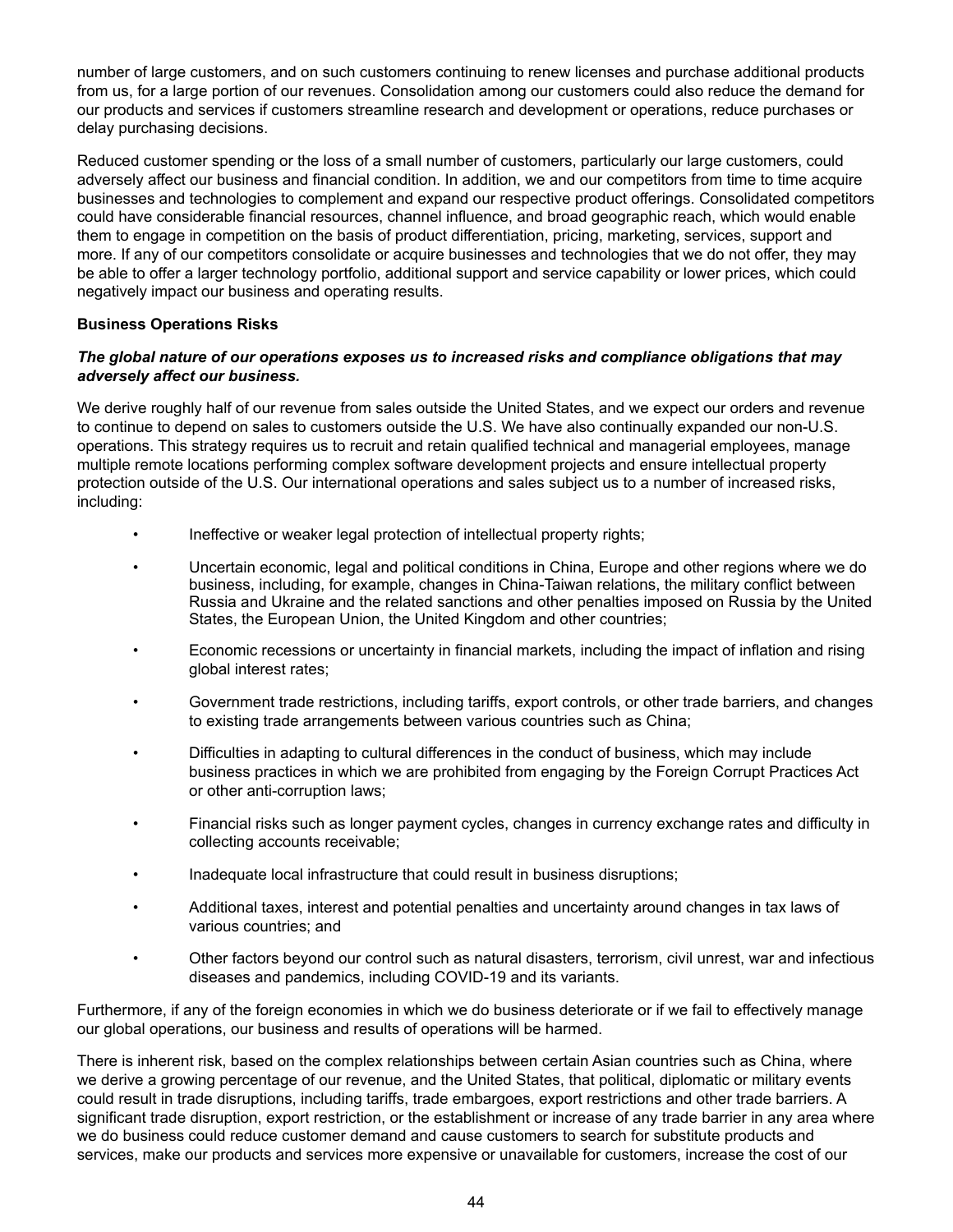products and services, have a negative impact on customer confidence and spending, make our products less competitive, or otherwise have a materially adverse impact on our future revenue and profits, our customers' and suppliers' businesses, and our results of operations.

For example, the U.S. government has placed certain entities on the Entity List, restricting the sale of U.S. technologies to the named entities. As a result of this government action, unless and until the restriction is lifted, we are not able to ship technologies subject to the U.S. Export Administration Regulations (the Export Regulations) or provide support to these entities. Furthermore, any company with knowledge that a customer will use certain U.S. technologies to design or produce any item for a Huawei-affiliated company on the Entity List must obtain a license prior to any export of such technologies. The Bureau of Industry and Security (BIS) also added a military end user list, where they identified more than one hundred Chinese companies that are considered to be military end users. We believe that the restrictions imposed by the U.S. government thus far will not materially impact our business at this time, but cannot predict the impact that additional regulatory changes may have on our business in the future. Due to the nature of our business and technology, governmental authorities have and may continue to inquire into transactions between us and certain foreign entities. For example, we have received administrative subpoenas from BIS requesting production of information relating to transactions with certain Chinese entities. We believe we are in full compliance with all applicable regulations and are currently working with BIS to respond to its subpoenas. However, inquiries such as these, are subject to a number of uncertainties, and we cannot predict the outcome of the inquiries or their potential effect on our operations or financial condition.

The United States government also placed significant sanctions on Russia and Belarus restricting the export of a broad set of U.S. technologies to those countries. As a result, unless and until these restrictions are lifted, we are not able to ship a broad range of technologies subject to the Export Regulations or provide support to anyone in Russia or Belarus. Furthermore, any company with knowledge that a customer will use certain U.S. technologies to design or produce any item for a Russian or Belarussian company must obtain a license prior to any export of such technologies. We believe that these restrictions will not materially impact our business at this time.

In response to actions taken by the United States, other countries may adopt tariffs and trade barriers that could limit our ability to offer our products and services. Current and potential customers who are concerned or affected by such tariffs or restrictions may respond by developing their own products or replacing our solutions, which would have an adverse effect on our business. In addition, government or customer efforts, attitudes, laws, or policies regarding technology independence may lead to non-U.S. customers favoring their domestic technology solutions that could compete with or replace our products, which would also have an adverse effect on our business.

In addition to tariffs and other trade barriers, our global operations are subject to numerous U.S. and foreign laws and regulations such as those related to anti-corruption, tax, corporate governance, imports and exports, financial and other disclosures, privacy and labor relations. These laws and regulations are complex and may have differing or conflicting legal standards, making compliance difficult and costly. In addition, there is uncertainty regarding how proposed, contemplated or future changes to these complex laws and regulations could affect our business. We may incur substantial expense in complying with the new obligations to be imposed by these laws and regulations, and we may be required to make significant changes in our business operations, all of which may adversely affect our revenues and our business overall. If we violate these laws and regulations, we could be subject to fines, penalties or criminal sanctions, and may be prohibited from conducting business in one or more countries. Although we have implemented policies and procedures to help ensure compliance with these laws and regulations, there can be no assurance that our employees, contractors, agents or partners will not violate such laws and regulations. Any violation individually or in the aggregate could have a material adverse effect on our operations and financial condition.

Our financial results are also affected by fluctuations in foreign currency exchange rates. A weakening U.S. dollar relative to other currencies increases expenses of our foreign subsidiaries when they are translated into U.S. dollars in our consolidated statements of income. Likewise, a strengthening U.S. dollar relative to other currencies, including the renminbi or Yen, reduces revenue of our foreign subsidiaries upon translation and consolidation. Exchange rates are subject to significant and rapid fluctuations, and therefore, we cannot predict the prospective impact of exchange rate fluctuations. Although we engage in foreign currency hedging activity, we may be unable to hedge all of our foreign currency risk, which could have a negative impact on our results of operations.

#### *Our operating results may fluctuate in the future, which may adversely affect our stock price.*

Our operating results are subject to quarterly and annual fluctuations, which may adversely affect our stock price. Our historical results should not be viewed as indicative of our future performance due to these periodic fluctuations.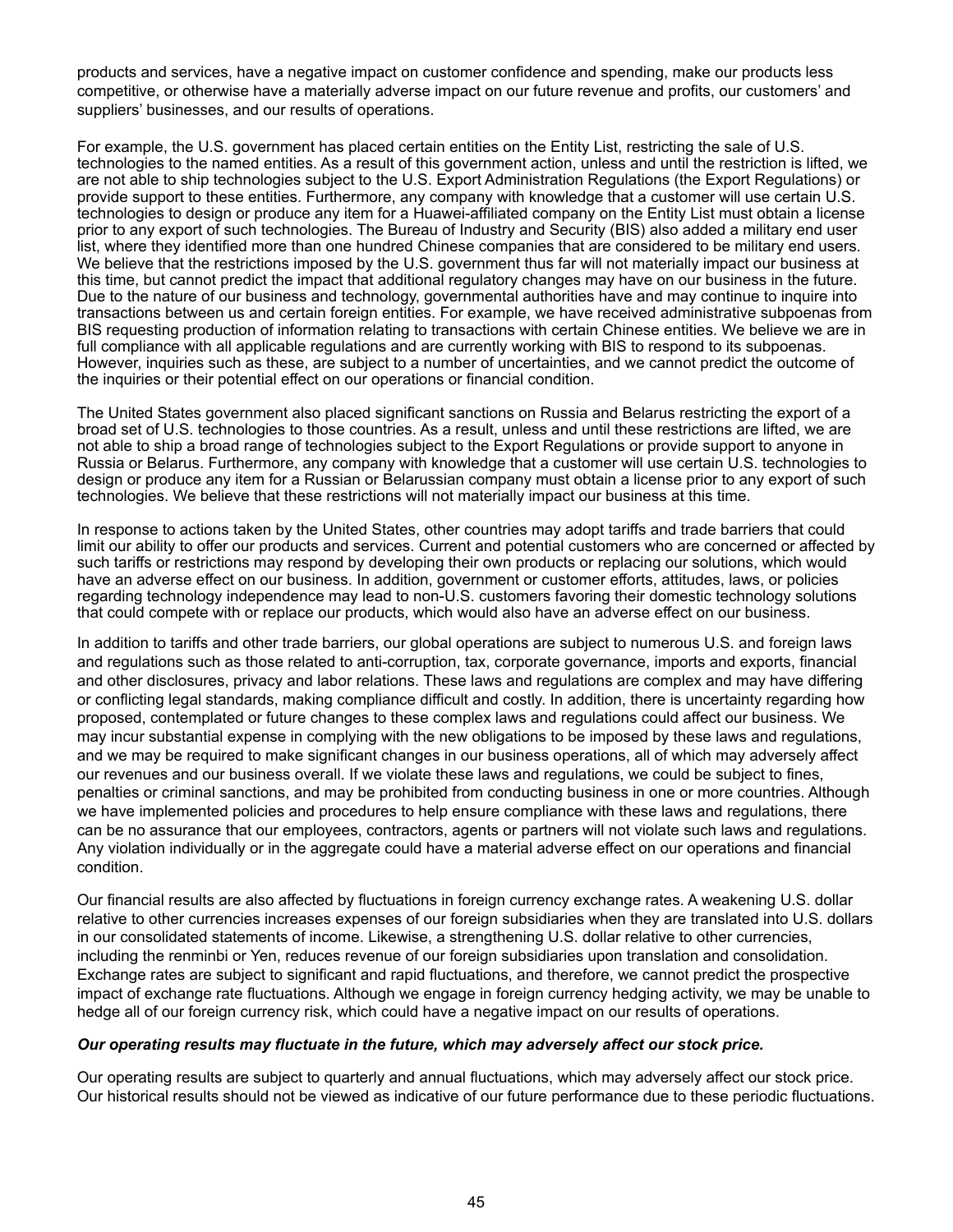Many factors may cause our revenue or earnings to fluctuate, including:

- Changes in demand for our products—especially products, such as hardware, generating upfront revenue—due to fluctuations in demand for our customers' products and due to constraints in our customers' budgets for research and development and EDA products and services;
- Changes in demand for our products due to customers reducing their expenditures, whether as a cost-cutting measure or a result of their insolvency or bankruptcy, and whether due to the COVID-19 pandemic, a sustained global semiconductor shortage, inflationary pressures, rising global interest rates or other reasons;
- Product competition in the EDA industry, which can change rapidly due to industry or customer consolidation and technological innovation;
- Our ability to innovate and introduce new products and services or effectively integrate products and technologies that we acquire;
- Failures or delays in completing sales due to our lengthy sales cycle, which often includes a substantial customer evaluation and approval process because of the complexity of our products and services;
- Our ability to implement effective cost control measures;
- Our dependence on a relatively small number of large customers, and on such customers continuing to renew licenses and purchase additional products from us, for a large portion of our revenue;
- Changes to the amount, composition and valuation of, and any impairments to or write-offs of, our inventory;
- Changes in the mix of our products sold, as increased sales of our products with lower gross margins, such as our hardware products, may reduce our overall margins;
- Expenses related to our acquisition and integration of businesses and technologies;
- Changes in tax rules, as well as changes to our effective tax rate, including the tax effects of infrequent or unusual transactions and tax audit settlements;
- Delays, increased costs or quality issues resulting from our reliance on third parties to manufacture our hardware products, which includes a sole supplier for certain hardware components;
- Natural variability in the timing of IP drawdowns, which can be difficult to predict;
- General economic and political conditions that affect the semiconductor and electronics industries, such as disruptions to international trade relationships, including tariffs, export licenses, or other trade barriers affecting our or our suppliers' products, as well as impacts due to the COVID-19 pandemic; and
- Changes in accounting standards, which may impact the way we recognize our revenue and costs and impact our earnings.

The timing of revenue recognition may also cause our revenue and earnings to fluctuate. The timing of revenue recognition is affected by factors that include:

- Cancellations or changes in levels of orders or the mix between upfront products revenue and timebased products revenue;
- Delay of one or more orders for a particular period, particularly orders generating upfront products revenue, such as hardware;
- Delay in the completion of professional services projects that require significant modification or customization and are accounted for using the percentage of completion method;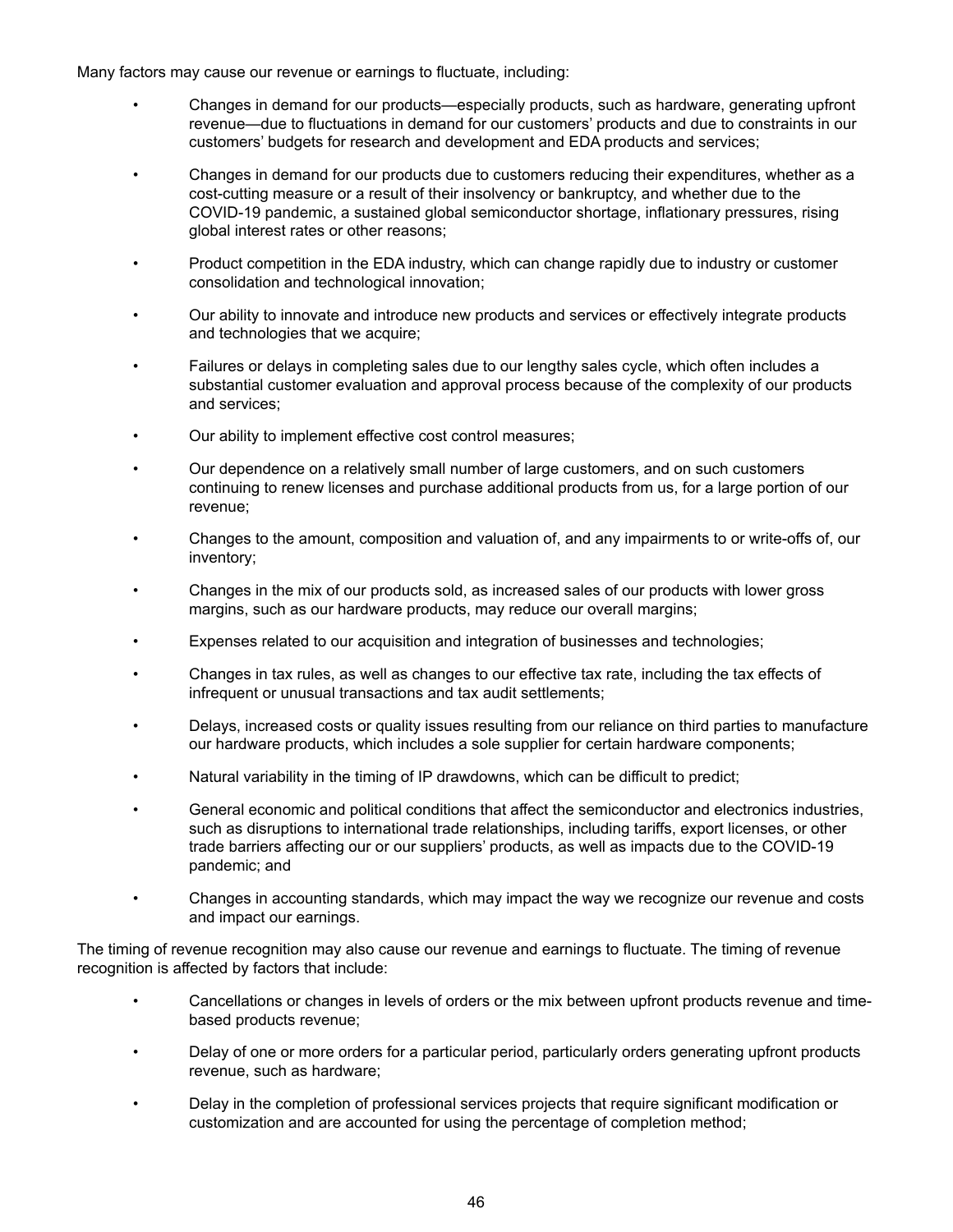- Delay in the completion and delivery of IP products in development as to which customers have paid for early access;
- Customer contract amendments or renewals that provide discounts or defer revenue to later periods; and
- The levels of our hardware and IP revenues, which are recognized upfront and are primarily dependent upon our ability to provide the latest technology and meet customer requirements.

These factors, or any other factors or risks discussed herein, could negatively impact our revenue or earnings and cause our stock price to decline. Additionally, our results may fail to meet or exceed the expectations of securities analysts and investors, or such analysts may change their recommendation regarding our stock, which could cause our stock price to decline. Our stock price has been, and may continue to be, volatile, which may make it more difficult for our stockholders to sell their shares at a time or a price that is favorable to them.

#### *Cybersecurity threats or other security breaches could compromise sensitive information belonging to us or our customers and could harm our business and our reputation, particularly that of our security testing solutions.*

We store sensitive data, including intellectual property, our proprietary business information and that of our customers, and confidential employee information, in our data centers, on our networks or on the cloud. Despite our security measures, our information technology and infrastructure may be vulnerable to attacks by hackers or breached due to employee error, malfeasance or other disruptions that could result in unauthorized disclosure or loss of sensitive information. As a result of the continuing COVID-19 pandemic and shelter-in-place orders, most of our employees in affected areas are working remotely, which magnifies the importance of the integrity of our remote access security measures.

For example, we discovered unauthorized third-party access to our products and product license files hosted on our SolvNet Plus customer license and product delivery system in 2015. While we identified and remediated the incident, it is possible that our security measures may be circumvented again in the future, and any such breach could harm our business and reputation. The techniques used to obtain unauthorized access to networks, or to sabotage systems, change frequently and generally are not recognized until launched against a target. We may be unable to anticipate these techniques or to implement adequate preventative measures. Furthermore, in the operation of our business we also use third-party vendors that store certain sensitive data, including confidential information about our employees, and these third parties are subject to their own cybersecurity threats. While our standard vendor terms and conditions include provisions requiring the use of appropriate security measures to prevent unauthorized use or disclosure of our data, as well as other safeguards, a breach may still occur. In addition, if we select a vendor that uses cloud storage of information as part of their service or product offerings, or if we are selected as a vendor for our cloud-based solutions, our proprietary information could be misappropriated by third parties despite our attempts to validate the security of such services. Any security breach of our own or a third-party vendor's systems could cause us to be non-compliant with applicable laws or regulations, subject us to legal claims or proceedings, disrupt our operations, damage our reputation, and cause a loss of confidence in our products and services, any of which could adversely affect our business.

Our software products, our hosted solutions as well as our software security and quality testing solutions, may also be vulnerable to attacks, including traditional computer hackers, malicious code (such as viruses and worms), distributed denial-of-service attacks, sophisticated attacks conducted or sponsored by nation-states, advanced persistent threat intrusions, ransomware and other malware. Furthermore, the risk of state-supported and geopolitical-related cybersecurity incidents may increase due to the Russia-Ukraine conflict. An attack could disrupt the proper functioning of our software, cause errors in the output of our customers' work, allow unauthorized access to our or our customers' proprietary information or cause other destructive outcomes.

We also offer software security and quality testing solutions. If we fail to identify new and increasingly sophisticated methods of cyber-attacks, or fail to invest sufficient resources in research and development regarding new threat vectors, our security testing products and services may fail to detect vulnerabilities in our customers' software code. An actual or perceived failure to identify security flaws may harm the perceived reliability of our security testing products and services, and could result in a loss of customers or sales, or an increased cost to remedy a problem. Furthermore, our growth and recent acquisitions in the software security and quality testing space may increase our visibility as a security-focused company and may make us a more attractive target for attacks on our own information technology infrastructure. As a result, if any of the foregoing were to occur, we could experience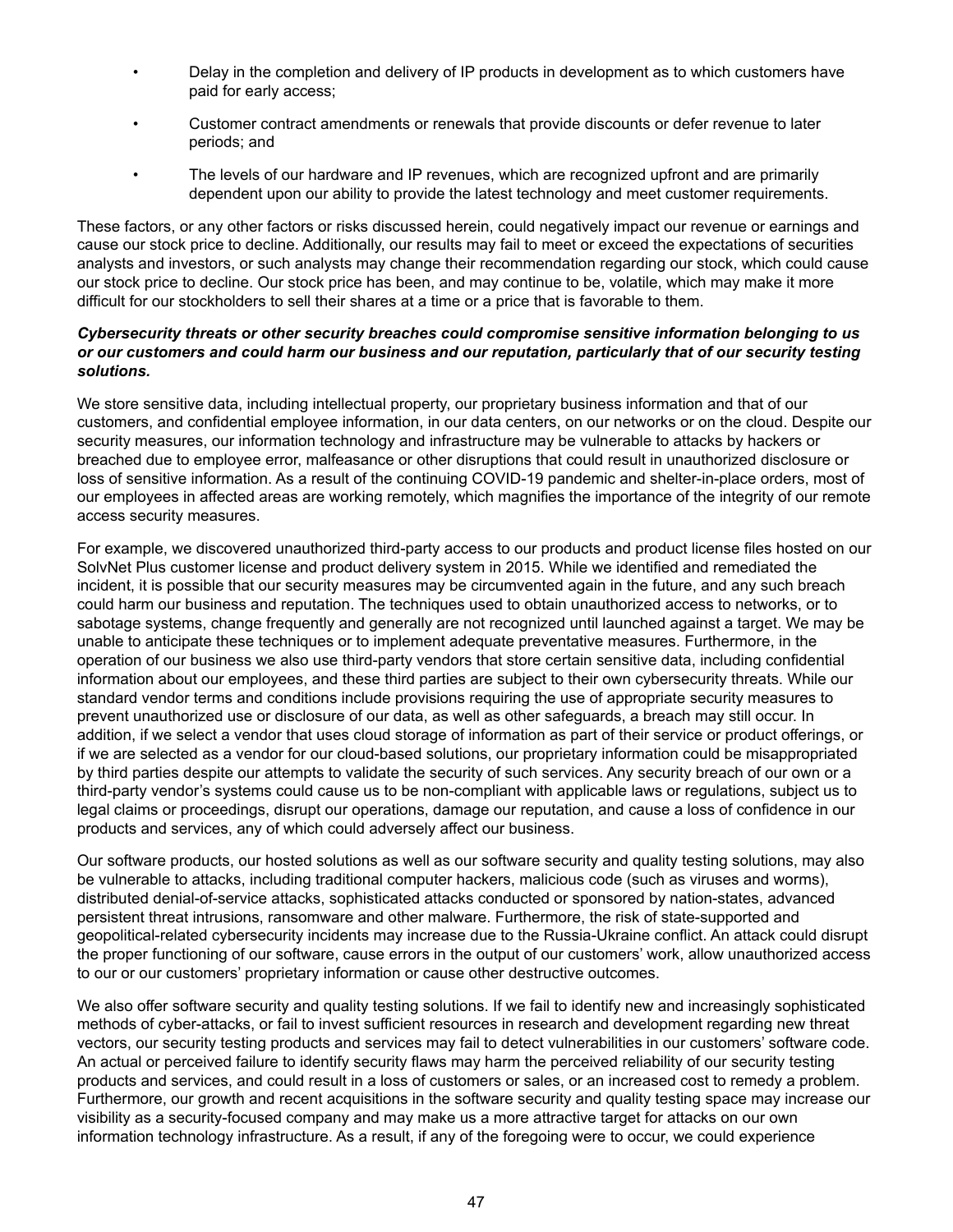negative publicity and our reputation could suffer, customers could stop buying our products, we could face lawsuits and potential liability, and our financial performance could be negatively impacted.

## *If we fail to protect our proprietary technology, our business will be harmed.*

Our success depends in part upon protecting our proprietary technology. Our efforts to protect our technology may be costly and unsuccessful. We rely on agreements with customers, employees and other third-parties as well as intellectual property laws worldwide to protect our proprietary technology. These agreements may be breached, and we may not have adequate remedies for any breach. Additionally, despite our measures to prevent piracy, other parties may attempt to illegally copy or use our products, which could result in lost revenue if their efforts are successful. Some foreign countries do not currently provide effective legal protection for intellectual property and our ability to prevent the unauthorized use of our products in those countries is therefore limited. Our trade secrets may also be stolen, otherwise become known, or be independently developed by competitors.

From time to time, we may need to commence litigation or other legal proceedings in order to:

- Assert claims of infringement of our intellectual property;
- Defend our products from piracy;
- Protect our trade secrets or know-how; or
- Determine the enforceability, scope and validity of the propriety rights of others.

If we do not obtain or maintain appropriate patent, copyright or trade secret protection, for any reason, or cannot fully defend our intellectual property rights in certain jurisdictions, our business and operating results would be harmed. In addition, intellectual property litigation is lengthy, expensive and uncertain. Legal fees related to such litigation will increase our operating expenses and may reduce our net income.

#### *We may not be able to realize the potential financial or strategic benefits of the acquisitions we complete, or find suitable target businesses and technology to acquire, which could hurt our ability to grow our business, develop new products or sell our products.*

Acquisitions and strategic investments are an important part of our growth strategy. We have completed a significant number of acquisitions in recent years. We expect to make additional acquisitions and strategic investments in the future, but we may not find suitable acquisition or investment targets, or we may not be able to consummate desired acquisitions or investments due to unfavorable credit markets, commercially unacceptable terms or other risks, which could harm our operating results. Acquisitions and strategic investments are difficult, time-consuming, and pose a number of risks, including:

- Potential negative impact on our earnings per share;
- Failure of acquired products to achieve projected sales;
- Problems in integrating the acquired products with our products;
- Difficulties entering into new markets in which we are not experienced or where competitors may have stronger positions;
- Potential downward pressure on operating margins due to lower operating margins of acquired businesses, increased headcount costs and other expenses associated with adding and supporting new products;
- Difficulties in retaining and integrating key employees;
- Substantial reductions of our cash resources and/or the incurrence of debt;
- Failure to realize expected synergies or cost savings;
- Difficulties in integrating or expanding sales, marketing and distribution functions and administrative systems, including information technology and human resources systems;
- Dilution of our current stockholders through the issuance of common stock as part of the merger consideration;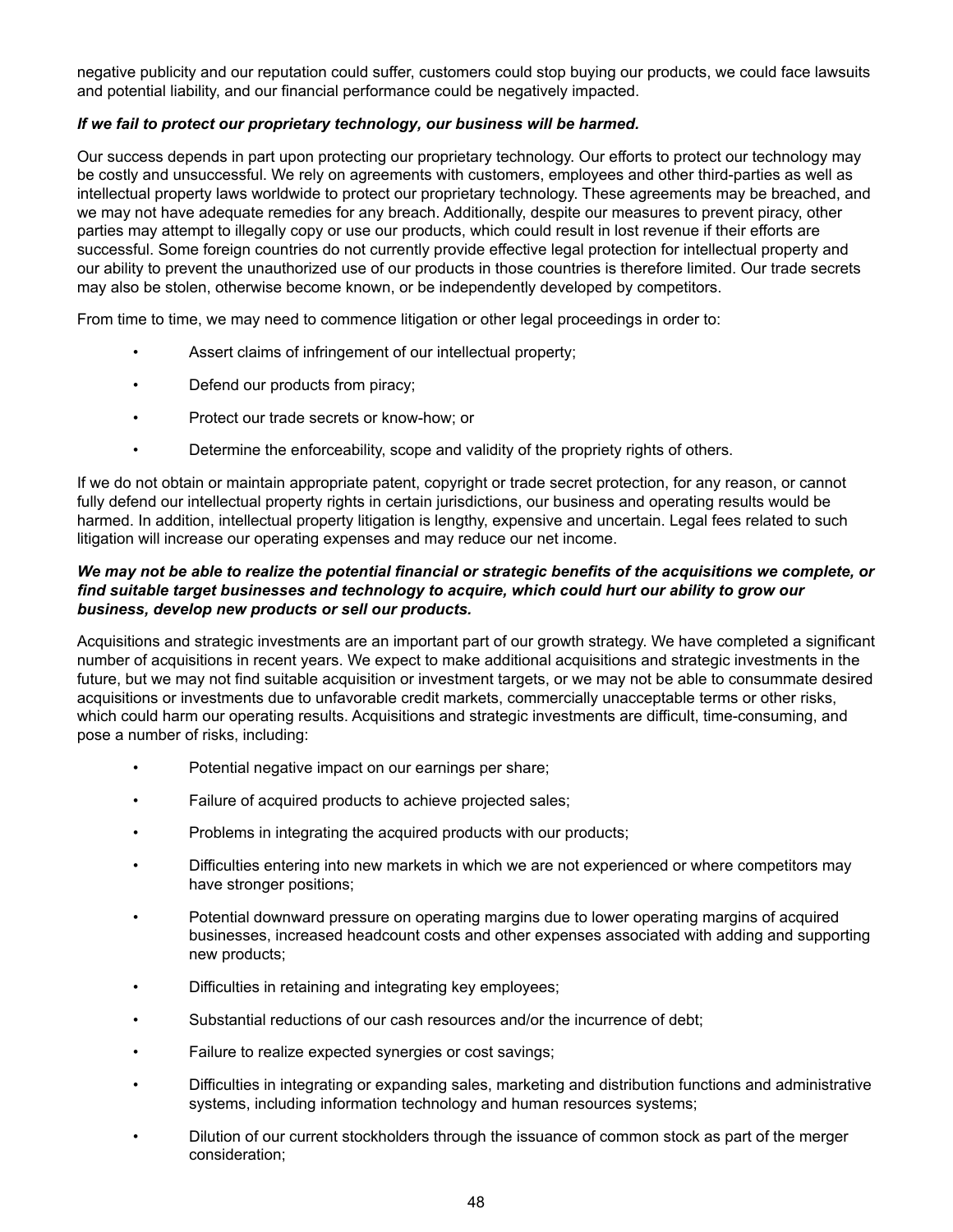- Difficulties in negotiating, governing and realizing value from strategic investments;
- Assumption of unknown liabilities, including tax, litigation, cybersecurity and commercial-related risks, and the related expenses and diversion of resources;
- Incurrence of costs and use of additional resources to remedy issues identified prior to or after an acquisition;
- Disruption of ongoing business operations, including diversion of management's attention and uncertainty for employees and customers, particularly during the post-acquisition integration process;
- Potential negative impacts on our relationships with customers, distributors and business partners;
- Exposure to new operational risks, regulations, and business customs to the extent acquired businesses are located in regions where we are not currently conducting business;
- The need to implement controls, processes and policies appropriate for a public company at acquired companies that may have previously lacked such controls, processes and policies in areas such as cybersecurity, information technology, privacy and more;
- Negative impact on our net income resulting from acquisition or investment-related costs; and
- Requirements imposed by government regulators in connection with their review of an acquisition, including required divestitures or restrictions on the conduct of our business or the acquired business.

If we do not manage the foregoing risks, the acquisitions or strategic investments that we complete may have an adverse effect on our business and financial condition.

#### *We pursue new product and technology initiatives from time to time, and if we fail to successfully carry out these initiatives, our business, financial condition, or results of operations could be adversely impacted.*

As part of the evolution of our business, we have made substantial investments to develop new products and enhancements to existing products through our acquisitions and research and development efforts. If we are unable to anticipate technological changes in our industry by introducing new or enhanced products in a timely and costeffective manner, or if we fail to introduce products that meet market demand, we may lose our competitive position, our products may become obsolete, and our business, financial condition or results of operations could be adversely affected.

Additionally, from time to time, we may invest in efforts to expand into adjacent markets, including, for example, software security and quality testing solutions. Although we believe these solutions are complementary to our EDA tools, we have less experience and a more limited operating history in offering software quality testing and security products and services, and our efforts in this area may not be successful. Our success in these and other new markets depends on a variety of factors, including the following:

- Our ability to attract a new customer base, including in industries in which we have less experience;
- Our successful development of new sales and marketing strategies to meet customer requirements;
- Our ability to accurately predict, prepare for and promptly respond to technological developments in new fields, including, in the case of our software quality testing and security tools and services, identifying new security vulnerabilities in software code and ensuring support for a growing number of programming languages;
- Our ability to compete with new and existing competitors in these new industries, many of which may have more financial resources, industry experience, brand recognition, relevant intellectual property rights or established customer relationships than we currently do, and could include free and open source solutions that provide similar software quality testing and security tools without fees;
- Our ability to skillfully balance our investment in adjacent markets with investment in our existing products and services;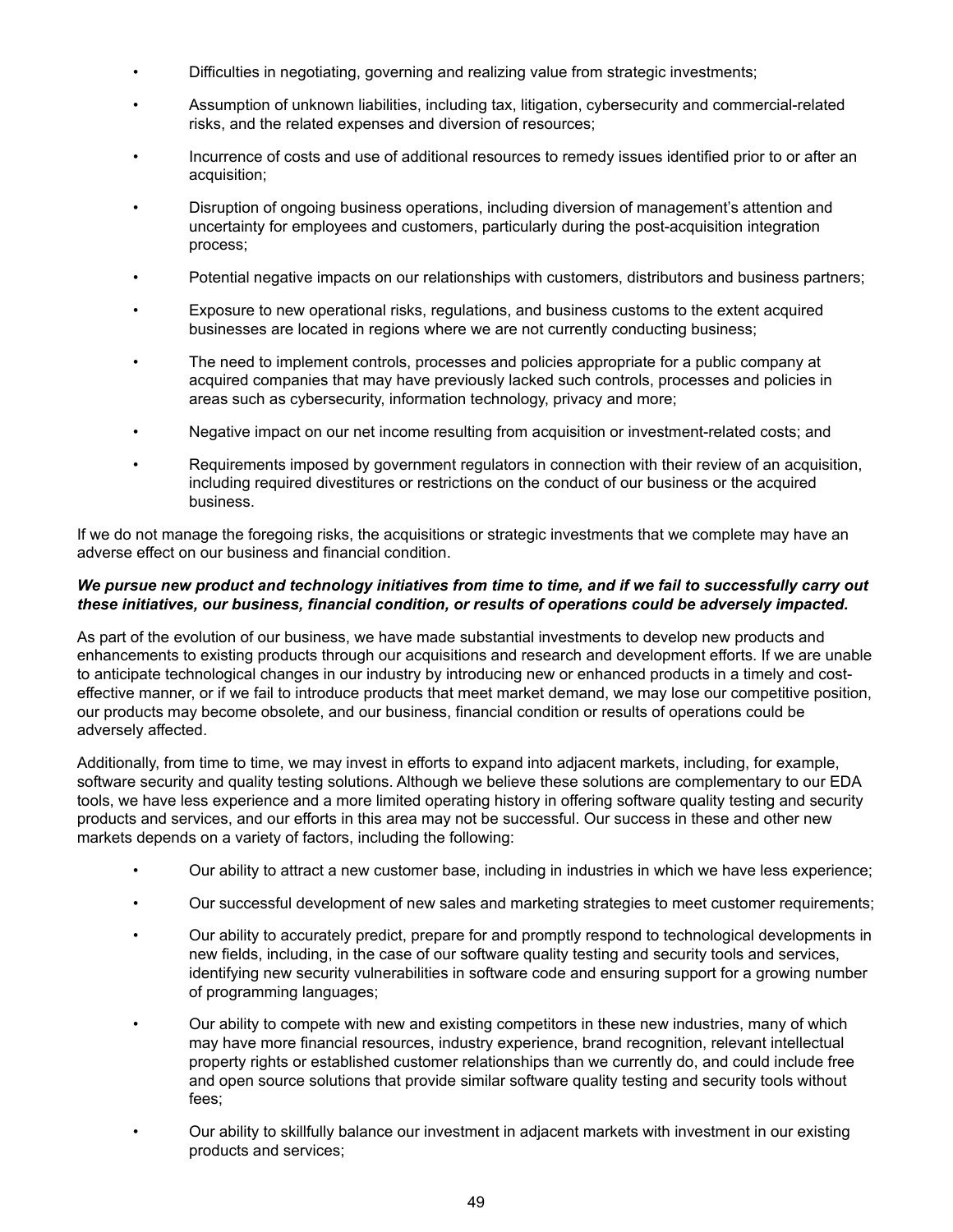- Our ability to attract and retain employees with expertise in new fields;
- Our ability to sell and support consulting services at profitable margins; and
- Our ability to manage our revenue model in connection with hybrid sales of licensed products and consulting services.

Difficulties in any of our new product development efforts or our efforts to enter adjacent markets, including delays or disruptions as a result of the COVID-19 pandemic, could adversely affect our operating results and financial condition.

## *We may have to invest more resources in research and development than anticipated, which could increase our operating expenses and negatively affect our operating results.*

We devote substantial resources to research and development. New competitors, technological advances in the semiconductor industry or by competitors, our acquisitions, our entry into new markets or other competitive factors may require us to invest significantly greater resources than we anticipate. If we are required to invest significantly greater resources than anticipated without a corresponding increase in revenue, our operating results could decline. If customers reduce or slow the need to upgrade or enhance their product offerings, our revenue and operating results may be adversely affected. Additionally, our periodic research and development expenses may be independent of our level of revenue, which could negatively impact our financial results. New products may not adequately address the changing needs of the marketplace. New software products may contain undetected errors, defects, or vulnerabilities. The occurrence of any defects or errors in our products could result in lost or delayed market acceptance and sales of our products, delays in payment by customers, loss of customers or market share, product returns, damage to our reputation, diversion of our resources, increased service and warranty expenses or financial concessions, increased insurance costs and potential liability for damages. Finally, there can be no guarantee that our research and development investments will result in products that create additional revenue.

## *Product errors or defects could expose us to liability and harm our reputation and we could lose market share.*

Software products frequently contain errors or defects, especially when first introduced, when new versions are released, or when integrated with technologies developed by acquired companies. Product errors, including those resulting from third-party suppliers, could affect the performance or interoperability of our products, could delay the development or release of new products or new versions of products and could adversely affect market acceptance or perception of our products. In addition, any allegations of manufacturability issues resulting from use of our IP products could, even if untrue, adversely affect our reputation and our customers' willingness to license IP products from us. Any such errors or delays in releasing new products or new versions of products or allegations of unsatisfactory performance could cause us to lose customers, increase our service costs, subject us to liability for damages and divert our resources from other tasks, any one of which could materially and adversely affect our business and operating results.

#### *Our hardware products, which primarily consist of prototyping and emulation systems, subject us to distinct risks.*

The growth in sales of our hardware products subjects us to several risks, including:

- Increased dependence on a sole supplier for certain hardware components, which may reduce our control over product quality and pricing and may lead to delays in production and delivery of our hardware products, should our supplier fail to deliver sufficient quantities of acceptable components in a timely fashion;
- Increasingly variable revenue and less predictable revenue forecasts, due to fluctuations in hardware revenue, which is recognized upfront upon shipment, as opposed to most sales of software products for which revenue is recognized over time;
- Potential reductions in overall margins, as the gross margin for our hardware products is typically lower than those of our software products;
- Longer sales cycles, which create risks of insufficient, excess or obsolete inventory and variations in inventory valuation, which can adversely affect our operating results;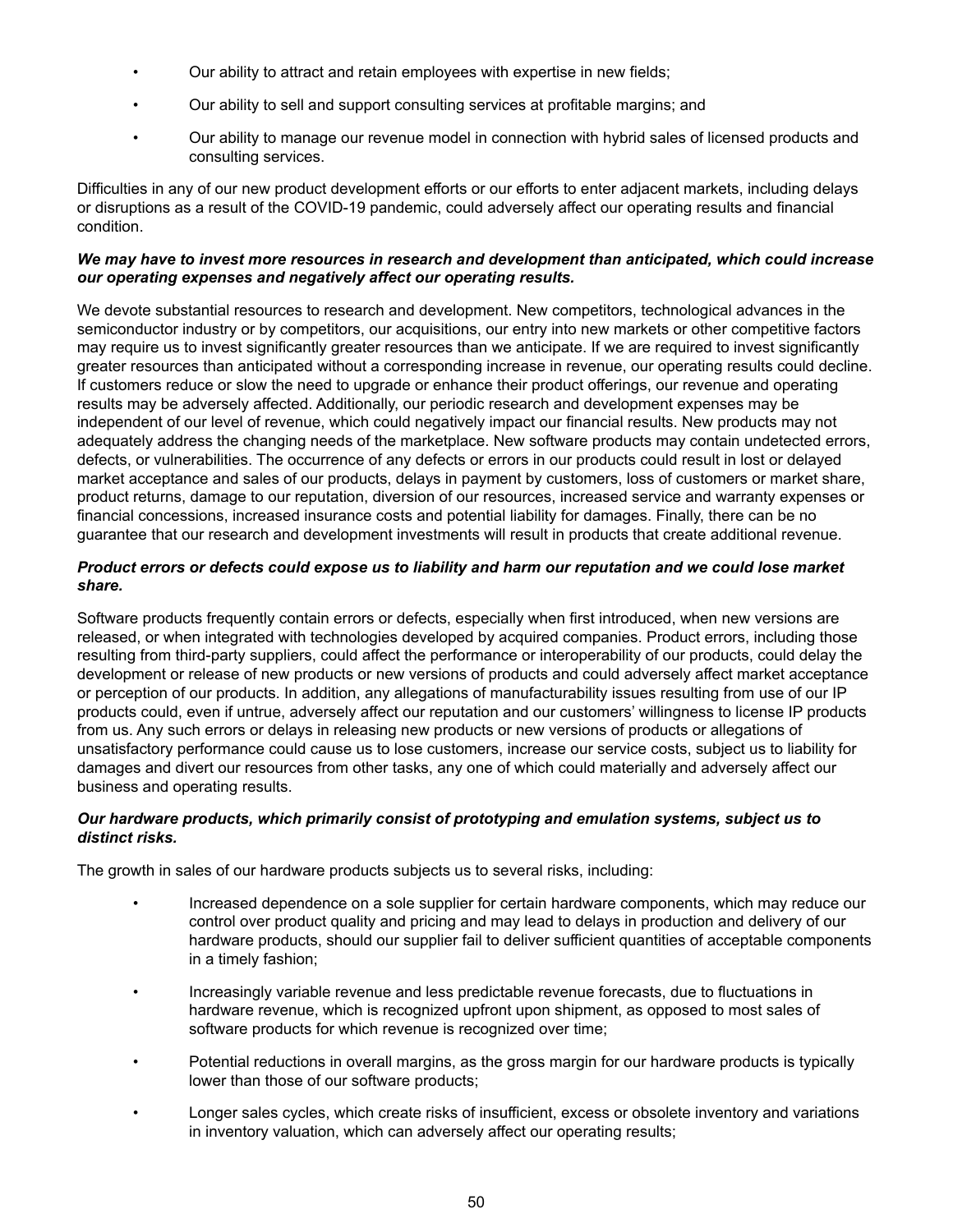- Decreases or delays in customer purchases in favor of next-generation releases, which may lead to excess or obsolete inventory or require us to discount our older hardware products;
- Longer warranty periods than those of our software products, which may require us to replace hardware components under warranty, thus increasing our costs; and
- Potential impacts on our supply chain, including due to the effects of the COVID-19 pandemic and a sustained global semiconductor shortage.

#### *If we fail to timely recruit and retain senior management and key employees globally, our business may be harmed.*

We depend in large part upon the services of key members of our senior management team to drive our future success. If we were to lose the services of any member of our senior management team, our business could be adversely affected.

To be successful, we must also attract and retain key employees who join us organically and through acquisitions. There are a limited number of qualified engineers and competition for these individuals and other qualified employees is intense and has increased globally, including in major markets such as Asia. Our employees are often recruited aggressively by our competitors and our customers worldwide. Any failure to recruit and retain key employees could harm our business, results of operations and financial condition, and our recruiting and retention efforts may be negatively impacted by restrictions on travel and business activity due to the COVID-19 pandemic. Additionally, efforts to recruit and retain qualified employees could be costly and negatively impact our operating expenses.

We issue equity awards from employee equity plans as a key component of our overall compensation. We face pressure to limit the use of such equity-based compensation due to its dilutive effect on stockholders. If we are unable to grant attractive equity-based packages in the future, it could limit our ability to attract and retain key employees.

## *From time to time, we are subject to claims that our products infringe on third-party intellectual property rights.*

We are from time to time subject to claims alleging our infringement of third-party intellectual property rights, including patent rights. Under our customer agreements and other license agreements, we agree in many cases to indemnify our customers if our products infringe a third party's intellectual property rights. Infringement claims can result in costly and time-consuming litigation, require us to enter into royalty arrangements, subject us to damages or injunctions restricting our sale of products, invalidate a patent or family of patents, require us to refund license fees to our customers or to forgo future payments or require us to redesign certain of our products, any one of which could harm our business and operating results.

#### *We may not be able to continue to obtain licenses to third-party software and intellectual property on reasonable terms or at all, which may disrupt our business and harm our financial results.*

We license third-party software and other intellectual property for use in product research and development and, in several instances, for inclusion in our products. We also license third-party software, including the software of our competitors, to test the interoperability of our products with other industry products and in connection with our professional services. These licenses may need to be renegotiated or renewed from time to time, or we may need to obtain new licenses in the future. Third parties may stop adequately supporting or maintaining their technology, or they or their technology may be acquired by our competitors. If we are unable to obtain licenses to these third-party software and intellectual property on reasonable terms or at all, we may not be able to sell the affected products, our customers' use of the products may be interrupted, or our product development processes and professional services offerings may be disrupted, which could in turn harm our financial results, our customers, and our reputation.

The inclusion of third-party intellectual property in our products can also subject us and our customers to infringement claims. Although we seek to mitigate this risk contractually, we may not be able to sufficiently limit our potential liability. Regardless of outcome, infringement claims may require us to use significant resources and may divert management's attention from the operation of our business.

Some of our products and technology, including those we acquire, may include software licensed under open source licenses. Some open source licenses could require us, under certain circumstances, to make available or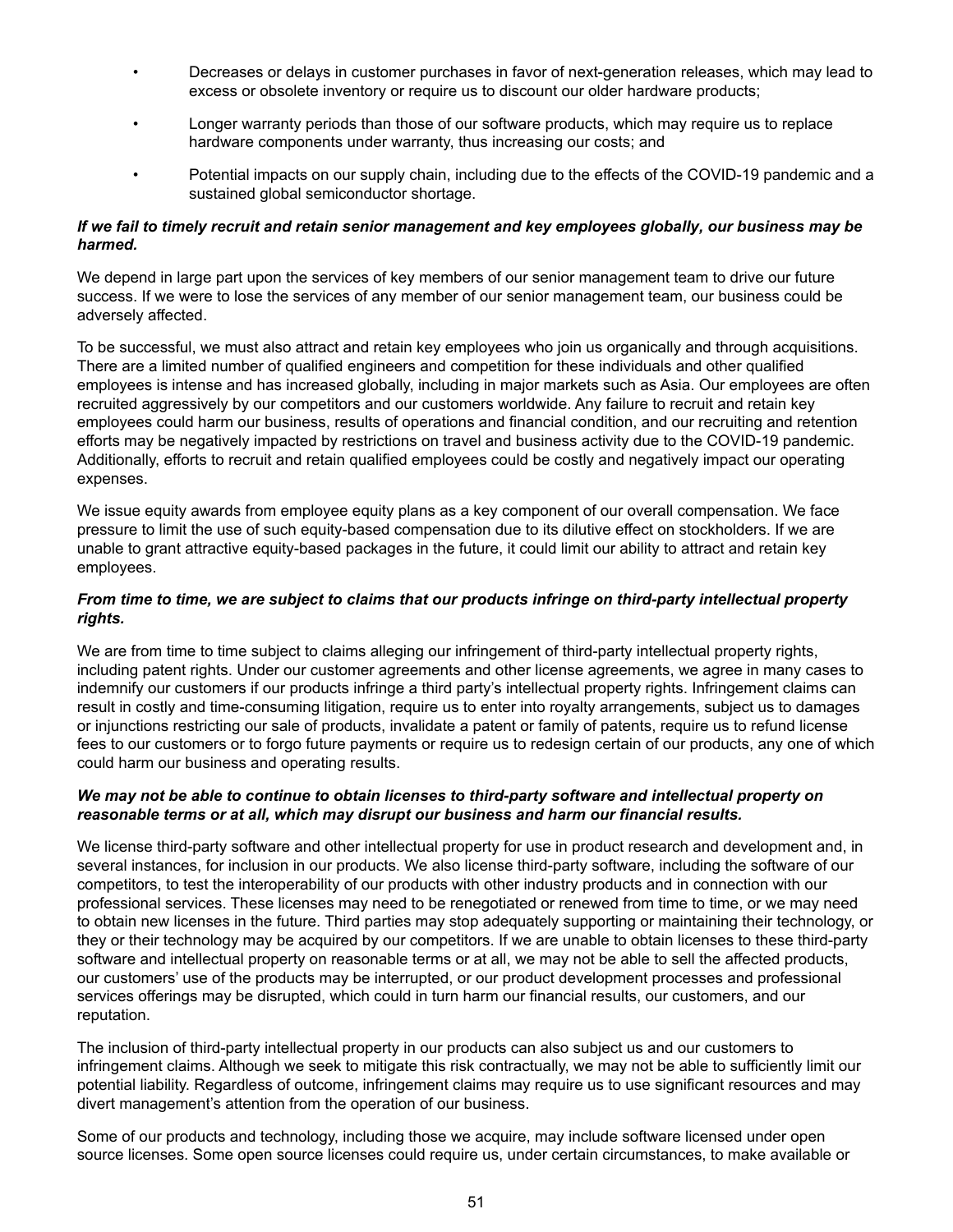grant licenses to any modifications or derivative works we create based on the open source software. Although we have tools and processes to monitor and restrict our use of open source software, the risks associated with open source usage may not be eliminated and may, if not properly addressed, result in unanticipated obligations that harm our business.

#### *In preparing our financial statements we make certain assumptions, judgments and estimates that affect amounts reported in our consolidated financial statements, which, if not accurate, may significantly impact our financial results.*

We make assumptions, judgments and estimates for a number of items, including the fair value of financial instruments, goodwill, long-lived assets and other intangible assets, the realizability of deferred tax assets, the recognition of revenue and the fair value of stock awards. We also make assumptions, judgments and estimates in determining the accruals for employee-related liabilities, including commissions and variable compensation, and in determining the accruals for uncertain tax positions, valuation allowances on deferred tax assets, allowances for credit losses, and legal contingencies. These assumptions, judgments and estimates are drawn from historical experience and various other factors that we believe are reasonable under the circumstances as of the date of the consolidated financial statements. Actual results could differ materially from our estimates, and such differences could significantly impact our financial results. In addition, we cannot predict the full impact of the COVID-19 pandemic on our business operations. The uncertainty affects management's estimates and assumptions, which could result in greater variability in a variety of areas that depend on these estimates and assumptions.

## *Liquidity requirements in our U.S. operations may require us to raise cash in uncertain capital markets, which could negatively affect our financial condition.*

As of April 30, 2022, approximately 44% of our worldwide cash and cash equivalents balance is held by our international subsidiaries. We intend to meet our U.S. cash spending needs primarily through our existing U.S. cash balances, ongoing U.S. cash flows, and available credit under our term loan and revolving credit facilities. Should our cash spending needs in the U.S. rise and exceed these liquidity sources, due to the impact of the COVID-19 pandemic or otherwise, we may be required to incur additional debt at higher than anticipated interest rates or access other funding sources, which could negatively affect our results of operations, capital structure or the market price of our common stock.

## **Legal and Regulatory Risks**

#### *Our results could be adversely affected by a change in our effective tax rate as a result of tax law changes and related new or revised guidance and regulations, changes in our geographical earnings mix, unfavorable government reviews of our tax returns, material differences between our forecasted and actual annual effective tax rates, future changes to our tax structure, or by evolving enforcement practices.*

Our operations are subject to income and transaction taxes in the United States and in multiple foreign jurisdictions. Because we have a wide range of statutory tax rates in the multiple jurisdictions in which we operate, any changes in our geographical earnings mix, including those resulting from our intercompany transfer pricing or from changes in the rules governing transfer pricing, could materially impact our effective tax rate. Furthermore, a change in the tax law of the jurisdictions where we do business, including an increase in tax rates, an adverse change in the treatment of an item of income or expense or limitations on our ability to utilize tax credits, could result in a material increase in our tax expense and impact our financial position and cash flows. For example, in response to the fiscal impact of the COVID-19 pandemic, the State of California enacted legislation on June 29, 2020 that suspends the use of certain corporate research and development tax credits for a three-year period beginning in our fiscal 2021, which resulted in an impact in our tax expense. On February 9, 2022, California Governor Newsom signed into law 2022 CA SB 113, which shortens the previously enacted suspension on the use of research and development tax credits to a two-year period covering our fiscal 2021 and 2022.

On December 22, 2017, the Tax Cuts and Jobs Act (Tax Act) was enacted, which significantly changed prior U.S. tax law and includes numerous provisions that affect our business. The Tax Act includes certain provisions that began to affect our income in the first quarter of fiscal 2019, while other sections of the Tax Act and related regulations will begin to affect our business in the first quarter of fiscal 2023. There are various proposals in Congress to amend certain provisions of the Tax Act. The state of these proposals and other future legislation remains uncertain and, if enacted, may materially affect our financial position.

On October 8, 2021 the Organization for Economic Co-operation and Development (OECD) announced the OECD/ G20 Inclusive Framework on Base Erosion and Profit Shifting (Framework) which agreed to a two-pillar solution to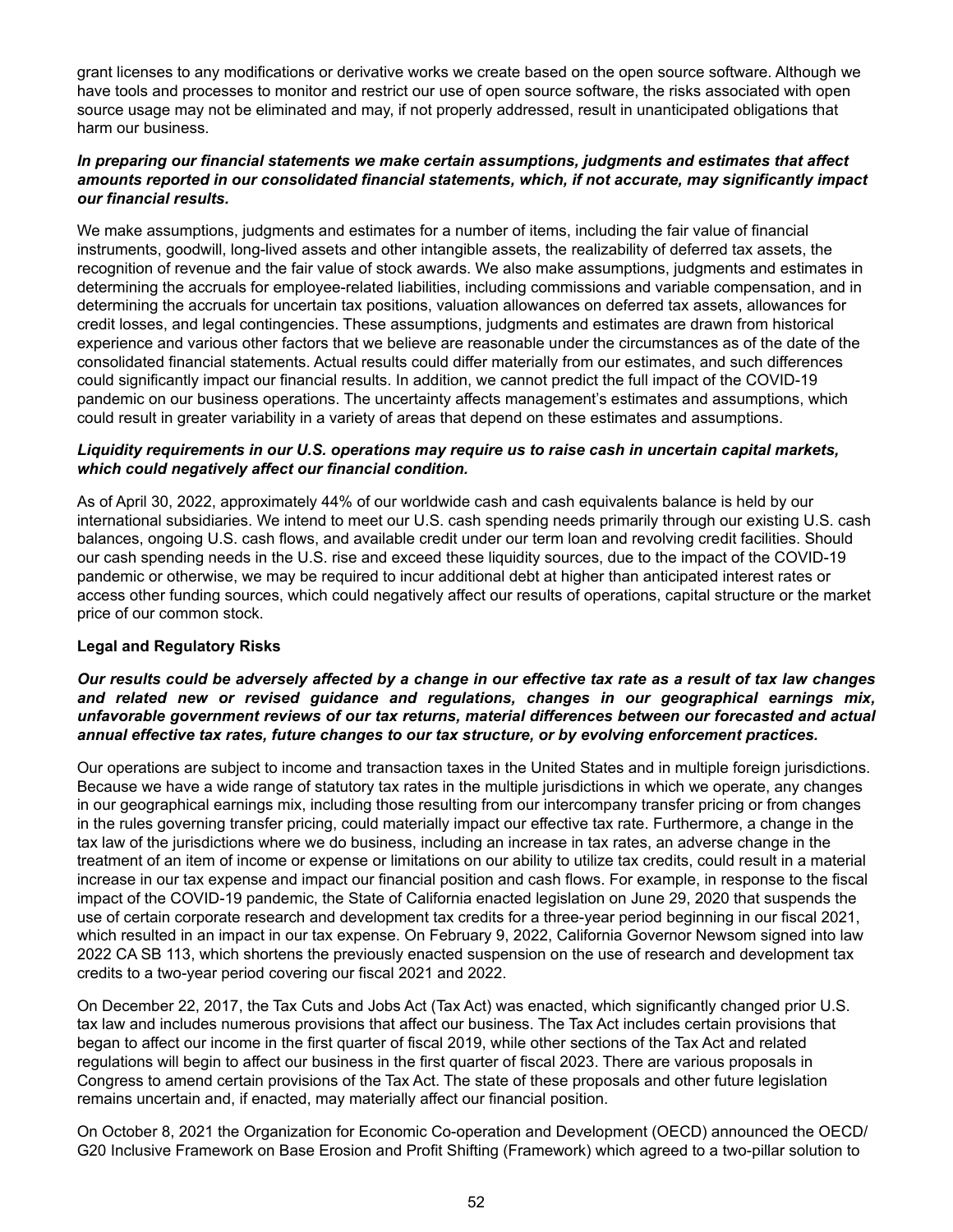address tax challenges arising from the digitalization of the economy. Pillar one provides a framework for the reallocation of certain residual profits of multinational enterprises to market jurisdictions using a revenue-based allocation key to source to the end market jurisdictions where goods or services are used or consumed. Pillar two consists of two interrelated rules referred to as Global Anti-Base Erosion Rules, which operate to impose a minimum tax rate of 15% calculated on a jurisdictional basis. On December 20, 2021, the OECD released Pillar Two Model Rules which define the global minimum tax rules. The OECD continues to release additional guidance on these rules and the Framework calls for law enactment by OECD and G20 members in 2022 to take effect in 2023 and 2024. These changes, when enacted, by various countries in which we do business may increase our taxes in these countries. Changes to these and other areas in relation to international tax reform, including future actions taken by foreign governments in response to the Tax Act, could increase uncertainty and may adversely affect our tax rate and cash flow in future years.

Our income and non-income tax filings are subject to review or audit by the Internal Revenue Service and state, local and foreign taxing authorities. We exercise significant judgment in determining our worldwide provision for income taxes and, in the ordinary course of our business, there may be transactions and calculations where the ultimate tax determination is uncertain. We may also be liable for potential tax liabilities of businesses we acquire, including future taxes payable related to the transition tax on earnings from their foreign operations, if any, under the Tax Act. Although we believe our tax estimates are reasonable, the final determination in an audit may be materially different than the treatment reflected in our historical income tax provisions and accruals. An assessment of additional taxes because of an audit could adversely affect our income tax provision and net income in the periods for which that determination is made.

In 2017, the HTA assessed withholding taxes of approximately \$25.0 million and interest and penalties of \$11.0 million, against Synopsys Hungary. Synopsys Hungary contested the assessment with the Administrative Court. As required under Hungarian law, Synopsys Hungary paid the assessment and recorded a tax expense due to an unrecognized tax benefit of \$17.4 million, which is net of estimated U.S. foreign tax credits. The Administrative Court found against Synopsys Hungary, and we appealed to the Hungarian Supreme Court. During 2021, the Hungarian Supreme Court heard our appeal and remanded the case to the Administrative Court for further proceedings. The Administrative Court once again ruled against Synopsys Hungary and we filed another appeal with the Hungarian Supreme Court. The Hungarian Supreme Court heard our appeal on January 27, 2022, vacated the lower court's decision and remanded the case back to the Administrative Court for further proceedings. We received the Hungarian Supreme Court's written decision in the second quarter of fiscal 2022 and submitted a brief with the Hungarian Administrative Court on May 4, 2022. For further discussion of the Hungary audit, see Note 18 of the Notes to Unaudited Condensed Consolidated Financial Statements under the heading "Non-U.S. Examinations."

We maintain significant deferred tax assets related to certain tax credits. Our ability to use these credits is dependent upon having sufficient future taxable income in the relevant jurisdiction and in the case of foreign tax credits, how such credits are treated under current and potential future tax law. Changes to the Tax Act, other regulatory changes, and changes in our forecasts of future income could result in an adjustment to the deferred tax asset and a related charge to earnings that could materially affect our financial results.

#### *Changes in U.S. GAAP could adversely affect our financial results and may require significant changes to our internal accounting systems and processes.*

We prepare our consolidated financial statements in conformity with U.S. GAAP. These principles are subject to interpretation by the Financial Accounting Standards Board (FASB), the SEC and various bodies formed to interpret and create appropriate accounting principles and guidance.

The FASB periodically issues new accounting standards on a variety of topics, including, for example, revenue recognition and accounting for leases. These and other such standards generally result in different accounting principles, which may significantly impact our reported results or could result in variability of our financial results. For example, the new revenue recognition standard became applicable to us at the beginning of fiscal 2019 and there is an increased volatility in our total revenue with less predictability than under the prior accounting standard.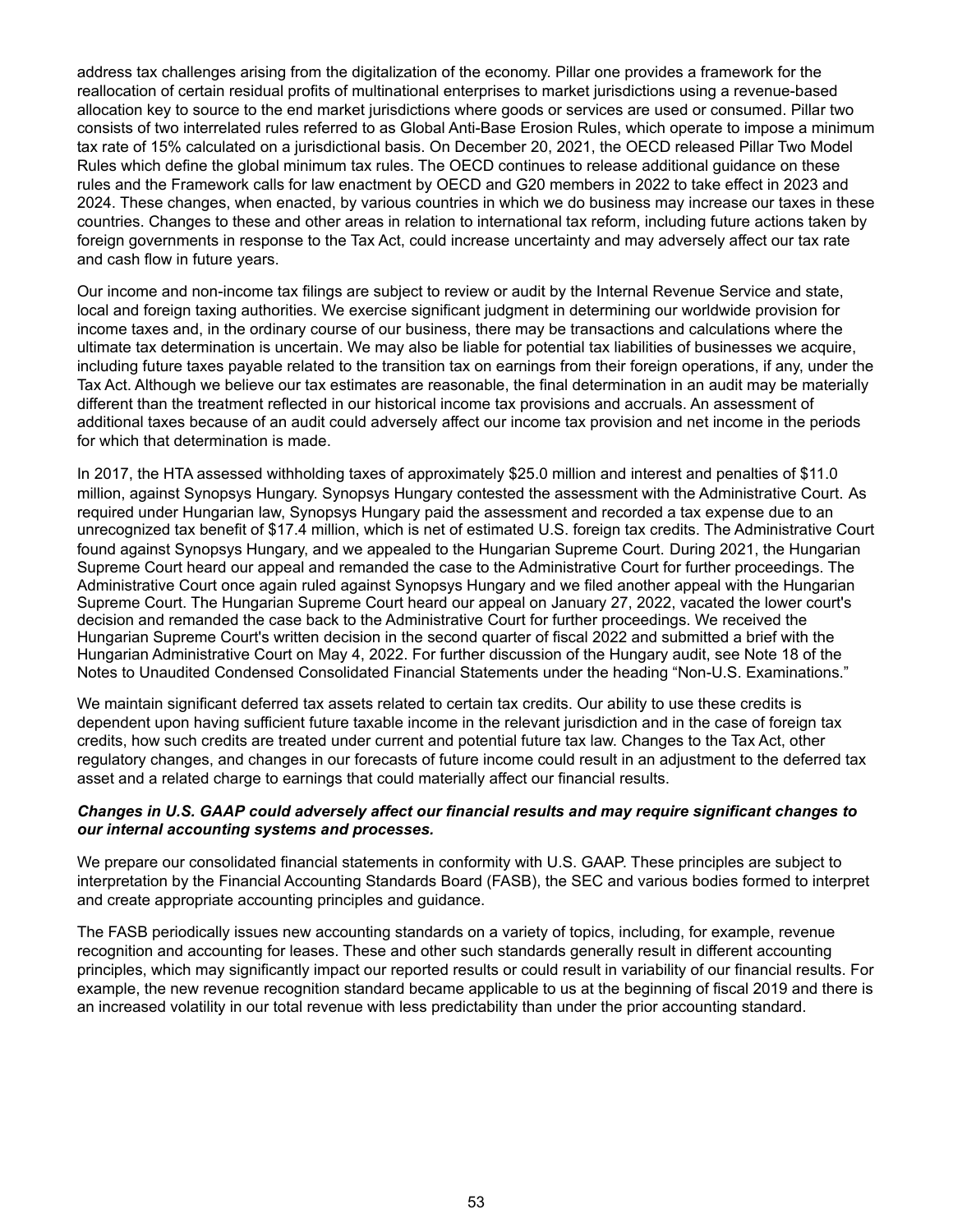## *We may be subject to litigation proceedings that could harm our business.*

We may be subject to legal claims or regulatory matters involving stockholder, consumer, employment, customer, supplier, competition and other issues on a global basis. Litigation is subject to inherent uncertainties, and unfavorable rulings could occur. An unfavorable ruling could include monetary damages or, in cases for which injunctive relief is sought, an injunction prohibiting us from manufacturing or selling one or more products. If we were to receive an unfavorable ruling on a matter, our business and results of operations could be materially harmed. Further information regarding certain of these matters is contained in Part II, Item 1, *Legal Proceedings*.

## *Our business is subject to evolving corporate governance and public disclosure regulations and expectations that have increased both our compliance costs and the risk of noncompliance, which could have an adverse effect on our stock price.*

We are subject to changing rules and regulations promulgated by a number of governmental and self-regulatory organizations, including the SEC, the Nasdaq Stock Market and the FASB. These rules and regulations continue to evolve in scope and complexity and many new requirements have been created in response to laws enacted by Congress, making compliance more difficult and uncertain. In addition, increasingly regulators, customers, investors, employees and other stakeholders are focusing on environmental, social and governance (ESG) matters and related disclosures. These changing rules, regulations and stakeholder expectations have resulted in, and are likely to continue to result in, increased general and administrative expenses and increased management time and attention spent complying with or meeting such regulations and expectations. For example, developing and acting on ESG initiatives, and collecting, measuring, and reporting ESG information and metrics can be costly, difficult and time consuming and is subject to evolving reporting standards, including the SEC's recently proposed climaterelated reporting requirements. These initiatives and related reporting requirements may present operational, reputational, financial, legal and other risks, which could have a material impact on us.

## *There are inherent limitations on the effectiveness of our controls and compliance programs.*

Regardless of how well designed and operated it is, a control system can provide only reasonable assurance that its objectives will be met. Further, the design of a control system must reflect the fact that there are resource constraints, and the benefits of controls must be considered relative to their costs. Because of the inherent limitations in all control systems, no evaluation of controls can provide absolute assurance that all control issues and instances of fraud, if any, have been detected. Moreover, although we have implemented compliance programs and compliance training for employees, such measures may not prevent our employees, contractors or agents from breaching or circumventing our policies or violating applicable laws and regulations. Failure of our control systems and compliance programs to prevent error, fraud or violations of law could have a material adverse impact on our business.

## *Our investment portfolio may be impaired by any deterioration of capital markets.*

From time to time, our cash equivalent and short-term investment portfolio consists of investment-grade U.S. government agency securities, asset-backed securities, corporate debt securities, commercial paper, certificates of deposit, money market funds, municipal securities and other securities and bank deposits. Our investment portfolio carries both interest rate risk and credit risk and may be negatively impacted by the economic effects of the COVID-19 pandemic and rising global interest rates. Fixed rate debt securities may have their market value adversely impacted due to a credit downgrade or a rise in interest rates, while floating rate securities may produce less income than expected if interest rates fall or a credit downgrade occurs.

Our future investment income may fall short of expectations due to changes in interest rates or if the decline in fair value of investments held by us is judged to be other-than-temporary. In addition, we may suffer losses in principal if we are forced to sell securities that decline in market value due to changes in the issuer's credit quality or changes in interest rates.

## **General Risks**

# *Catastrophic events may disrupt our business and harm our operating results.*

Due to the global nature of our business, our operating results may be negatively impacted by catastrophic events throughout the world. We rely on a global network of infrastructure applications, enterprise applications and technology systems for our development, marketing, operational, support and sales activities. A disruption or failure of these systems in the event of a major earthquake, fire, extreme temperatures, drought, flood, telecommunications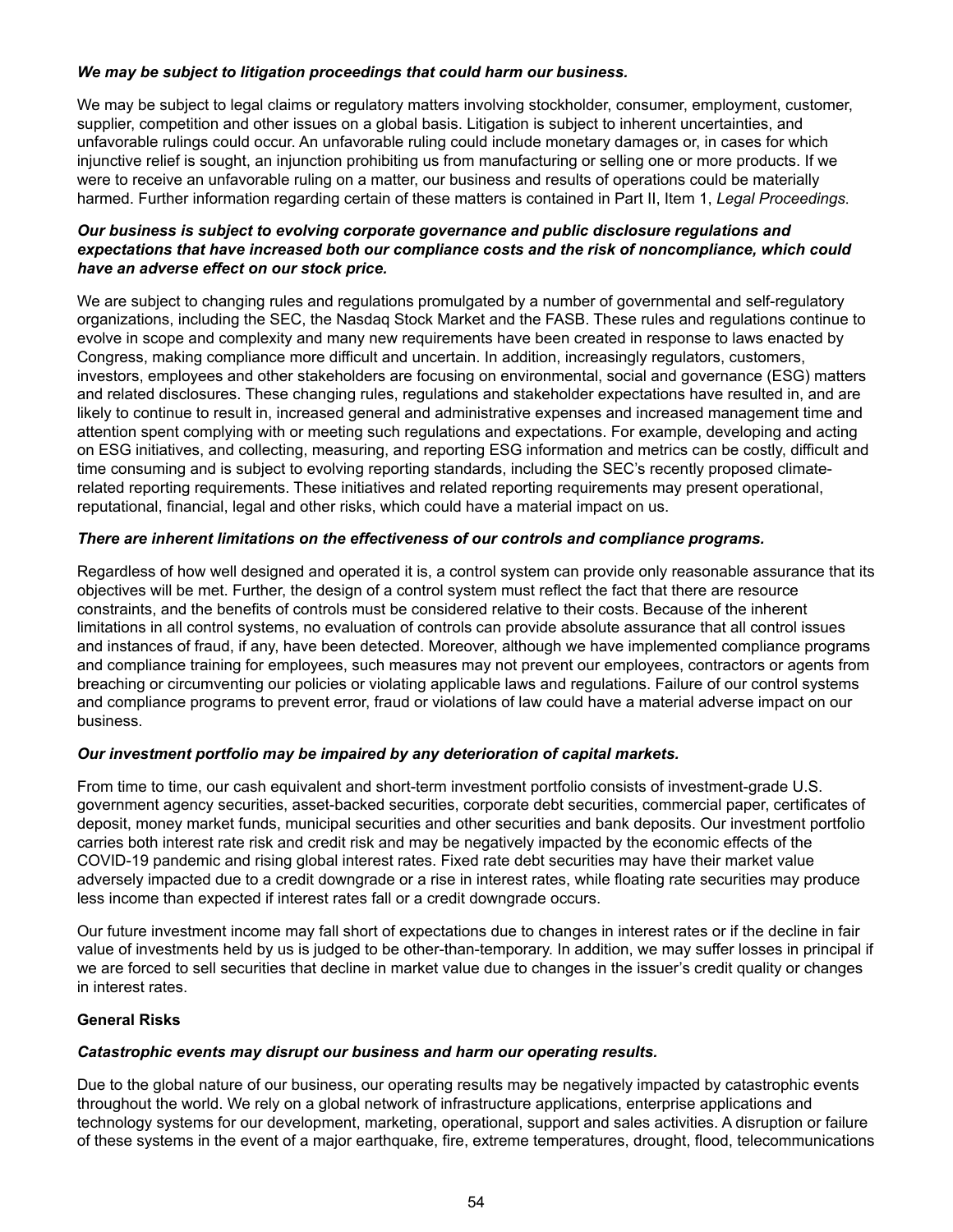failure, cybersecurity attack, terrorist attack, epidemic or pandemic (including the COVID-19 pandemic), or other catastrophic events or climate change-related risks could cause system interruptions, delays in our product development and loss of critical data and could prevent us from fulfilling our customers' orders. In particular, our sales and infrastructure are vulnerable to regional or worldwide health conditions, including the effects of the outbreak of contagious diseases such as the COVID-19 pandemic. Moreover, our corporate headquarters, a significant portion of our research and development activities, our data centers, and certain other critical business operations are located in California, near major earthquake faults and sites of recent wildfires. A catastrophic event that results in the destruction or disruption of our data centers or our critical business or information technology systems would severely affect our ability to conduct normal business operations and, as a result, our operating results would be adversely affected.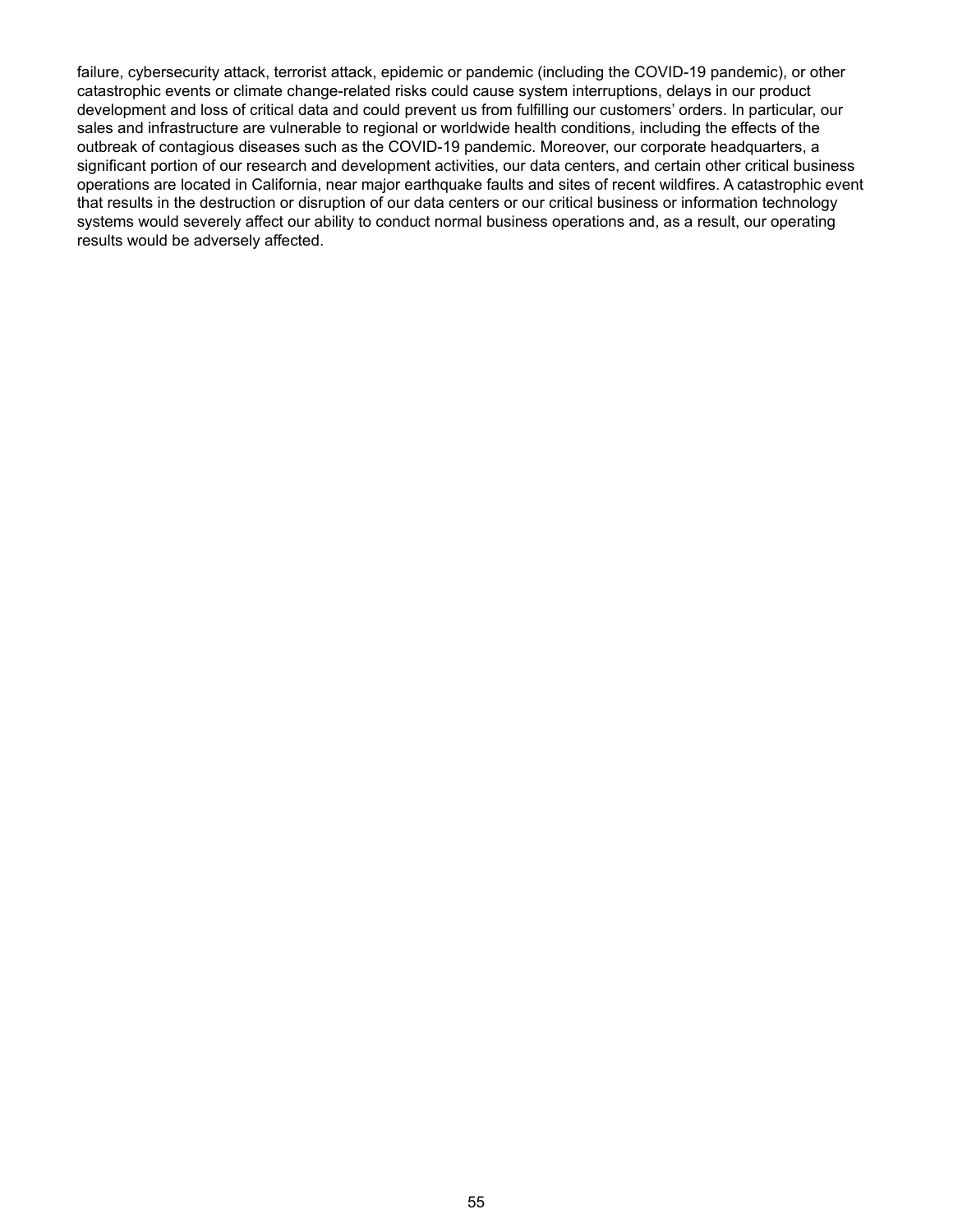#### <span id="page-57-0"></span>**Item 2.** *Unregistered Sales of Equity Securities and Use of Proceeds*

In February 2022, we entered into an accelerated stock repurchase agreement (the February 2022 ASR) to repurchase an aggregate of \$200.0 million of our common stock. Pursuant to the February 2022 ASR, we made a prepayment of \$200.0 million to receive initial deliveries of shares valued at \$160.0 million. The remaining balance of \$40.0 million was settled in April 2022. Total shares purchased under the February 2022 ASR were approximately 0.7 million shares at an average purchase price of \$305.36 per share.

During the three months ended April 30, 2022, we also repurchased on the open market approximately 0.2 million shares of our common stock at an average price of \$298.29 per share for an aggregate purchase price of \$50.0 million.

The table below sets forth information regarding our repurchases of our common stock during the three months ended April 30, 2022:

| Period <sup>(1)</sup>                  | Total number<br>of shares<br>purchased <sup>(2)</sup> | Average<br>price paid<br>per share <sup>(2)</sup> |        | Total<br>number of<br>shares<br>purchased<br>as part of<br>publicly<br>announced<br>programs <sup>(2)</sup> | <b>Maximum</b><br>approximate<br>dollar<br>value of shares<br>that may yet be<br>purchased<br>under the<br>programs <sup>(1)</sup> |
|----------------------------------------|-------------------------------------------------------|---------------------------------------------------|--------|-------------------------------------------------------------------------------------------------------------|------------------------------------------------------------------------------------------------------------------------------------|
| Month #1                               |                                                       |                                                   |        |                                                                                                             |                                                                                                                                    |
| January 30, 2022 through March 5, 2022 | 681,033                                               | S                                                 | 293.67 | 681,033                                                                                                     | \$550,000,270                                                                                                                      |
| Month #2                               |                                                       |                                                   |        |                                                                                                             |                                                                                                                                    |
| March 6, 2022 through April 2, 2022    | 101,917                                               | \$                                                | 295.38 |                                                                                                             | \$519,896,406                                                                                                                      |
| Month #3                               |                                                       |                                                   |        |                                                                                                             |                                                                                                                                    |
| April 3, 2022 through April 30, 2022   | 200,843                                               | \$                                                | 298.22 | 135.137                                                                                                     | \$500,000,550                                                                                                                      |
| Total                                  | 983,793                                               | \$                                                | 294.78 | 816,170                                                                                                     | \$500,000,550                                                                                                                      |

 $<sup>(1)</sup>$ As of April 30, 2022, \$500.0 million remained available for future repurchases under the Program.</sup>

 $(2)$  Amounts are calculated based on the settlement date.

See Note 13 of the Notes to Unaudited Condensed Consolidated Financial Statements for further information on the Program.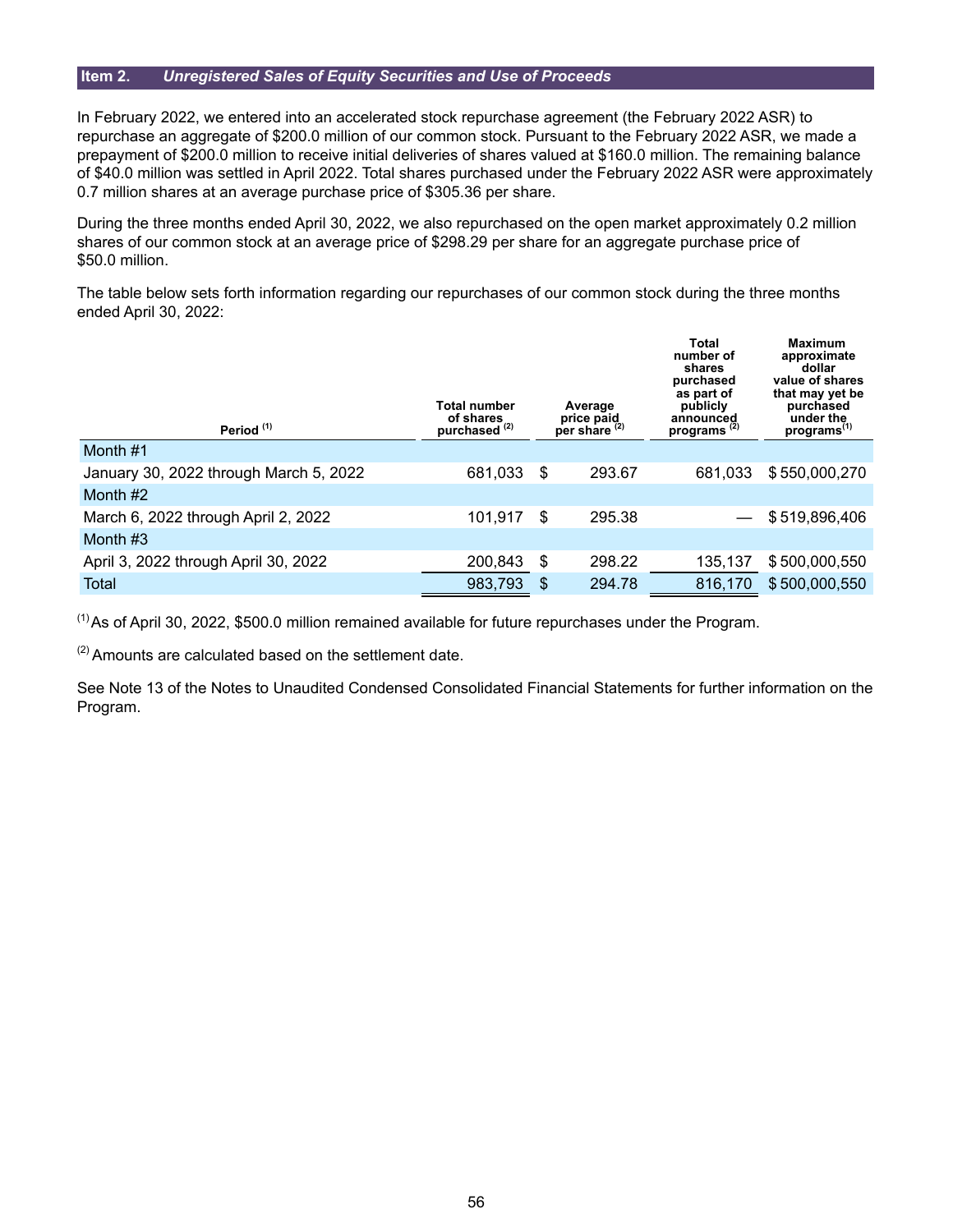<span id="page-58-0"></span>

| Item 6.                         | <b>Exhibits</b>                                                                                                                                                                                                                                                  |          |                                  |                |                                  |                           |
|---------------------------------|------------------------------------------------------------------------------------------------------------------------------------------------------------------------------------------------------------------------------------------------------------------|----------|----------------------------------|----------------|----------------------------------|---------------------------|
|                                 |                                                                                                                                                                                                                                                                  |          | <b>Incorporated By Reference</b> |                |                                  |                           |
| <b>Exhibit</b><br><b>Number</b> | <b>Exhibit Description</b>                                                                                                                                                                                                                                       | Form     | File No.                         | <b>Exhibit</b> | <b>Filing Date</b>               | Filed<br><b>Herewith</b>  |
| 3.1                             | <b>Amended and Restated Certificate</b><br>of Incorporation                                                                                                                                                                                                      | $10 - Q$ | 000-19807                        | 3.1            | 9/15/2003                        |                           |
| 3.2                             | <b>Amended and Restated Bylaws</b>                                                                                                                                                                                                                               | $10-K$   | 000-19807                        | 3.2            | 12/15/2020                       |                           |
| 4.1                             | Specimen Common Stock<br>Certificate                                                                                                                                                                                                                             | $S-1$    | 33-45138                         | 4.3            | 2/24/1992<br>(effective<br>date) |                           |
| 10.1                            | 2006 Employee Equity Incentive<br>Plan, as amended                                                                                                                                                                                                               | $8-K$    | 000-19807                        | 10.3           | 4/15/2022                        |                           |
| 10.2                            | Form of Restricted Stock Unit<br><b>Grant Notice and Award</b><br><b>Agreement under 2006 Employee</b><br><b>Equity Incentive Plan</b>                                                                                                                           | $8-K$    | 000-19807                        | 10.4           | 4/15/2022                        |                           |
| 10.3                            | Form of Stock Option Grant<br>Notice and Award Agreement<br>under 2006 Employee Equity<br><b>Incentive Plan</b>                                                                                                                                                  | $8-K$    | 000-19807                        | 10.5           | 4/15/2022                        |                           |
| 10.4                            | Employee Stock Purchase Plan,<br>as amended                                                                                                                                                                                                                      | $8-K$    | 000-19807                        | 10.6           | 4/15/2022                        |                           |
| 31.1                            | <b>Certification of Chief Executive</b><br>Officer pursuant to<br>Rule $13a-14(a)$ or<br>Rule $15d-14(a)$ of the Exchange<br>Act                                                                                                                                 |          |                                  |                |                                  | X                         |
| 31.2                            | <b>Certification of Chief Financial</b><br>Officer pursuant to<br>Rule $13a-14(a)$ or<br>Rule $15d-14(a)$ of the Exchange<br>Act                                                                                                                                 |          |                                  |                |                                  | $\boldsymbol{\mathsf{X}}$ |
| $32.1*$                         | <b>Certification of Chief Executive</b><br><b>Officer and Chief Financial Officer</b><br>furnished pursuant to<br>Rule $13a-14(b)$ or<br>Rule 15d-14(b) of the Exchange<br>Act and Section 1350 of<br>Chapter 63 of Title 18 of the<br><b>United States Code</b> |          |                                  |                |                                  | X                         |
| 101.INS                         | Inline XBRL Instance Document                                                                                                                                                                                                                                    |          |                                  |                |                                  | $\boldsymbol{\mathsf{X}}$ |
| 101.SCH                         | Inline XBRL Taxonomy Extension<br>Schema Document                                                                                                                                                                                                                |          |                                  |                |                                  | X                         |
| 101.CAL                         | Inline XBRL Taxonomy Extension<br><b>Calculation Linkbase Document</b>                                                                                                                                                                                           |          |                                  |                |                                  | X                         |
| 101.DEF                         | Inline XBRL Taxonomy Extension<br><b>Definition Linkbase Document</b>                                                                                                                                                                                            |          |                                  |                |                                  | X                         |
| 101.LAB                         | Inline XBRL Taxonomy Extension<br>Label Linkbase Document                                                                                                                                                                                                        |          |                                  |                |                                  | X                         |
| 101.PRE                         | Inline XBRL Taxonomy Extension<br><b>Presentation Linkbase Document</b>                                                                                                                                                                                          |          |                                  |                |                                  | X                         |
| 104                             | Cover Page Interactive Data File<br>(formatted as Inline XBRL and<br>contained in Exhibit 101)                                                                                                                                                                   |          |                                  |                |                                  |                           |

 \* This exhibit is furnished with this Quarterly Report on Form 10-Q and is not deemed filed with the Securities and Exchange Commission and is not incorporated by reference in any filing of Synopsys, Inc. under the Securities Act of 1933, as amended, or the Securities Exchange Act of 1934, as amended, whether made before or after the date hereof and irrespective of any general incorporation language contained in such filing.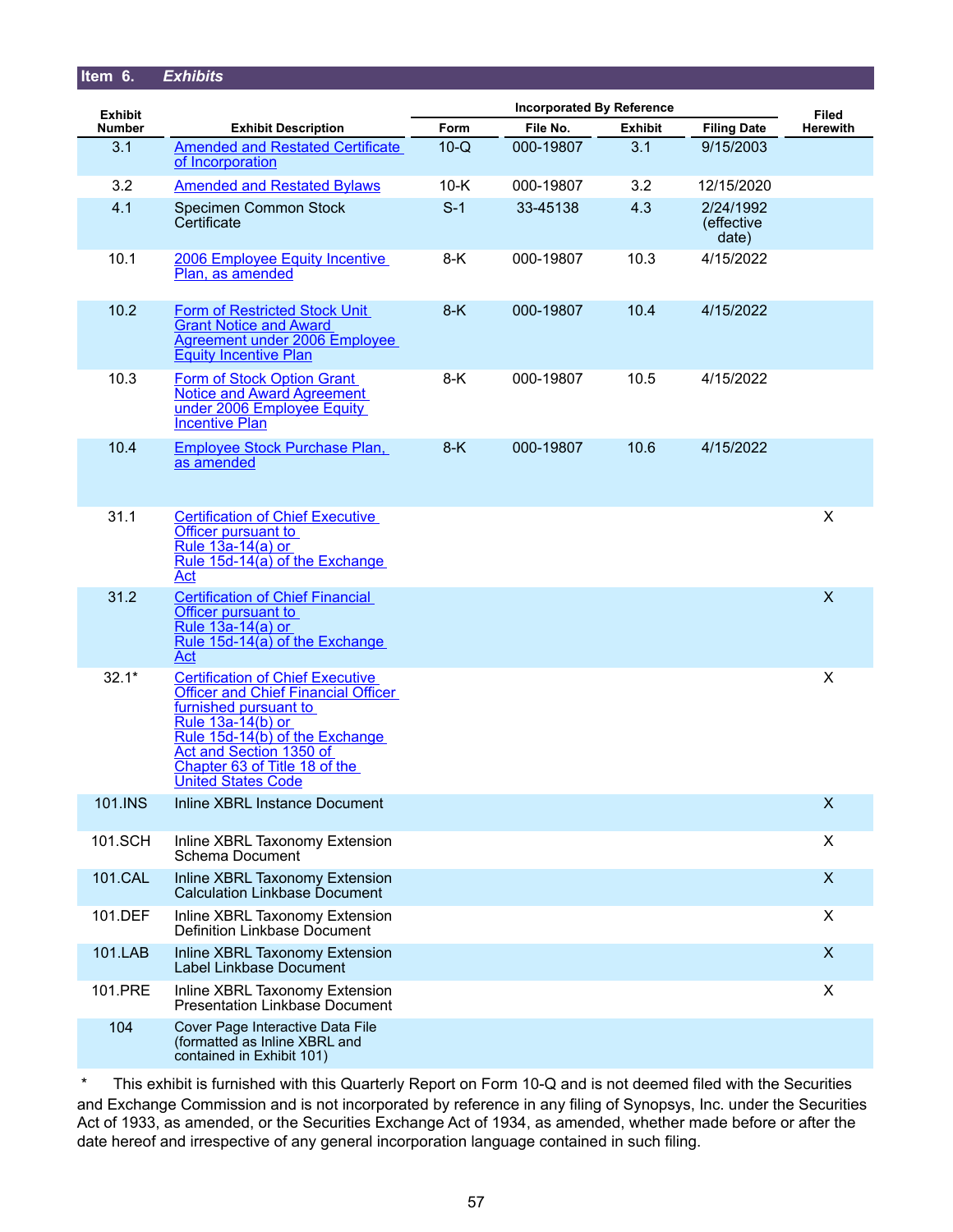## **SIGNATURES**

<span id="page-59-0"></span>Pursuant to the requirements of the Securities Exchange Act of 1934, the registrant has duly caused this Quarterly Report on Form 10-Q to be signed on its behalf by the undersigned thereunto duly authorized.

#### **SYNOPSYS, INC.**

Date: May 20, 2022 **By:** By: *Islamic By:* By: *Islamic By: Islamic PHAM* 

**Trac Pham Chief Financial Officer (Principal Financial Officer)**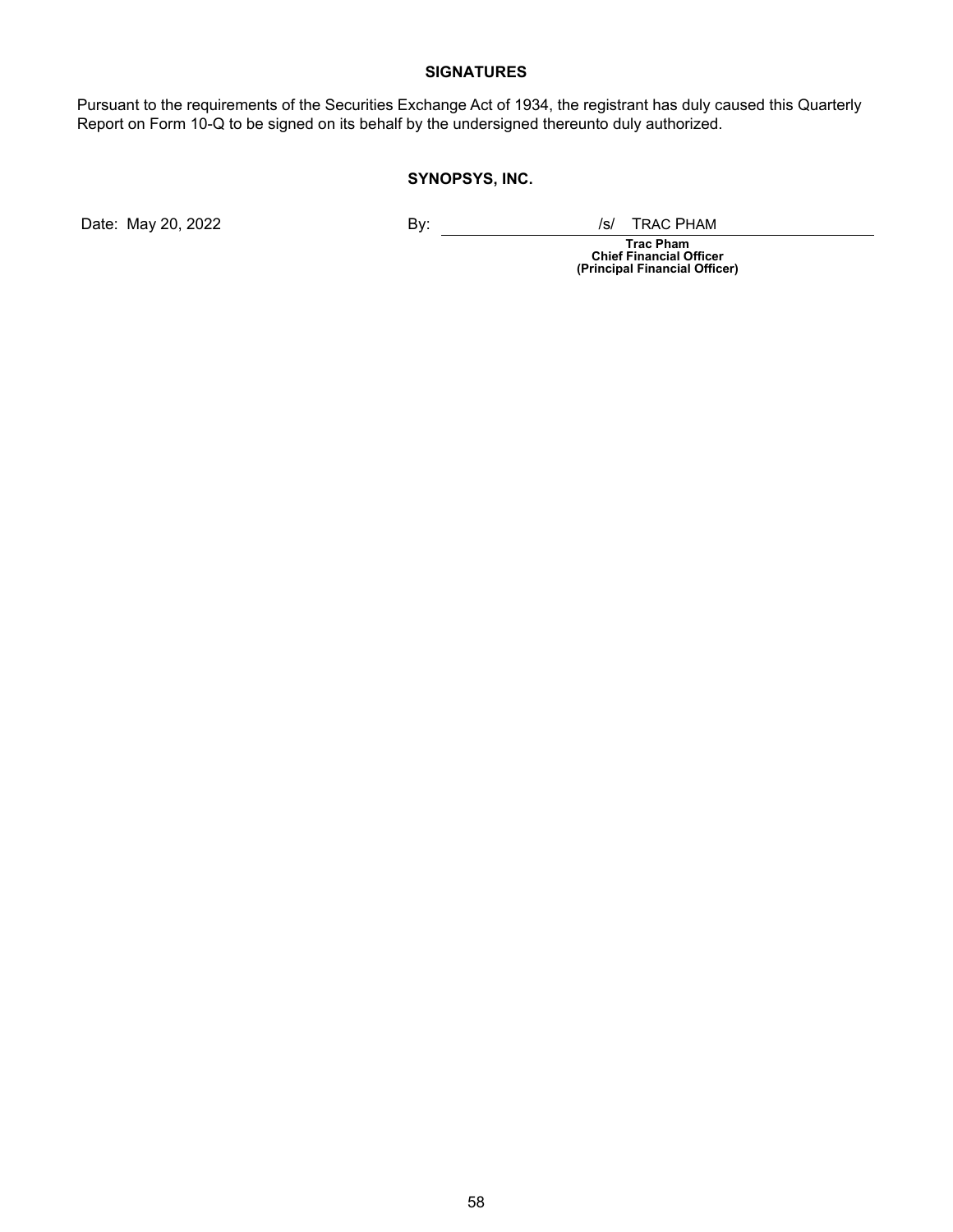## **CERTIFICATION**

<span id="page-60-0"></span>I, Aart J. de Geus, certify that:

- 1. I have reviewed this Quarterly Report on Form 10-Q of Synopsys, Inc.;
- 2. Based on my knowledge, this report does not contain any untrue statement of a material fact or omit to state a material fact necessary to make the statements made, in light of the circumstances under which such statements were made, not misleading with respect to the period covered by this report;
- 3. Based on my knowledge, the financial statements, and other financial information included in this report, fairly present in all material respects the financial condition, results of operations and cash flows of the registrant as of, and for, the periods presented in this report;
- 4. The registrant's other certifying officers and I are responsible for establishing and maintaining disclosure controls and procedures (as defined in Exchange Act Rules 13a-15(e) and 15d-15(e)) and internal control over financial reporting (as defined in Exchange Act Rules 13a-15(f) and 15d-15(f)) for the registrant and have:
	- (a) Designed such disclosure controls and procedures, or caused such disclosure controls and procedures to be designed under our supervision, to ensure that material information relating to the registrant, including its consolidated subsidiaries, is made known to us by others within those entities, particularly during the period in which this report is being prepared;
	- (b) Designed such internal control over financial reporting, or caused such internal control over financial reporting to be designed under our supervision, to provide reasonable assurance regarding the reliability of financial reporting and the preparation of financial statements for external purposes in accordance with generally accepted accounting principles;
	- (c) Evaluated the effectiveness of the registrant's disclosure controls and procedures and presented in this report our conclusions about the effectiveness of the disclosure controls and procedures, as of the end of the period covered by this report based on such evaluation; and
	- (d) Disclosed in this report any change in the registrant's internal control over financial reporting that occurred during the registrant's most recent fiscal quarter (the registrant's fourth fiscal quarter in the case of an annual report) that has materially affected, or is reasonably likely to materially affect, the registrant's internal control over financial reporting; and
- 5. The registrant's other certifying officers and I have disclosed, based on our most recent evaluation of internal control over financial reporting, to the registrant's auditors and the audit committee of the registrant's board of directors (or persons performing the equivalent functions):
	- (a) All significant deficiencies and material weaknesses in the design or operation of internal control over financial reporting which are reasonably likely to adversely affect the registrant's ability to record, process, summarize and report financial information; and
	- (b) Any fraud, whether or not material, that involves management or other employees who have a significant role in the registrant's internal control over financial reporting.

Date: May 20, 2022 /s/ Aart J. de Geus

 Aart J. de Geus Chief Executive Officer and Chairman (Principal Executive Officer)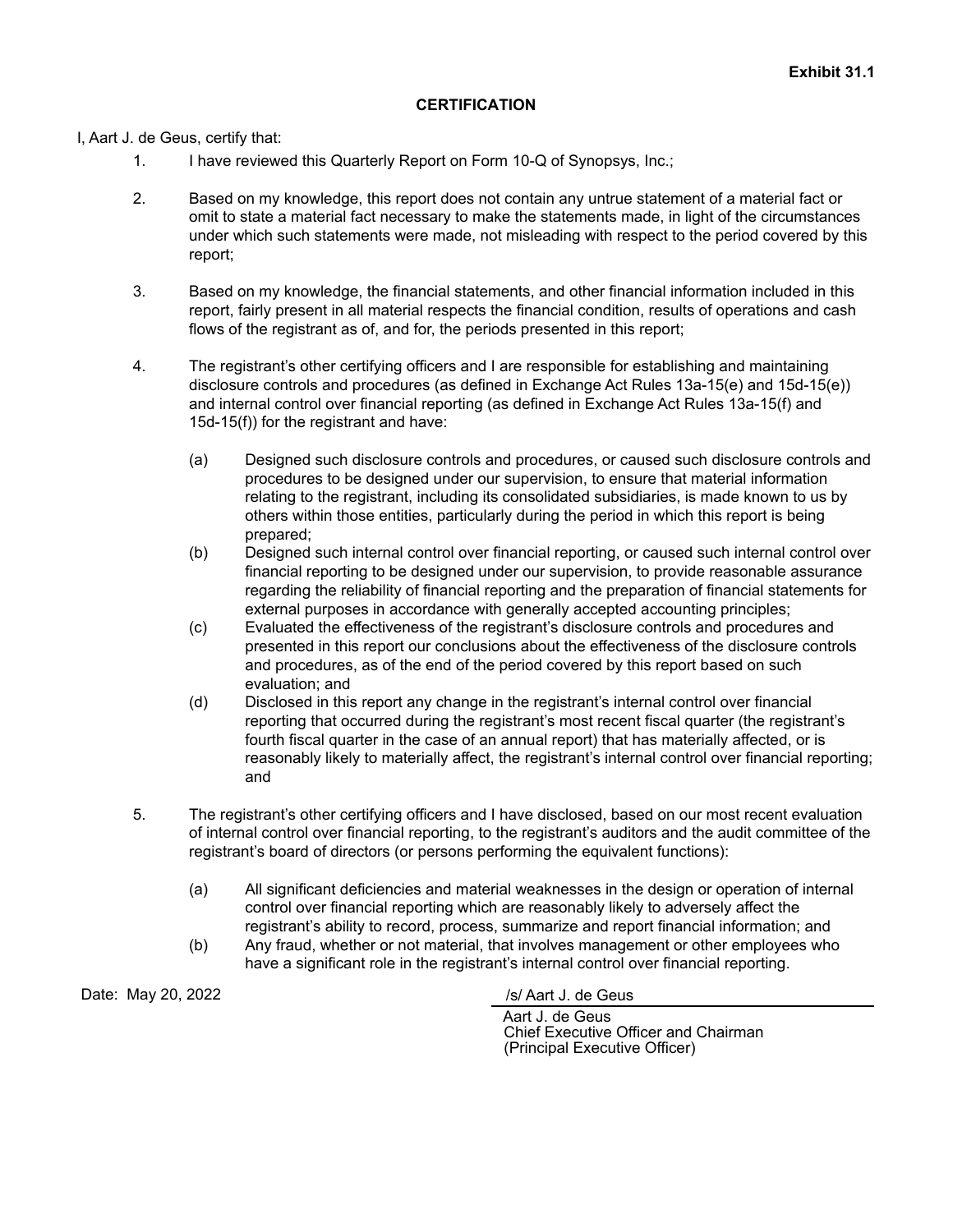#### **CERTIFICATION**

<span id="page-61-0"></span>I, Trac Pham, certify that:

- 1. I have reviewed this Quarterly Report on Form 10-Q of Synopsys, Inc.;
- 2. Based on my knowledge, this report does not contain any untrue statement of a material fact or omit to state a material fact necessary to make the statements made, in light of the circumstances under which such statements were made, not misleading with respect to the period covered by this report;
- 3. Based on my knowledge, the financial statements, and other financial information included in this report, fairly present in all material respects the financial condition, results of operations and cash flows of the registrant as of, and for, the periods presented in this report;
- 4. The registrant's other certifying officers and I are responsible for establishing and maintaining disclosure controls and procedures (as defined in Exchange Act Rules 13a-15(e) and 15d-15(e)) and internal control over financial reporting (as defined in Exchange Act Rules 13a-15(f) and 15d-15(f)) for the registrant and have:
	- (a) Designed such disclosure controls and procedures, or caused such disclosure controls and procedures to be designed under our supervision, to ensure that material information relating to the registrant, including its consolidated subsidiaries, is made known to us by others within those entities, particularly during the period in which this report is being prepared;
	- (b) Designed such internal control over financial reporting, or caused such internal control over financial reporting to be designed under our supervision, to provide reasonable assurance regarding the reliability of financial reporting and the preparation of financial statements for external purposes in accordance with generally accepted accounting principles;
	- (c) Evaluated the effectiveness of the registrant's disclosure controls and procedures and presented in this report our conclusions about the effectiveness of the disclosure controls and procedures, as of the end of the period covered by this report based on such evaluation; and
	- (d) Disclosed in this report any change in the registrant's internal control over financial reporting that occurred during the registrant's most recent fiscal quarter (the registrant's fourth fiscal quarter in the case of an annual report) that has materially affected, or is reasonably likely to materially affect, the registrant's internal control over financial reporting; and
- 5. The registrant's other certifying officers and I have disclosed, based on our most recent evaluation of internal control over financial reporting, to the registrant's auditors and the audit committee of the registrant's board of directors (or persons performing the equivalent functions):
	- (a) All significant deficiencies and material weaknesses in the design or operation of internal control over financial reporting which are reasonably likely to adversely affect the registrant's ability to record, process, summarize and report financial information; and
	- (b) Any fraud, whether or not material, that involves management or other employees who have a significant role in the registrant's internal control over financial reporting.

Date: May 20, 2022 /s/ Trac Pham

 Trac Pham Chief Financial Officer (Principal Financial Officer)